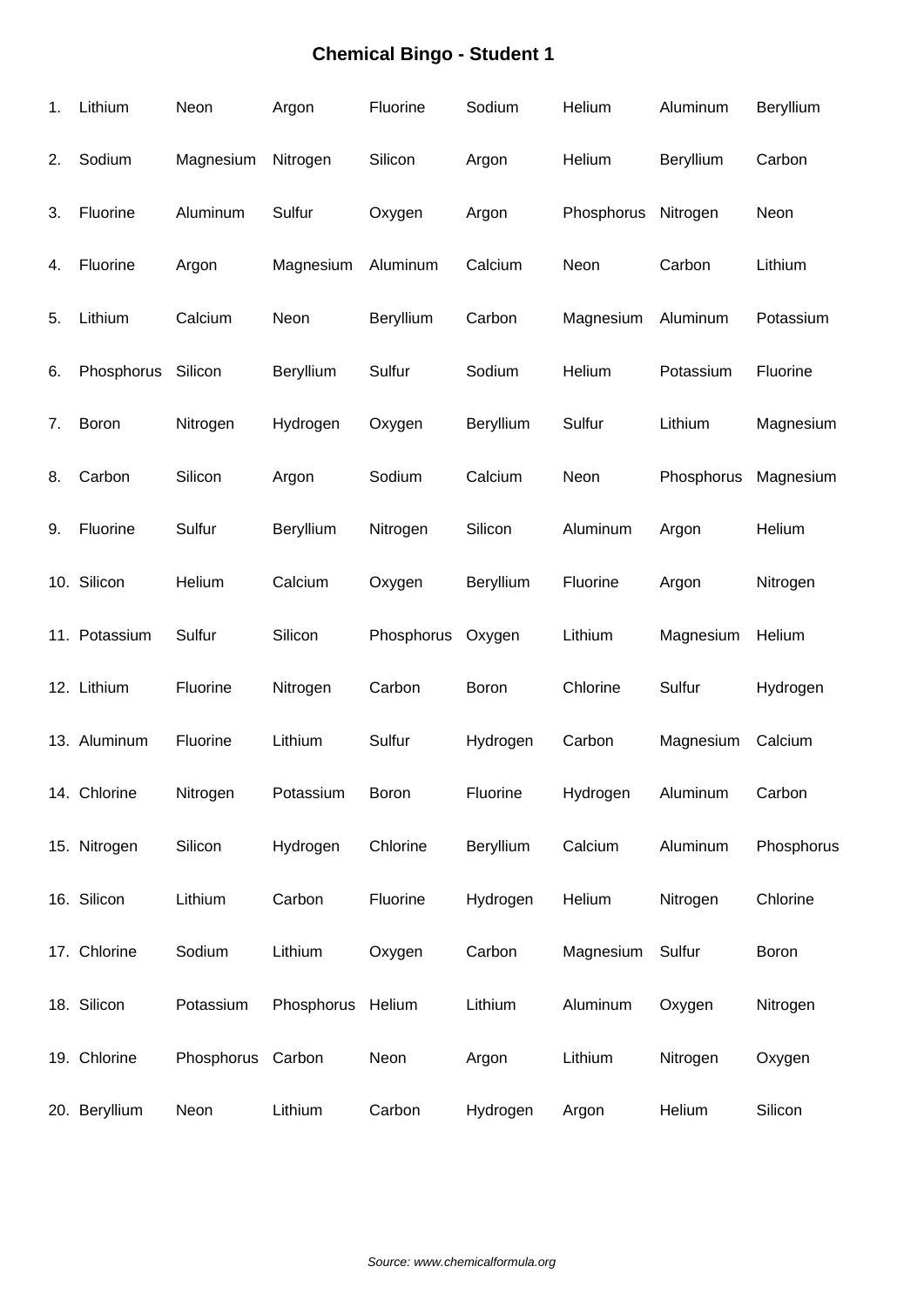| 1. | Oxygen        | Hydrogen           | Helium     | Magnesium        | Lithium              | Sodium     | Argon              | Carbon     |
|----|---------------|--------------------|------------|------------------|----------------------|------------|--------------------|------------|
| 2. | Sulfur        | Helium             | Lithium    | Calcium          | Nitrogen             | Chlorine   | Fluorine           | Silicon    |
| 3. | Silicon       | Nitrogen           | Phosphorus | Beryllium        | Fluorine             | Chlorine   | Aluminum           | Sodium     |
| 4. | Chlorine      | Boron              | Hydrogen   | Magnesium        | Beryllium            | Sulfur     | Argon              | Silicon    |
| 5. | Boron         | Beryllium          | Nitrogen   | Phosphorus Argon |                      | Oxygen     | Sulfur             | Magnesium  |
| 6. | Carbon        | Oxygen             | Sodium     | Hydrogen         | Sulfur               | Boron      | Nitrogen           | Helium     |
| 7. | Sodium        | Beryllium          | Nitrogen   | Sulfur           | Fluorine             | Helium     | Silicon            | Phosphorus |
| 8. | Helium        | Lithium            | Potassium  | Oxygen           | Sulfur               | Neon       | Boron              | Silicon    |
| 9. | Neon          | Argon              | Sodium     | Silicon          | Aluminum             | Potassium  | Boron              | Carbon     |
|    | 10. Aluminum  | Lithium            | Sodium     | Oxygen           | Carbon               | Argon      | Nitrogen           | Beryllium  |
|    | 11. Nitrogen  | Carbon             | Aluminum   | Lithium          | Sodium               | Sulfur     | Phosphorus Calcium |            |
|    | 12. Silicon   | Carbon             | Neon       | Helium           | Aluminum             | Phosphorus | Oxygen             | Lithium    |
|    | 13. Aluminum  | Sodium             | Fluorine   | Lithium          | Phosphorus           | Beryllium  | Magnesium          | Oxygen     |
|    | 14. Calcium   | Aluminum           | Fluorine   | Magnesium        | Phosphorus Beryllium |            | Sulfur             | Lithium    |
|    | 15. Sulfur    | Oxygen             | Magnesium  | Argon            | Aluminum             | Hydrogen   | Potassium          | Beryllium  |
|    | 16. Argon     | Phosphorus Lithium |            | Aluminum         | Sodium               | Carbon     | Hydrogen           | Chlorine   |
|    | 17. Lithium   | Calcium            | Silicon    | Chlorine         | Oxygen               | Sulfur     | Magnesium          | Hydrogen   |
|    | 18. Aluminum  | Helium             | Calcium    | Fluorine         | <b>Boron</b>         | Neon       | Silicon            | Argon      |
|    | 19. Boron     | Helium             | Hydrogen   | Silicon          | Sodium               | Sulfur     | Nitrogen           | Aluminum   |
|    | 20. Beryllium | Neon               | Chlorine   | Carbon           | Silicon              | Fluorine   | Sulfur             | Calcium    |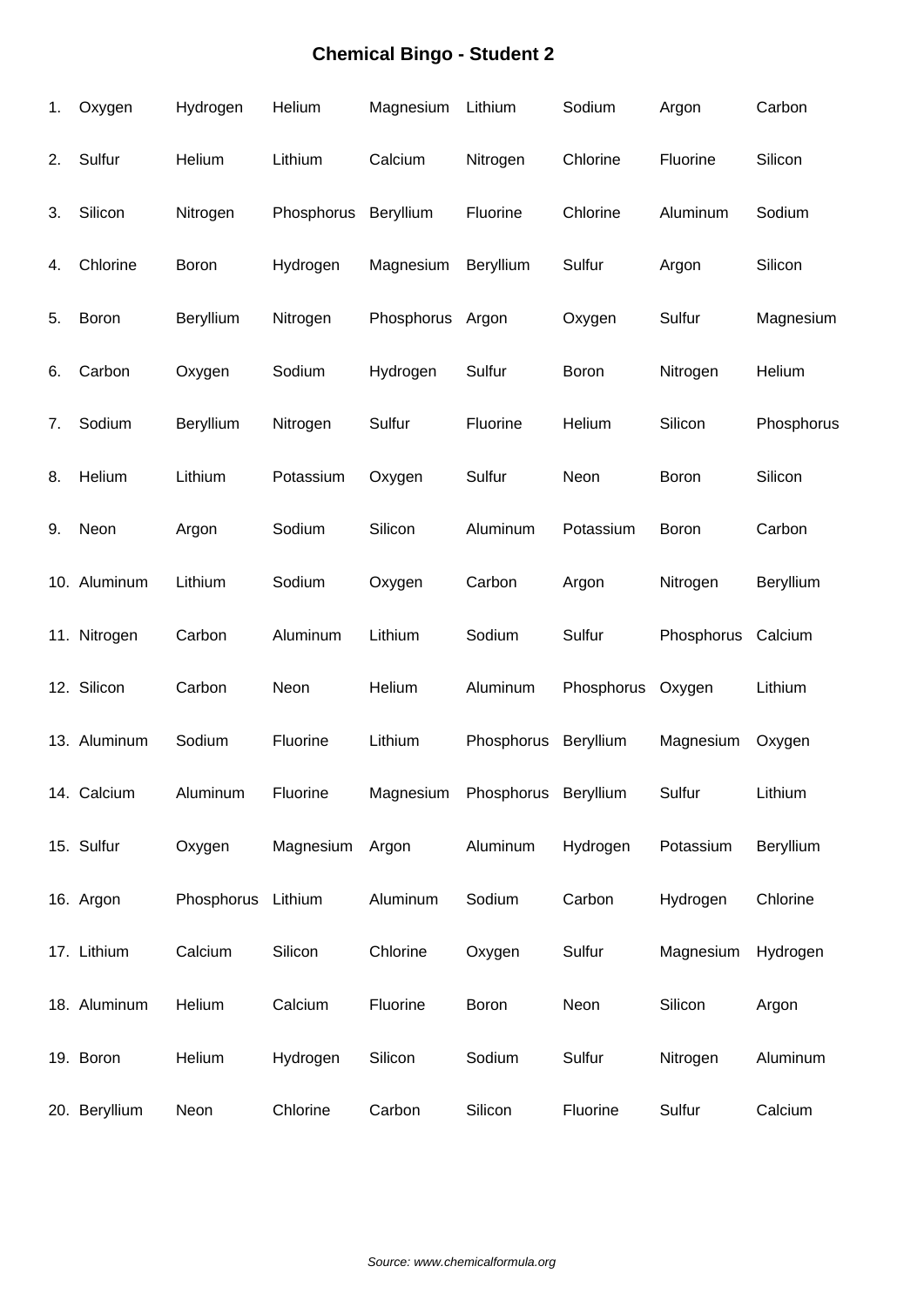| 1. | Magnesium                | Nitrogen  | Beryllium  | Sulfur    | Carbon     | Fluorine          | Hydrogen   | Phosphorus |
|----|--------------------------|-----------|------------|-----------|------------|-------------------|------------|------------|
| 2. | Neon                     | Aluminum  | Silicon    | Beryllium | Calcium    | Phosphorus        | Magnesium  | Oxygen     |
| 3. | Argon                    | Silicon   | Nitrogen   | Magnesium | Potassium  | Helium            | Sulfur     | Chlorine   |
| 4. | Hydrogen                 | Fluorine  | Magnesium  | Argon     | Calcium    | Silicon           | Sulfur     | Potassium  |
| 5. | Lithium                  | Sodium    | Nitrogen   | Oxygen    | Potassium  | Magnesium         | Fluorine   | Neon       |
| 6. | Boron                    | Argon     | Carbon     | Beryllium | Nitrogen   | Sulfur            | Hydrogen   | Sodium     |
| 7. | Beryllium                | Nitrogen  | Aluminum   | Carbon    | Neon       | Hydrogen          | Phosphorus | Oxygen     |
| 8. | Carbon                   | Boron     | Silicon    | Nitrogen  | Neon       | Calcium           | Fluorine   | Lithium    |
| 9. | Nitrogen                 | Lithium   | Neon       | Carbon    | Phosphorus | Boron             | Magnesium  | Oxygen     |
|    | 10. Chlorine             | Oxygen    | Helium     | Calcium   | Potassium  | Boron             | Nitrogen   | Lithium    |
|    | 11. Sulfur               | Silicon   | Fluorine   | Potassium | Magnesium  | Carbon            | Sodium     | Calcium    |
|    | 12. Beryllium            | Fluorine  | Boron      | Chlorine  | Aluminum   | Neon              | Calcium    | Silicon    |
|    | 13. Chlorine             | Magnesium | Lithium    | Boron     | Nitrogen   | Helium            | Phosphorus | Oxygen     |
|    | 14. Silicon              | Potassium | Lithium    | Carbon    | Sodium     | Oxygen            | Boron      | Helium     |
|    | 15. Phosphorus Lithium   |           | Hydrogen   | Carbon    | Aluminum   | Beryllium         | Calcium    | Boron      |
|    | 16. Sodium               | Lithium   | Phosphorus | Magnesium | Potassium  | Helium            | Carbon     | Boron      |
|    | 17. Phosphorus Sodium    |           | Argon      | Boron     | Carbon     | Silicon           | Lithium    | Magnesium  |
|    | 18. Potassium            | Beryllium | Sulfur     | Nitrogen  | Hydrogen   | Phosphorus Carbon |            | Neon       |
|    | 19. Oxygen               | Silicon   | Lithium    | Carbon    | Sodium     | <b>Boron</b>      | Sulfur     | Helium     |
|    | 20. Phosphorus Potassium |           | Fluorine   | Chlorine  | Lithium    | Beryllium         | Nitrogen   | Magnesium  |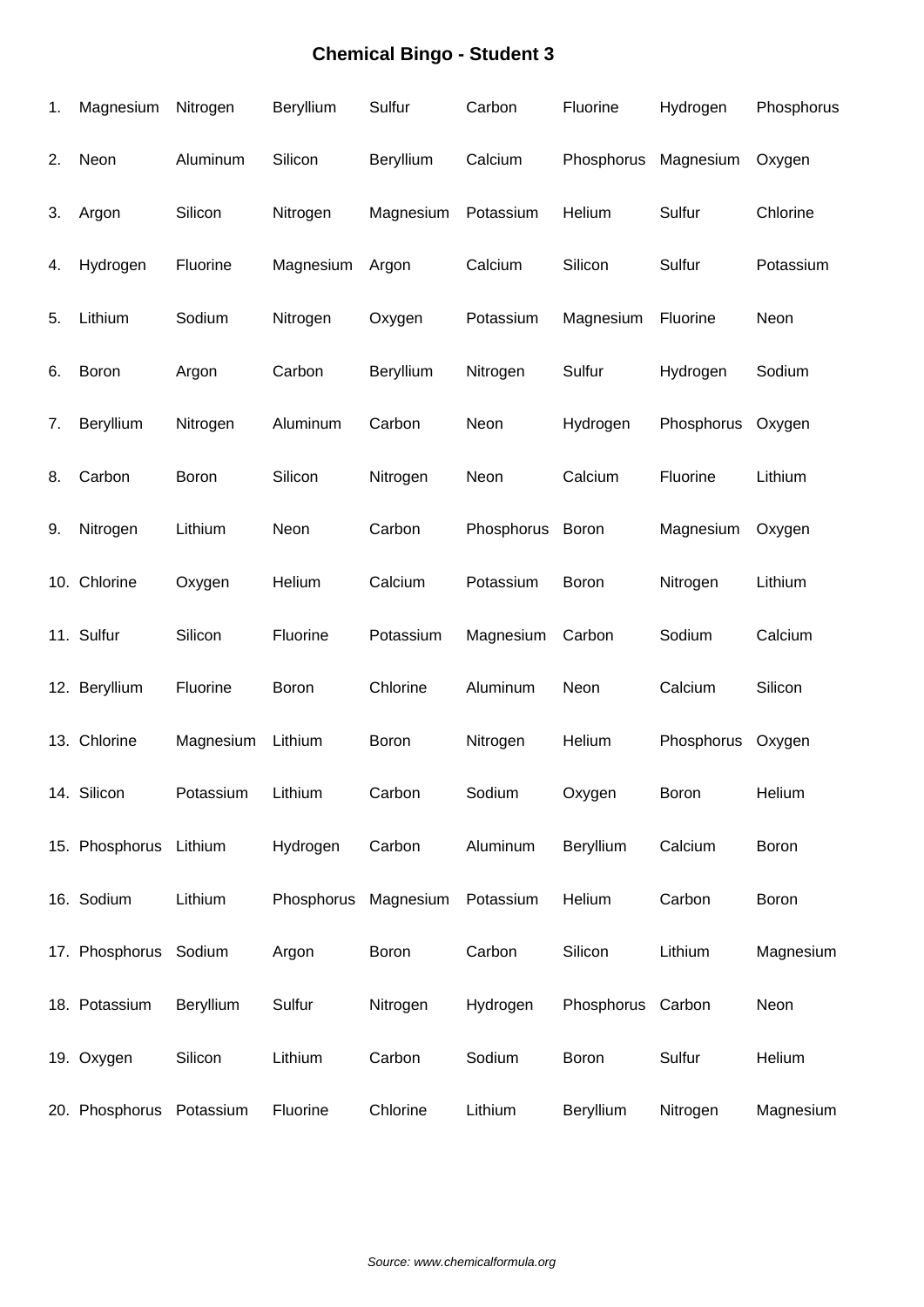| 1. | Hydrogen      | Aluminum             | Magnesium | Sulfur     | Phosphorus Fluorine |                     | Sodium              | Nitrogen   |
|----|---------------|----------------------|-----------|------------|---------------------|---------------------|---------------------|------------|
| 2. | Fluorine      | Neon                 | Lithium   | Chlorine   | Beryllium           | Calcium             | Argon               | Sulfur     |
| 3. | Aluminum      | Phosphorus           | Boron     | Chlorine   | Calcium             | Neon                | Carbon              | Lithium    |
| 4. | Nitrogen      | Hydrogen             | Oxygen    | Carbon     | Magnesium           | Calcium             | Potassium           | Argon      |
| 5. | Hydrogen      | Calcium              | Lithium   | Phosphorus | Chlorine            | Argon               | Carbon              | Helium     |
| 6. | Argon         | Nitrogen             | Sodium    | Neon       | Oxygen              | Chlorine            | Silicon             | Sulfur     |
| 7. | Chlorine      | Silicon              | Magnesium | Sodium     | Fluorine            | Helium              | Hydrogen            | Nitrogen   |
| 8. | Lithium       | Sodium               | Beryllium | Chlorine   | Boron               | Fluorine            | Silicon             | Argon      |
| 9. | Sulfur        | Carbon               | Hydrogen  | Lithium    | Magnesium           | Beryllium           | Chlorine            | Fluorine   |
|    | 10. Potassium | Boron                | Argon     | Oxygen     | Calcium             | Neon                | Beryllium           | Phosphorus |
|    | 11. Carbon    | Fluorine             | Sulfur    | Phosphorus | Helium              | Calcium             | Chlorine            | Nitrogen   |
|    | 12. Boron     | Hydrogen             | Potassium | Sodium     | Neon                | Chlorine            | Phosphorus          | Carbon     |
|    | 13. Neon      | Aluminum             | Silicon   | Hydrogen   | Fluorine            | Carbon              | Sodium              | Lithium    |
|    | 14. Lithium   | Phosphorus Potassium |           | Silicon    | Carbon              | Nitrogen            | Sulfur              | Hydrogen   |
|    | 15. Potassium | Helium               | Oxygen    | Sodium     | Silicon             | Nitrogen            | Phosphorus Chlorine |            |
|    | 16. Nitrogen  | Magnesium            | Silicon   | Fluorine   | Phosphorus Boron    |                     | Carbon              | Oxygen     |
|    | 17. Fluorine  | Calcium              | Oxygen    | Nitrogen   | Argon               | Aluminum            | Magnesium           | Carbon     |
|    | 18. Hydrogen  | Beryllium            | Carbon    | Argon      | Sodium              | Nitrogen            | Sulfur              | Lithium    |
|    | 19. Beryllium | Hydrogen             | Silicon   | Carbon     | Lithium             | Phosphorus Aluminum |                     | Sodium     |
|    | 20. Argon     | Hydrogen             | Sodium    | Potassium  | Silicon             | Helium              | Aluminum            | Neon       |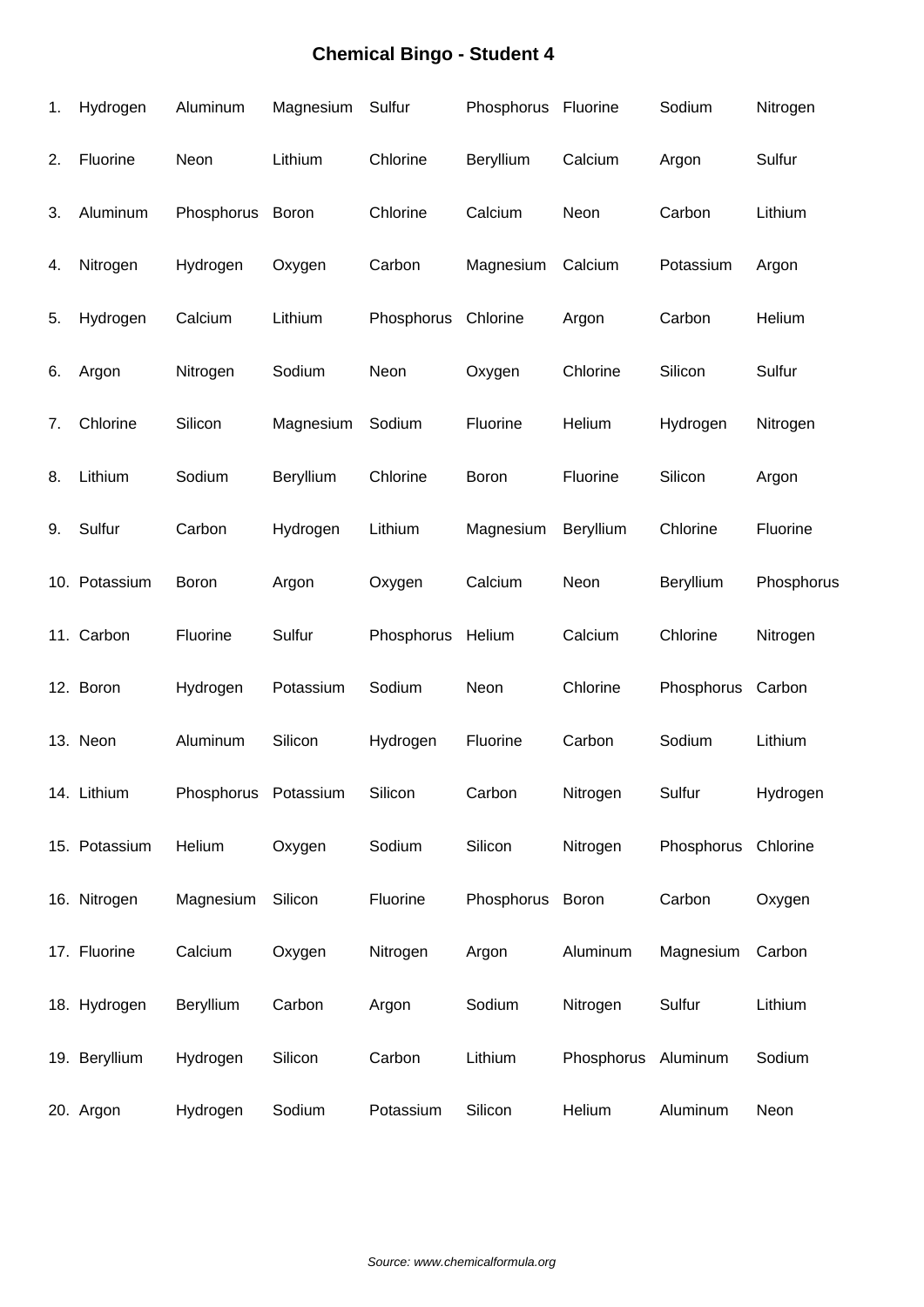| 1. | Carbon         | Oxygen     | Neon               | <b>Boron</b> | Lithium   | Calcium    | Phosphorus Fluorine |          |
|----|----------------|------------|--------------------|--------------|-----------|------------|---------------------|----------|
| 2. | Oxygen         | Phosphorus | Lithium            | Hydrogen     | Sodium    | Silicon    | Potassium           | Calcium  |
| 3. | Sodium         | Chlorine   | Potassium          | Phosphorus   | Aluminum  | Oxygen     | Fluorine            | Carbon   |
| 4. | Potassium      | Fluorine   | Sodium             | Oxygen       | Calcium   | Chlorine   | Helium              | Hydrogen |
| 5. | Sodium         | Hydrogen   | Fluorine           | Beryllium    | Calcium   | Argon      | Helium              | Boron    |
| 6. | Chlorine       | Hydrogen   | Nitrogen           | Neon         | Magnesium | Potassium  | Lithium             | Helium   |
| 7. | Lithium        | Helium     | Boron              | Phosphorus   | Chlorine  | Nitrogen   | Potassium           | Calcium  |
| 8. | Neon           | Magnesium  | Carbon             | Potassium    | Sulfur    | Hydrogen   | Beryllium           | Silicon  |
| 9. | Phosphorus     | Magnesium  | Silicon            | Helium       | Carbon    | Hydrogen   | Beryllium           | Lithium  |
|    | 10. Beryllium  | Magnesium  | Nitrogen           | Sodium       | Helium    | Argon      | Chlorine            | Lithium  |
|    | 11. Nitrogen   | Hydrogen   | Lithium            | Oxygen       | Boron     | Phosphorus | Fluorine            | Neon     |
|    | 12. Potassium  | Lithium    | Silicon            | Sodium       | Boron     | Oxygen     | Chlorine            | Aluminum |
|    | 13. Sulfur     | Aluminum   | Beryllium          | <b>Boron</b> | Magnesium | Silicon    | Calcium             | Hydrogen |
|    | 14. Hydrogen   | Lithium    | Neon               | Calcium      | Magnesium | Boron      | Sodium              | Carbon   |
|    | 15. Boron      | Nitrogen   | Phosphorus Calcium |              | Sodium    | Argon      | Potassium           | Aluminum |
|    | 16. Boron      | Silicon    | Helium             | Potassium    | Aluminum  | Phosphorus | Calcium             | Lithium  |
|    | 17. Boron      | Phosphorus | Beryllium          | Potassium    | Silicon   | Calcium    | Sulfur              | Nitrogen |
|    | 18. Chlorine   | Lithium    | Sulfur             | Magnesium    | Carbon    | Aluminum   | Silicon             | Boron    |
|    | 19. Phosphorus | Hydrogen   | Calcium            | Aluminum     | Oxygen    | Beryllium  | Carbon              | Fluorine |
|    | 20. Nitrogen   | Hydrogen   | Calcium            | Chlorine     | Potassium | Magnesium  | Sulfur              | Aluminum |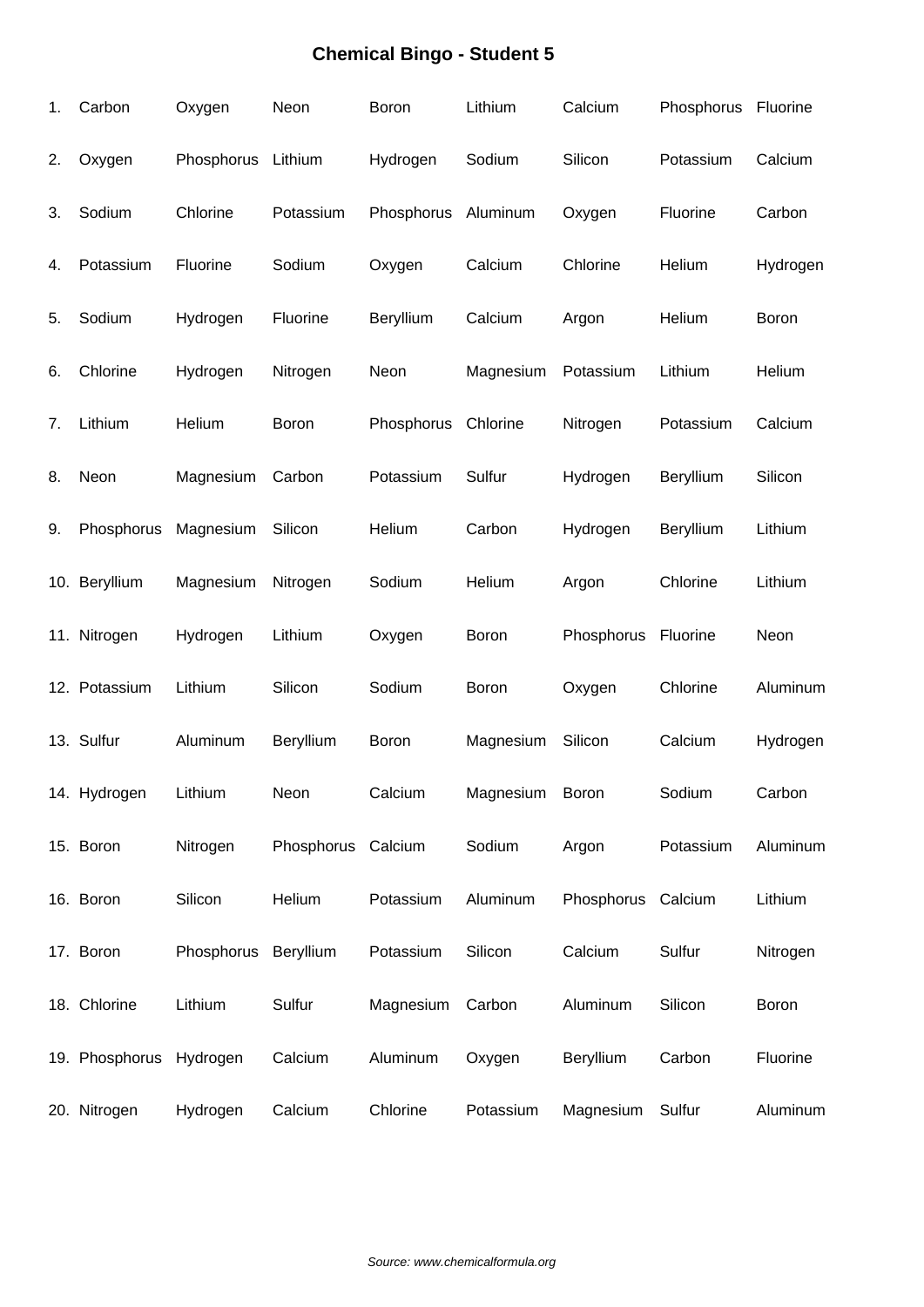| 1. | Sodium                   | Aluminum          | Hydrogen   | Beryllium | Fluorine            | Carbon    | Chlorine   | Nitrogen  |
|----|--------------------------|-------------------|------------|-----------|---------------------|-----------|------------|-----------|
| 2. | Helium                   | Aluminum          | Magnesium  | Sulfur    | Chlorine            | Oxygen    | Hydrogen   | Potassium |
| 3. | Hydrogen                 | Sulfur            | Phosphorus | Boron     | Chlorine            | Magnesium | Calcium    | Silicon   |
| 4. | Aluminum                 | Magnesium         | Sulfur     | Helium    | Nitrogen            | Calcium   | Oxygen     | Lithium   |
| 5. | Hydrogen                 | Potassium         | Sodium     | Carbon    | Silicon             | Lithium   | Phosphorus | Boron     |
| 6. | Hydrogen                 | Helium            | Phosphorus | Boron     | Silicon             | Magnesium | Beryllium  | Sodium    |
| 7. | Carbon                   | Chlorine          | Phosphorus | Potassium | Argon               | Calcium   | Lithium    | Fluorine  |
| 8. | Oxygen                   | Nitrogen          | Hydrogen   | Fluorine  | Beryllium           | Sulfur    | Magnesium  | Helium    |
| 9. | Silicon                  | Oxygen            | Nitrogen   | Lithium   | Hydrogen            | Helium    | Calcium    | Beryllium |
|    | 10. Sulfur               | Chlorine          | Fluorine   | Helium    | Aluminum            | Boron     | Lithium    | Potassium |
|    | 11. Helium               | Fluorine          | Lithium    | Beryllium | Carbon              | Nitrogen  | Boron      | Silicon   |
|    | 12. Aluminum             | Magnesium         | Nitrogen   | Carbon    | Oxygen              | Hydrogen  | Silicon    | Helium    |
|    | 13. Beryllium            | Aluminum          | Chlorine   | Fluorine  | Oxygen              | Silicon   | Magnesium  | Calcium   |
|    | 14. Phosphorus Magnesium |                   | Lithium    | Silicon   | Potassium           | Calcium   | Oxygen     | Aluminum  |
|    | 15. Sodium               | Oxygen            | Silicon    | Boron     | Phosphorus Calcium  |           | Carbon     | Chlorine  |
|    | 16. Beryllium            | Sulfur            | Potassium  | Boron     | Phosphorus Hydrogen |           | Lithium    | Silicon   |
|    | 17. Sodium               | Phosphorus Helium |            | Neon      | Argon               | Sulfur    | Nitrogen   | Hydrogen  |
|    | 18. Sulfur               | Beryllium         | Silicon    | Lithium   | Aluminum            | Sodium    | Calcium    | Hydrogen  |
|    | 19. Boron                | Nitrogen          | Magnesium  | Helium    | Sulfur              | Argon     | Aluminum   | Oxygen    |
|    | 20. Silicon              | Hydrogen          | Helium     | Beryllium | Carbon              | Chlorine  | Oxygen     | Neon      |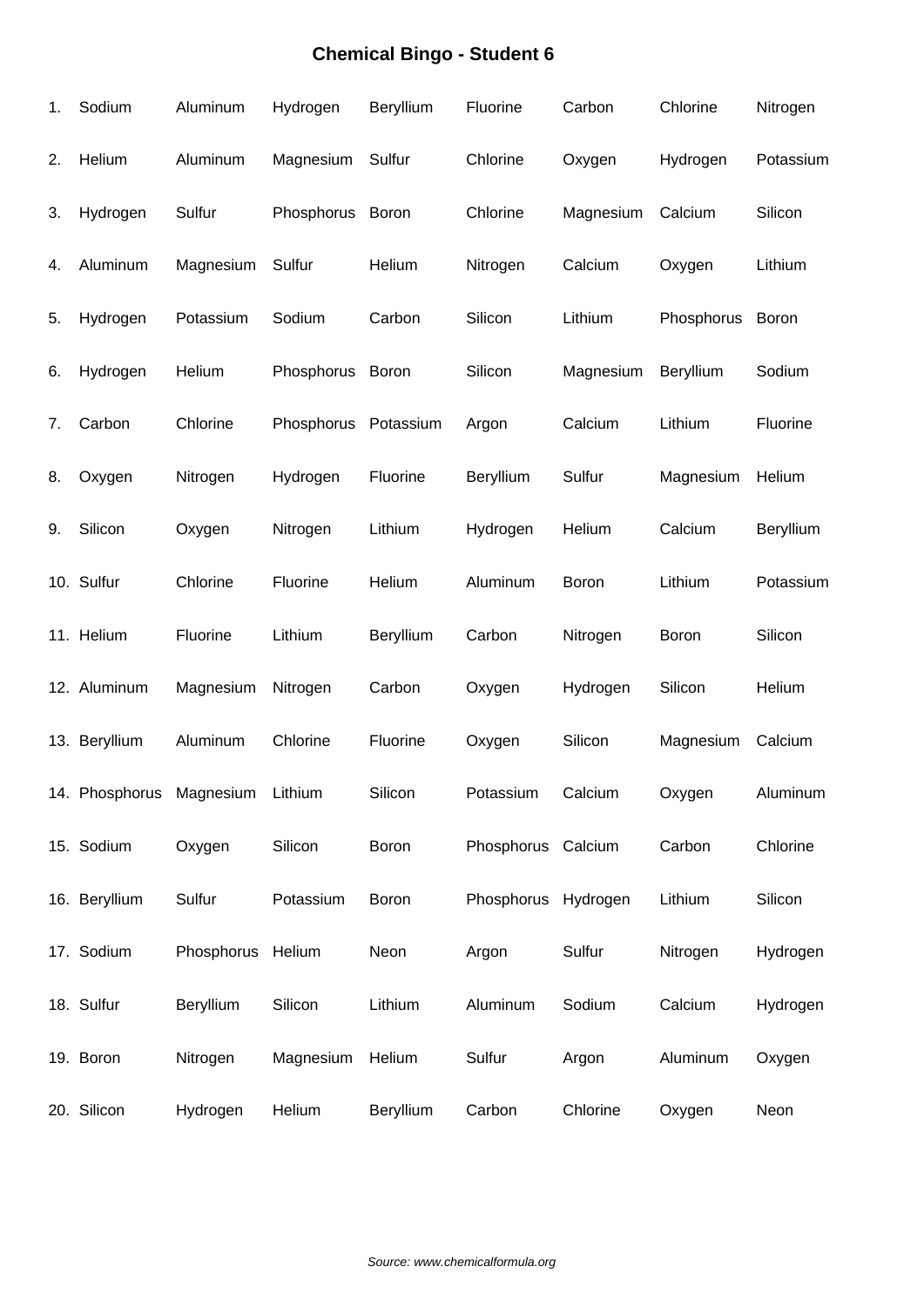| 1. | Phosphorus    | Beryllium  | Sulfur    | Oxygen              | Aluminum  | Lithium             | Carbon     | Calcium    |
|----|---------------|------------|-----------|---------------------|-----------|---------------------|------------|------------|
| 2. | Sulfur        | Carbon     | Argon     | Phosphorus Aluminum |           | Boron               | Hydrogen   | Sodium     |
| 3. | Oxygen        | Phosphorus | Argon     | Carbon              | Silicon   | Boron               | Potassium  | Calcium    |
| 4. | Chlorine      | Argon      | Sulfur    | Helium              | Beryllium | Hydrogen            | Sodium     | Phosphorus |
| 5. | Phosphorus    | Fluorine   | Helium    | Nitrogen            | Chlorine  | Boron               | Magnesium  | Aluminum   |
| 6. | Hydrogen      | Boron      | Calcium   | Helium              | Lithium   | Neon                | Magnesium  | Carbon     |
| 7. | Fluorine      | Potassium  | Magnesium | Hydrogen            | Silicon   | Oxygen              | Argon      | Beryllium  |
| 8. | Calcium       | Beryllium  | Argon     | Carbon              | Nitrogen  | Potassium           | Fluorine   | Boron      |
| 9. | Sodium        | Lithium    | Nitrogen  | Phosphorus          | Oxygen    | Potassium           | Neon       | Hydrogen   |
|    | 10. Oxygen    | Helium     | Carbon    | Calcium             | Fluorine  | Phosphorus          | Nitrogen   | Neon       |
|    | 11. Nitrogen  | Beryllium  | Sulfur    | Chlorine            | Potassium | Lithium             | Sodium     | Aluminum   |
|    | 12. Sulfur    | Boron      | Beryllium | Magnesium           | Chlorine  | Nitrogen            | Phosphorus | Fluorine   |
|    | 13. Nitrogen  | Neon       | Carbon    | Sulfur              | Argon     | Lithium             | Magnesium  | Chlorine   |
|    | 14. Sodium    | Magnesium  | Beryllium | Carbon              | Lithium   | Oxygen              | Nitrogen   | Boron      |
|    | 15. Oxygen    | Sodium     | Sulfur    | Lithium             | Boron     | Aluminum            | Beryllium  | Magnesium  |
|    | 16. Boron     | Oxygen     | Aluminum  | Neon                | Nitrogen  | Chlorine            | Helium     | Phosphorus |
|    | 17. Magnesium | Oxygen     | Argon     | Calcium             | Sulfur    | Helium              | Hydrogen   | Aluminum   |
|    | 18. Sodium    | Helium     | Beryllium | Lithium             | Calcium   | Phosphorus Silicon  |            | Neon       |
|    | 19. Argon     | Fluorine   | Carbon    | Calcium             | Magnesium | Phosphorus Chlorine |            | Sulfur     |
|    | 20. Hydrogen  | Beryllium  | Helium    | Magnesium           | Chlorine  | Phosphorus Boron    |            | Sodium     |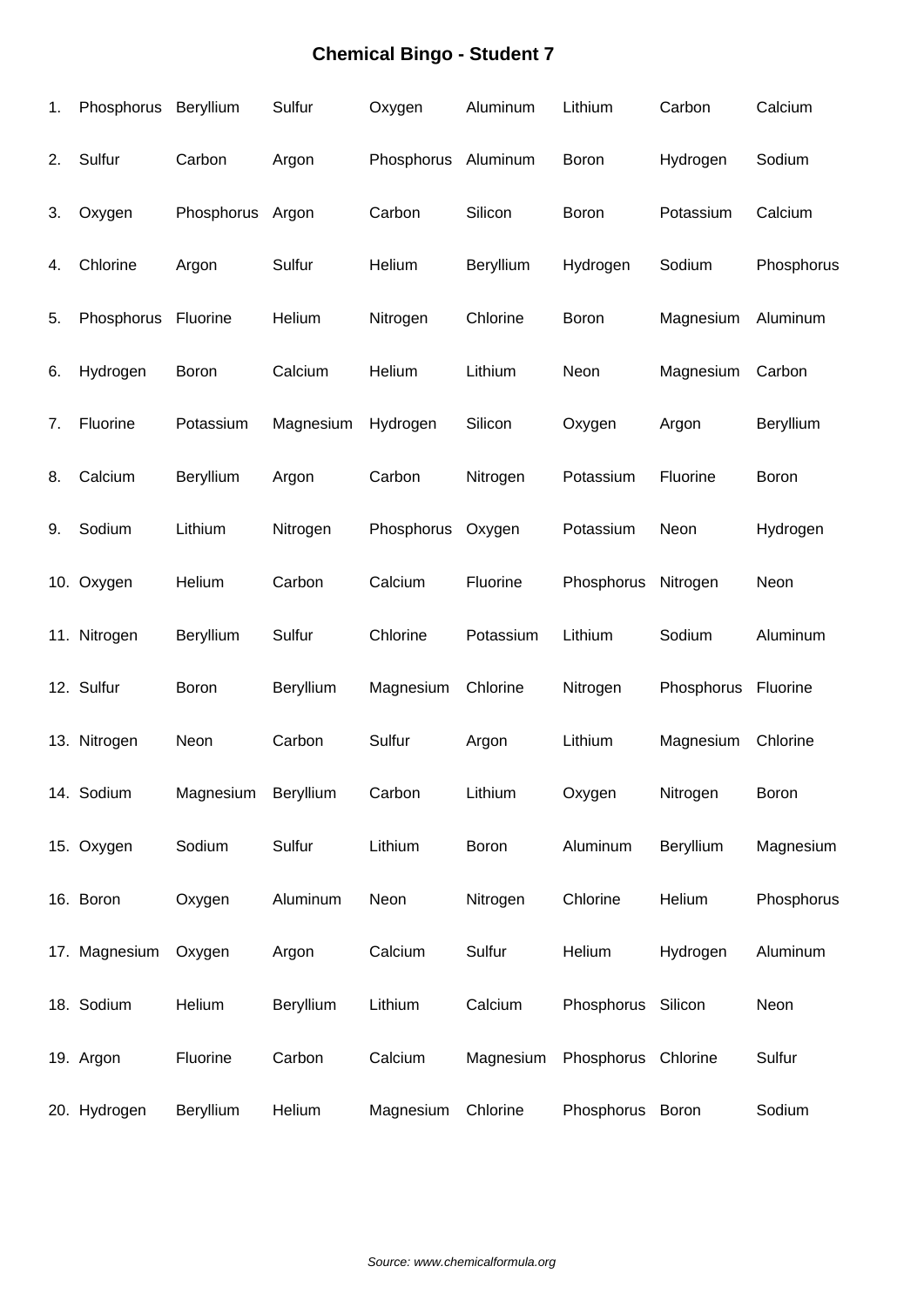| 1. | Carbon                | Fluorine   | Potassium  | Nitrogen            | Boron            | Magnesium    | Silicon            | Helium     |
|----|-----------------------|------------|------------|---------------------|------------------|--------------|--------------------|------------|
| 2. | Aluminum              | Lithium    | Argon      | Potassium           | <b>Beryllium</b> | Fluorine     | <b>Boron</b>       | Phosphorus |
| 3. | Helium                | Oxygen     | Aluminum   | Sulfur              | Beryllium        | Sodium       | Neon               | Potassium  |
| 4. | Magnesium             | Oxygen     | Aluminum   | Hydrogen            | Sodium           | Neon         | Sulfur             | Silicon    |
| 5. | Phosphorus            | Calcium    | Magnesium  | Argon               | Carbon           | Fluorine     | Boron              | Potassium  |
| 6. | Chlorine              | Hydrogen   | Boron      | Lithium             | Potassium        | Argon        | Fluorine           | Carbon     |
| 7. | Beryllium             | Aluminum   | Carbon     | Chlorine            | Oxygen           | Neon         | Fluorine           | Phosphorus |
| 8. | Silicon               | Beryllium  | Nitrogen   | Sulfur              | Helium           | Aluminum     | Sodium             | Chlorine   |
| 9. | Argon                 | Sodium     | Silicon    | Calcium             | Boron            | Fluorine     | Nitrogen           | Oxygen     |
|    | 10. Calcium           | Neon       | Fluorine   | Phosphorus          | Nitrogen         | <b>Boron</b> | Carbon             | Helium     |
|    | 11. Fluorine          | Phosphorus | Neon       | Silicon             | Argon            | Aluminum     | Carbon             | Chlorine   |
|    | 12. Calcium           | Sodium     | Nitrogen   | Oxygen              | Fluorine         | Sulfur       | Beryllium          | Aluminum   |
|    | 13. Fluorine          | Sodium     | Magnesium  | Carbon              | Lithium          | Boron        | Sulfur             | Nitrogen   |
|    | 14. Aluminum          | Calcium    | Beryllium  | Helium              | Silicon          | Argon        | Phosphorus Lithium |            |
|    | 15. Aluminum          | Nitrogen   | Phosphorus | Beryllium           | Sodium           | Silicon      | Neon               | Fluorine   |
|    | 16. Phosphorus Oxygen |            | Potassium  | Silicon             | Carbon           | Magnesium    | Sodium             | Sulfur     |
|    | 17. Helium            | Chlorine   | Calcium    | Sulfur              | Phosphorus       | Sodium       | Aluminum           | Nitrogen   |
|    | 18. Oxygen            | Beryllium  | Carbon     | Phosphorus Chlorine |                  | Lithium      | Sulfur             | Potassium  |
|    | 19. Calcium           | Aluminum   | Helium     | Magnesium           | Fluorine         | Beryllium    | Phosphorus         | Oxygen     |
|    | 20. Helium            | Silicon    | Calcium    | Beryllium           | Aluminum         | Oxygen       | Neon               | Chlorine   |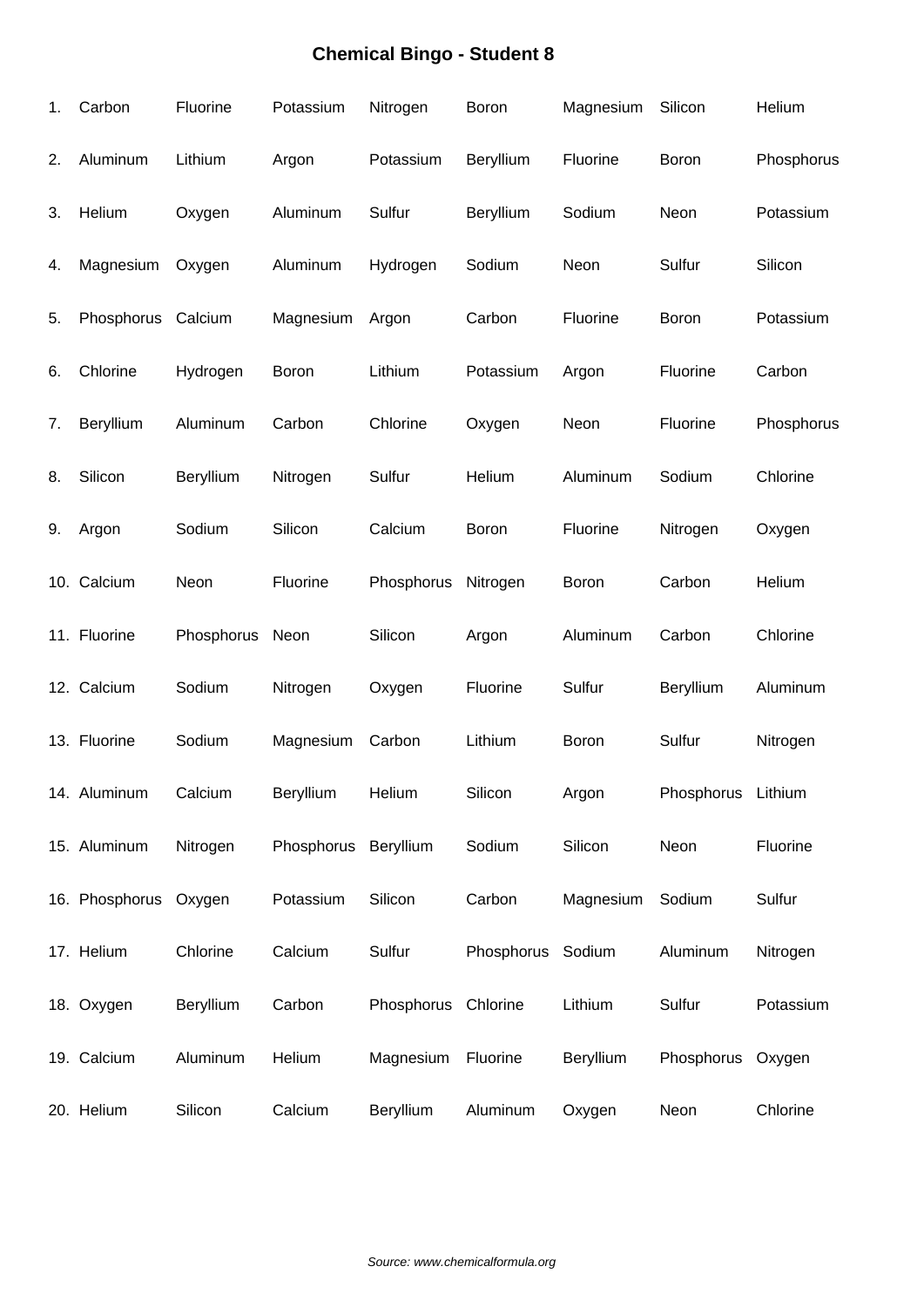| 1. | Argon                   | Sulfur    | Silicon   | Sodium     | Carbon    | Potassium          | Phosphorus   | Hydrogen   |
|----|-------------------------|-----------|-----------|------------|-----------|--------------------|--------------|------------|
| 2. | Chlorine                | Nitrogen  | Boron     | Magnesium  | Argon     | Oxygen             | Beryllium    | Neon       |
| 3. | Sodium                  | Chlorine  | Aluminum  | Helium     | Nitrogen  | Magnesium          | Hydrogen     | Lithium    |
| 4. | Helium                  | Silicon   | Sodium    | Oxygen     | Lithium   | Magnesium          | Chlorine     | Calcium    |
| 5. | Magnesium               | Silicon   | Potassium | Fluorine   | Lithium   | Aluminum           | Sodium       | Phosphorus |
| 6. | Sodium                  | Oxygen    | Neon      | Phosphorus | Aluminum  | Hydrogen           | Boron        | Beryllium  |
| 7. | Phosphorus              | Helium    | Calcium   | Boron      | Sulfur    | Carbon             | Chlorine     | Hydrogen   |
| 8. | Chlorine                | Magnesium | Potassium | Aluminum   | Boron     | Sulfur             | Lithium      | Phosphorus |
| 9. | Aluminum                | Helium    | Silicon   | Chlorine   | Oxygen    | Carbon             | Beryllium    | Fluorine   |
|    | 10. Helium              | Boron     | Hydrogen  | Calcium    | Sulfur    | Silicon            | Neon         | Carbon     |
|    | 11. Carbon              | Sodium    | Nitrogen  | Calcium    | Chlorine  | Argon              | Magnesium    | Helium     |
|    | 12. Chlorine            | Magnesium | Silicon   | Boron      | Aluminum  | Sodium             | Hydrogen     | Fluorine   |
|    | 13. Sulfur              | Beryllium | Neon      | Carbon     | Magnesium | Calcium            | Hydrogen     | Phosphorus |
|    | 14. Sodium              | Chlorine  | Potassium | Helium     | Oxygen    | Calcium            | Silicon      | Boron      |
|    | 15. Phosphorus Fluorine |           | Magnesium | Silicon    | Calcium   | Hydrogen           | Chlorine     | Nitrogen   |
|    | 16. Aluminum            | Chlorine  | Oxygen    | Magnesium  | Hydrogen  | Phosphorus Silicon |              | Helium     |
|    | 17. Beryllium           | Sulfur    | Fluorine  | Magnesium  | Hydrogen  | Argon              | <b>Boron</b> | Carbon     |
|    | 18. Helium              | Nitrogen  | Argon     | Sulfur     | Lithium   | Calcium            | Sodium       | Oxygen     |
|    | 19. Potassium           | Nitrogen  | Hydrogen  | Chlorine   | Oxygen    | Fluorine           | Boron        | Carbon     |
|    | 20. Magnesium           | Potassium | Calcium   | Chlorine   | Sulfur    | Hydrogen           | Lithium      | Neon       |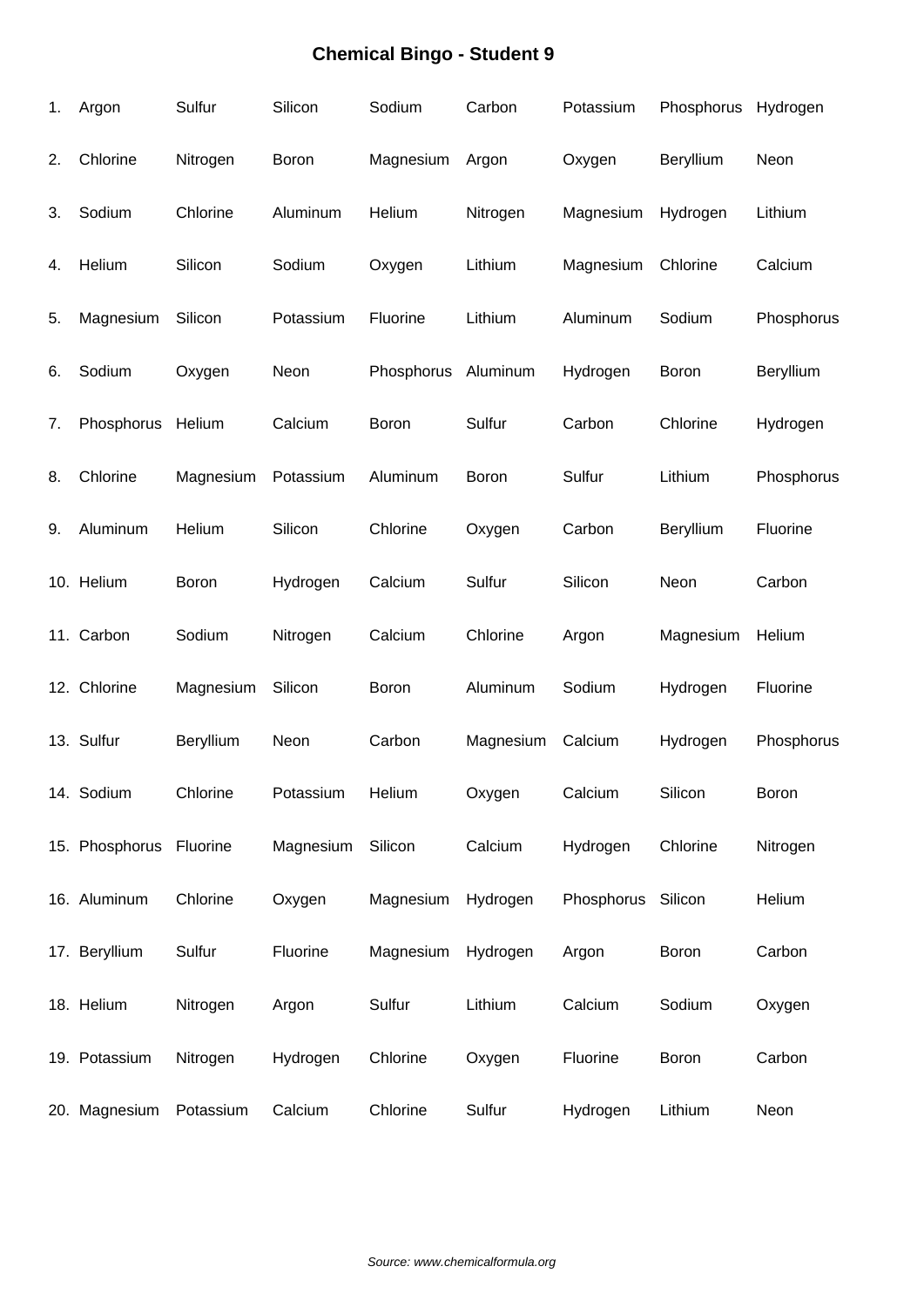| 1. | Beryllium                | Magnesium | Helium            | Lithium    | Silicon           | Potassium | Argon     | Fluorine  |
|----|--------------------------|-----------|-------------------|------------|-------------------|-----------|-----------|-----------|
| 2. | Carbon                   | Calcium   | Lithium           | Silicon    | Phosphorus Sulfur |           | Magnesium | Hydrogen  |
| 3. | Hydrogen                 | Potassium | Sodium            | Boron      | Helium            | Fluorine  | Nitrogen  | Oxygen    |
| 4. | Chlorine                 | Lithium   | Hydrogen          | Beryllium  | Sodium            | Carbon    | Neon      | Silicon   |
| 5. | Helium                   | Fluorine  | Aluminum          | Hydrogen   | Carbon            | Neon      | Beryllium | Potassium |
| 6. | Fluorine                 | Calcium   | Carbon            | Sulfur     | Hydrogen          | Beryllium | Neon      | Aluminum  |
| 7. | Sodium                   | Beryllium | Argon             | Nitrogen   | Helium            | Calcium   | Carbon    | Chlorine  |
| 8. | Nitrogen                 | Calcium   | Phosphorus        | Oxygen     | Helium            | Neon      | Silicon   | Argon     |
| 9. | Potassium                | Carbon    | Sodium            | Phosphorus | Chlorine          | Sulfur    | Oxygen    | Nitrogen  |
|    | 10. Fluorine             | Neon      | Boron             | Silicon    | Hydrogen          | Sodium    | Carbon    | Argon     |
|    | 11. Nitrogen             | Carbon    | Aluminum          | Beryllium  | Neon              | Potassium | Chlorine  | Silicon   |
|    | 12. Phosphorus           | Beryllium | Magnesium         | Silicon    | Nitrogen          | Lithium   | Neon      | Argon     |
|    | 13. Argon                | Chlorine  | Sulfur            | Magnesium  | Lithium           | Oxygen    | Aluminum  | Sodium    |
|    | 14. Phosphorus Beryllium |           | Silicon           | Carbon     | Sodium            | Fluorine  | Lithium   | Aluminum  |
|    | 15. Argon                | Sodium    | Aluminum          | Magnesium  | Potassium         | Oxygen    | Silicon   | Sulfur    |
|    | 16. Beryllium            | Potassium | Sulfur            | Carbon     | Helium            | Boron     | Aluminum  | Hydrogen  |
|    | 17. Helium               | Calcium   | Phosphorus Oxygen |            | Hydrogen          | Argon     | Potassium | Sulfur    |
|    | 18. Beryllium            | Sulfur    | Calcium           | Oxygen     | Phosphorus        | Neon      | Hydrogen  | Fluorine  |
|    | 19. Phosphorus           | Magnesium | Beryllium         | Carbon     | Potassium         | Calcium   | Nitrogen  | Neon      |
|    | 20. Hydrogen             | Chlorine  | Sodium            | Silicon    | Beryllium         | Magnesium | Potassium | Carbon    |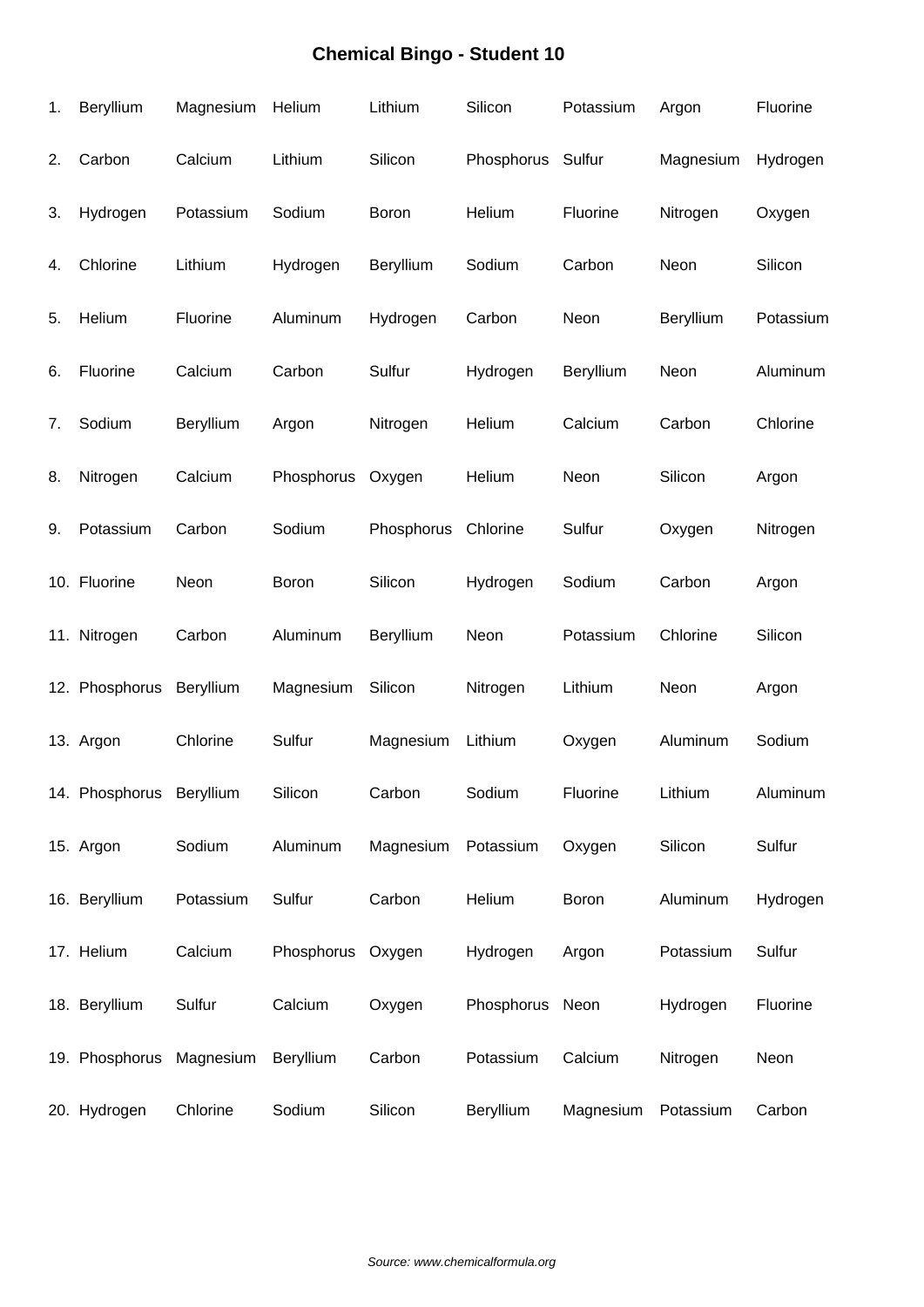| 1. | Hydrogen      | Magnesium  | Nitrogen  | Sulfur              | Silicon   | Boron             | Neon      | Oxygen     |
|----|---------------|------------|-----------|---------------------|-----------|-------------------|-----------|------------|
| 2. | Calcium       | Phosphorus | Boron     | Magnesium           | Nitrogen  | Neon              | Chlorine  | Argon      |
| 3. | Fluorine      | Magnesium  | Boron     | Potassium           | Silicon   | Phosphorus Helium |           | Chlorine   |
| 4. | Lithium       | Argon      | Helium    | Nitrogen            | Fluorine  | Oxygen            | Sodium    | Carbon     |
| 5. | Sulfur        | Magnesium  | Potassium | Helium              | Chlorine  | Nitrogen          | Hydrogen  | Lithium    |
| 6. | Sulfur        | Chlorine   | Neon      | Nitrogen            | Sodium    | Beryllium         | Silicon   | Potassium  |
| 7. | Hydrogen      | Aluminum   | Beryllium | Neon                | Lithium   | Potassium         | Oxygen    | Argon      |
| 8. | Calcium       | Carbon     | Sodium    | Helium              | Silicon   | Lithium           | Fluorine  | Phosphorus |
| 9. | Lithium       | Oxygen     | Nitrogen  | Helium              | Beryllium | Hydrogen          | Sulfur    | Potassium  |
|    | 10. Hydrogen  | Magnesium  | Argon     | Phosphorus Aluminum |           | Fluorine          | Sulfur    | Potassium  |
|    | 11. Carbon    | Boron      | Lithium   | Beryllium           | Neon      | Helium            | Chlorine  | Sulfur     |
|    | 12. Aluminum  | Neon       | Chlorine  | Magnesium           | Oxygen    | Argon             | Lithium   | Nitrogen   |
|    | 13. Boron     | Sodium     | Argon     | Helium              | Neon      | Carbon            | Hydrogen  | Phosphorus |
|    | 14. Calcium   | Oxygen     | Sulfur    | Nitrogen            | Aluminum  | Beryllium         | Argon     | Potassium  |
|    | 15. Calcium   | Sodium     | Helium    | Silicon             | Argon     | Nitrogen          | Beryllium | Potassium  |
|    | 16. Sodium    | Lithium    | Calcium   | Beryllium           | Chlorine  | Potassium         | Fluorine  | Neon       |
|    | 17. Nitrogen  | Argon      | Chlorine  | Calcium             | Aluminum  | Potassium         | Sulfur    | Phosphorus |
|    | 18. Boron     | Carbon     | Silicon   | Sulfur              | Argon     | Sodium            | Oxygen    | Aluminum   |
|    | 19. Magnesium | Oxygen     | Argon     | Neon                | Carbon    | Sulfur            | Calcium   | Chlorine   |
|    | 20. Boron     | Oxygen     | Chlorine  | Lithium             | Nitrogen  | Sodium            | Sulfur    | Calcium    |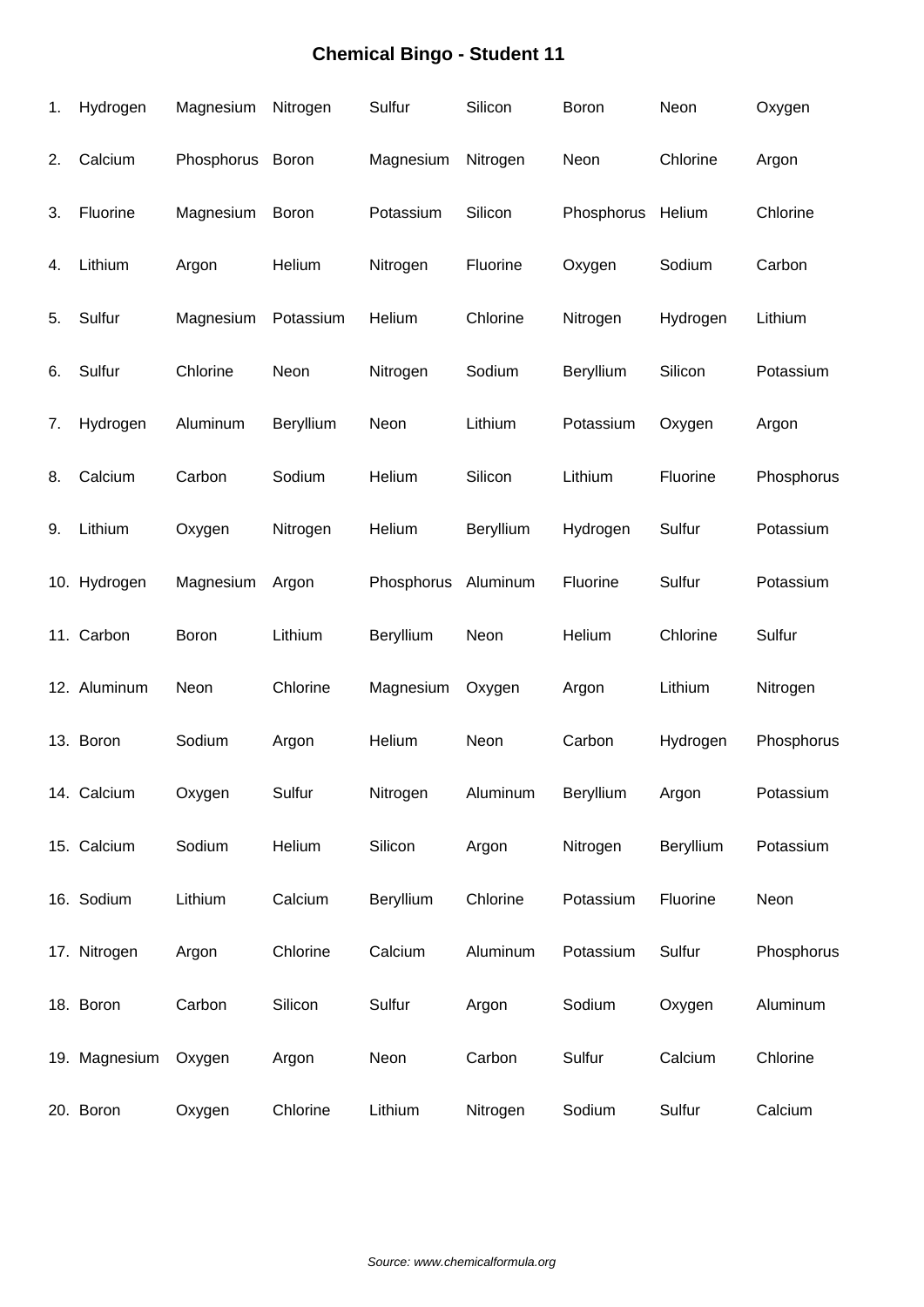| 1. | Beryllium                | Neon      | Sodium     | Aluminum  | Sulfur     | Carbon     | Phosphorus Helium |            |
|----|--------------------------|-----------|------------|-----------|------------|------------|-------------------|------------|
| 2. | Argon                    | Boron     | Fluorine   | Helium    | Potassium  | Sodium     | Oxygen            | Hydrogen   |
| 3. | Helium                   | Hydrogen  | Lithium    | Sodium    | Phosphorus | Boron      | Calcium           | Chlorine   |
| 4. | Lithium                  | Argon     | Sodium     | Magnesium | Neon       | Carbon     | Aluminum          | Nitrogen   |
| 5. | Aluminum                 | Oxygen    | Sulfur     | Nitrogen  | Lithium    | Argon      | Silicon           | Carbon     |
| 6. | Nitrogen                 | Boron     | Silicon    | Potassium | Calcium    | Chlorine   | Sodium            | Helium     |
| 7. | Sulfur                   | Boron     | Magnesium  | Potassium | Argon      | Silicon    | Beryllium         | Aluminum   |
| 8. | Sulfur                   | Fluorine  | Helium     | Calcium   | Boron      | Oxygen     | Aluminum          | Lithium    |
| 9. | Oxygen                   | Silicon   | Calcium    | Sodium    | Aluminum   | Potassium  | Sulfur            | Carbon     |
|    | 10. Phosphorus Potassium |           | Beryllium  | Neon      | Boron      | Sodium     | Argon             | Carbon     |
|    | 11. Calcium              | Sulfur    | Phosphorus | Chlorine  | Fluorine   | Potassium  | Magnesium         | Argon      |
|    | 12. Silicon              | Fluorine  | Nitrogen   | Lithium   | Chlorine   | Phosphorus | Hydrogen          | Aluminum   |
|    | 13. Neon                 | Beryllium | Potassium  | Boron     | Nitrogen   | Magnesium  | Aluminum          | Silicon    |
|    | 14. Argon                | Boron     | Hydrogen   | Silicon   | Beryllium  | Nitrogen   | Potassium         | Sodium     |
|    | 15. Aluminum             | Calcium   | Hydrogen   | Nitrogen  | Boron      | Carbon     | Magnesium         | Phosphorus |
|    | 16. Silicon              | Chlorine  | Helium     | Hydrogen  | Lithium    | Neon       | Beryllium         | Fluorine   |
|    | 17. Magnesium            | Oxygen    | Aluminum   | Helium    | Nitrogen   | Beryllium  | Sulfur            | Fluorine   |
|    | 18. Chlorine             | Aluminum  | Potassium  | Carbon    | Lithium    | Silicon    | <b>Boron</b>      | Calcium    |
|    | 19. Aluminum             | Magnesium | Neon       | Beryllium | Sulfur     | Sodium     | Argon             | Phosphorus |
|    | 20. Boron                | Nitrogen  | Neon       | Silicon   | Hydrogen   | Magnesium  | Sulfur            | Fluorine   |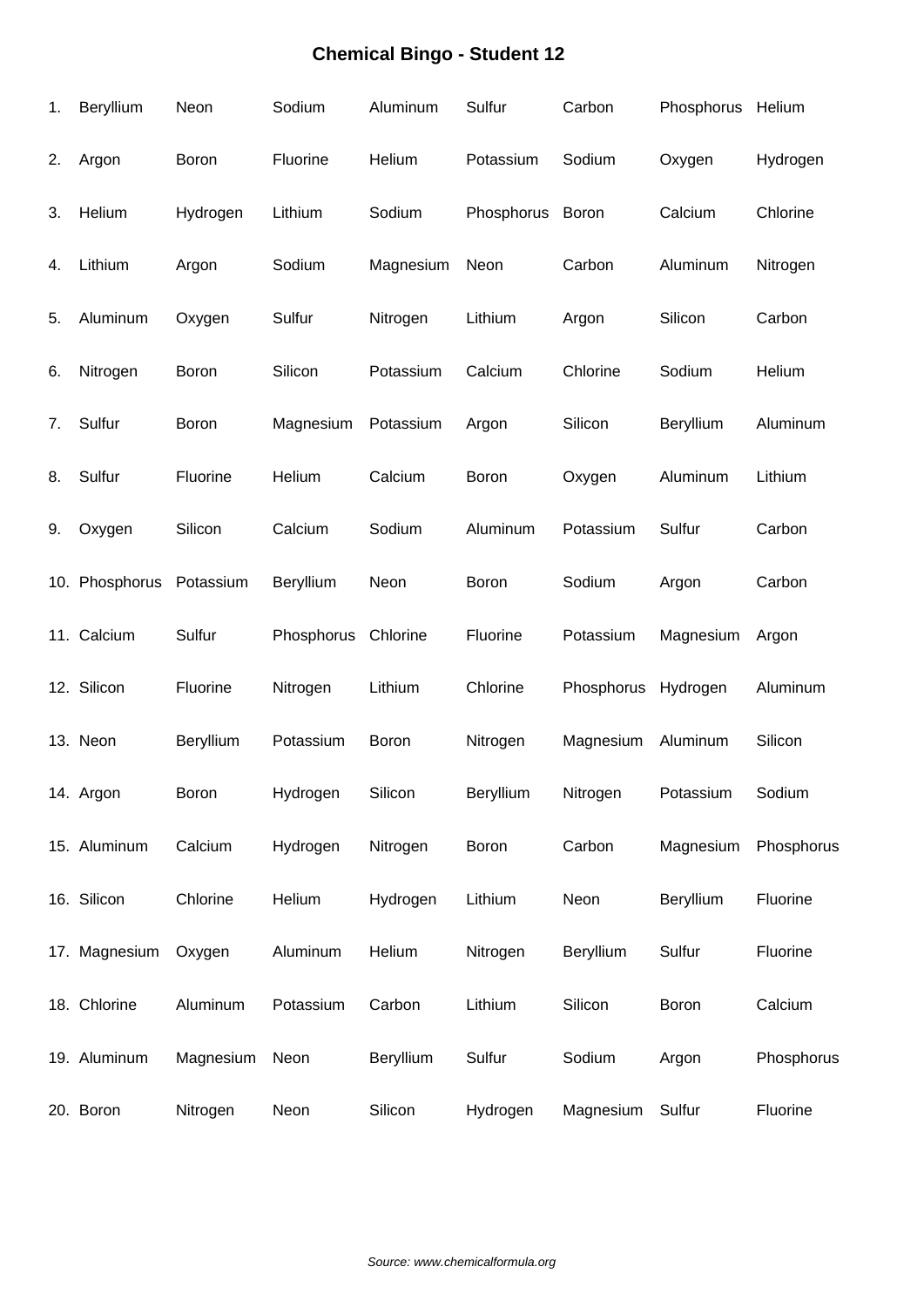| 1. | Beryllium    | Chlorine             | Calcium    | Nitrogen     | Aluminum   | Potassium    | Sulfur     | Hydrogen   |
|----|--------------|----------------------|------------|--------------|------------|--------------|------------|------------|
| 2. | Sulfur       | Calcium              | Phosphorus | <b>Boron</b> | Chlorine   | Potassium    | Silicon    | Aluminum   |
| 3. | Beryllium    | Chlorine             | Magnesium  | Fluorine     | Phosphorus | Nitrogen     | Sulfur     | Hydrogen   |
| 4. | Chlorine     | Argon                | Neon       | Lithium      | Carbon     | Beryllium    | Magnesium  | Sodium     |
| 5. | Potassium    | Boron                | Sulfur     | Magnesium    | Beryllium  | Sodium       | Aluminum   | Neon       |
| 6. | Aluminum     | Oxygen               | Silicon    | Carbon       | Sodium     | Helium       | Boron      | Nitrogen   |
| 7. | Aluminum     | Sodium               | Carbon     | Beryllium    | Potassium  | Nitrogen     | Phosphorus | Magnesium  |
| 8. | Chlorine     | Phosphorus           | Sodium     | Potassium    | Hydrogen   | Argon        | Fluorine   | Silicon    |
| 9. | Calcium      | Sodium               | Magnesium  | Neon         | Beryllium  | Sulfur       | Hydrogen   | Helium     |
|    | 10. Fluorine | Boron                | Aluminum   | Argon        | Sodium     | Chlorine     | Beryllium  | Neon       |
|    | 11. Fluorine | Carbon               | Sulfur     | Neon         | Lithium    | Aluminum     | Oxygen     | Chlorine   |
|    | 12. Chlorine | Oxygen               | Carbon     | Sodium       | Nitrogen   | Hydrogen     | Calcium    | Silicon    |
|    | 13. Helium   | Oxygen               | Calcium    | Nitrogen     | Hydrogen   | Boron        | Carbon     | Silicon    |
|    | 14. Oxygen   | Potassium            | Beryllium  | Aluminum     | Chlorine   | <b>Boron</b> | Helium     | Phosphorus |
|    | 15. Chlorine | Argon                | Sulfur     | Beryllium    | Sodium     | Silicon      | Oxygen     | Neon       |
|    | 16. Hydrogen | Argon                | Helium     | Chlorine     | Aluminum   | Calcium      | Magnesium  | Sulfur     |
|    | 17. Nitrogen | Lithium              | Helium     | Magnesium    | Fluorine   | Hydrogen     | Silicon    | Beryllium  |
|    | 18. Aluminum | Boron                | Sodium     | Carbon       | Nitrogen   | Helium       | Oxygen     | Argon      |
|    | 19. Argon    | Phosphorus Potassium |            | Nitrogen     | Carbon     | Hydrogen     | Boron      | Lithium    |
|    | 20. Boron    | Silicon              | Sulfur     | Helium       | Potassium  | Lithium      | Beryllium  | Sodium     |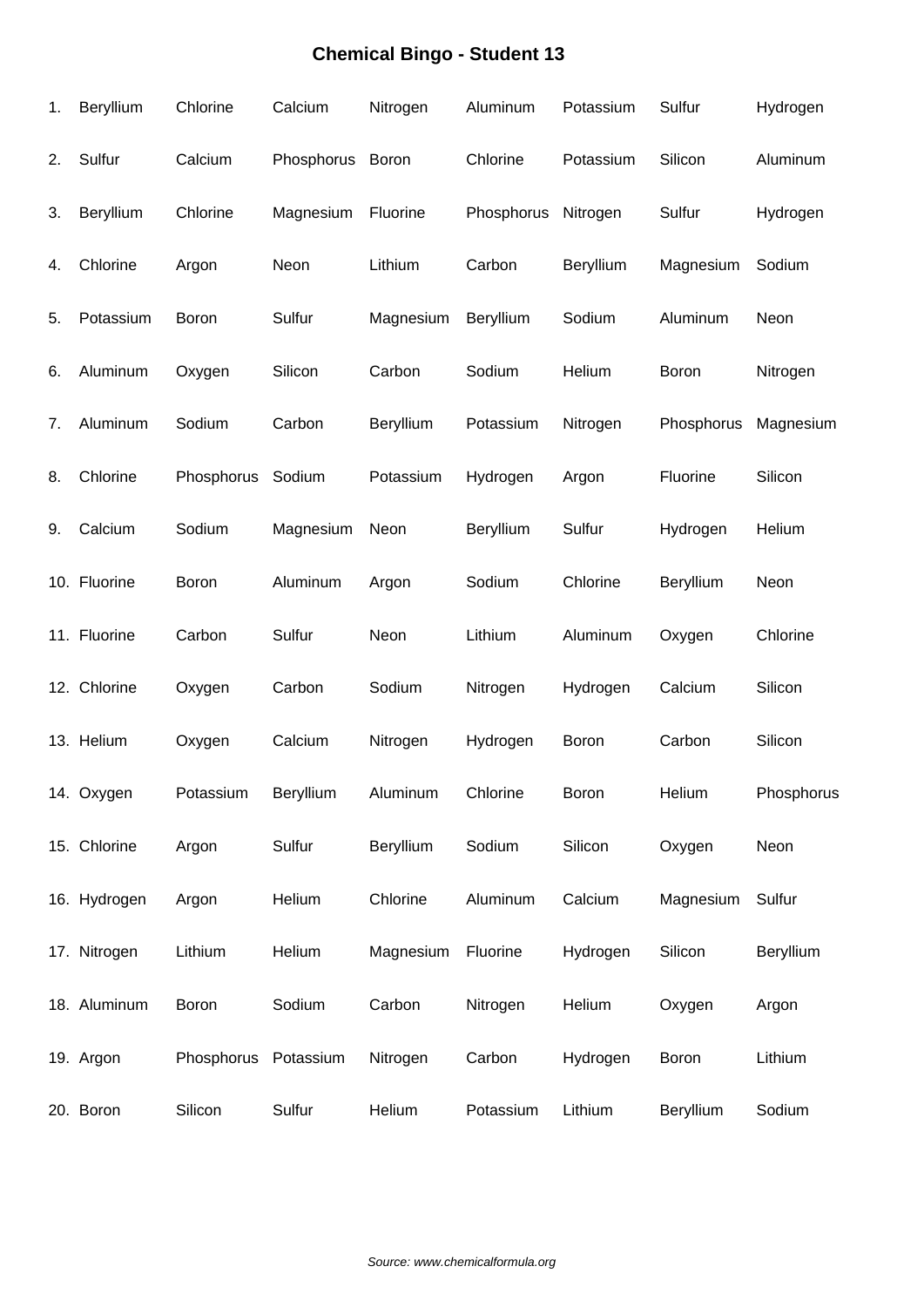| 1. | Sodium               | Fluorine         | Phosphorus | Magnesium    | Sulfur    | Hydrogen           | Aluminum  | Beryllium    |
|----|----------------------|------------------|------------|--------------|-----------|--------------------|-----------|--------------|
| 2. | Hydrogen             | Phosphorus       | Fluorine   | Chlorine     | Lithium   | Potassium          | Sodium    | Sulfur       |
| 3. | Silicon              | Sulfur           | Carbon     | Nitrogen     | Potassium | Hydrogen           | Fluorine  | Sodium       |
| 4. | Fluorine             | Calcium          | Beryllium  | Aluminum     | Hydrogen  | Magnesium          | Sulfur    | <b>Boron</b> |
| 5. | Helium               | Carbon           | Phosphorus | Beryllium    | Boron     | Lithium            | Potassium | Sodium       |
| 6. | Silicon              | Aluminum         | Fluorine   | Chlorine     | Carbon    | Boron              | Lithium   | Sodium       |
| 7. | Nitrogen             | Calcium          | Beryllium  | Boron        | Helium    | Oxygen             | Hydrogen  | Chlorine     |
| 8. | Fluorine             | Magnesium        | Neon       | Carbon       | Helium    | Calcium            | Oxygen    | Lithium      |
| 9. | Argon                | Phosphorus       | Oxygen     | <b>Boron</b> | Hydrogen  | Carbon             | Magnesium | Lithium      |
|    | 10. Carbon           | Magnesium        | Helium     | Sulfur       | Oxygen    | Beryllium          | Chlorine  | Lithium      |
|    | 11. Chlorine         | Silicon          | Aluminum   | Fluorine     | Oxygen    | Nitrogen           | Beryllium | Magnesium    |
|    | 12. Phosphorus       | Neon             | Helium     | Sulfur       | Magnesium | Carbon             | Lithium   | Calcium      |
|    | 13. Lithium          | Oxygen           | Aluminum   | Neon         | Potassium | Boron              | Beryllium | Silicon      |
|    | 14. Sulfur           | Magnesium Sodium |            | Calcium      | Lithium   | Carbon             | Fluorine  | Phosphorus   |
|    | 15. Sodium           | Silicon          | Carbon     | Potassium    | Fluorine  | Argon              | Lithium   | Neon         |
|    | 16. Silicon          | Chlorine         | Lithium    | Carbon       | Aluminum  | Phosphorus Calcium |           | Magnesium    |
|    | 17. Phosphorus Argon |                  | Silicon    | Sulfur       | Neon      | Sodium             | Chlorine  | Beryllium    |
|    | 18. Sodium           | Helium           | Magnesium  | Boron        | Aluminum  | Nitrogen           | Carbon    | Lithium      |
|    | 19. Beryllium        | Silicon          | Oxygen     | Chlorine     | Sulfur    | Sodium             | Hydrogen  | Nitrogen     |
|    | 20. Sulfur           | Chlorine         | Carbon     | Calcium      | Fluorine  | Boron              | Nitrogen  | Aluminum     |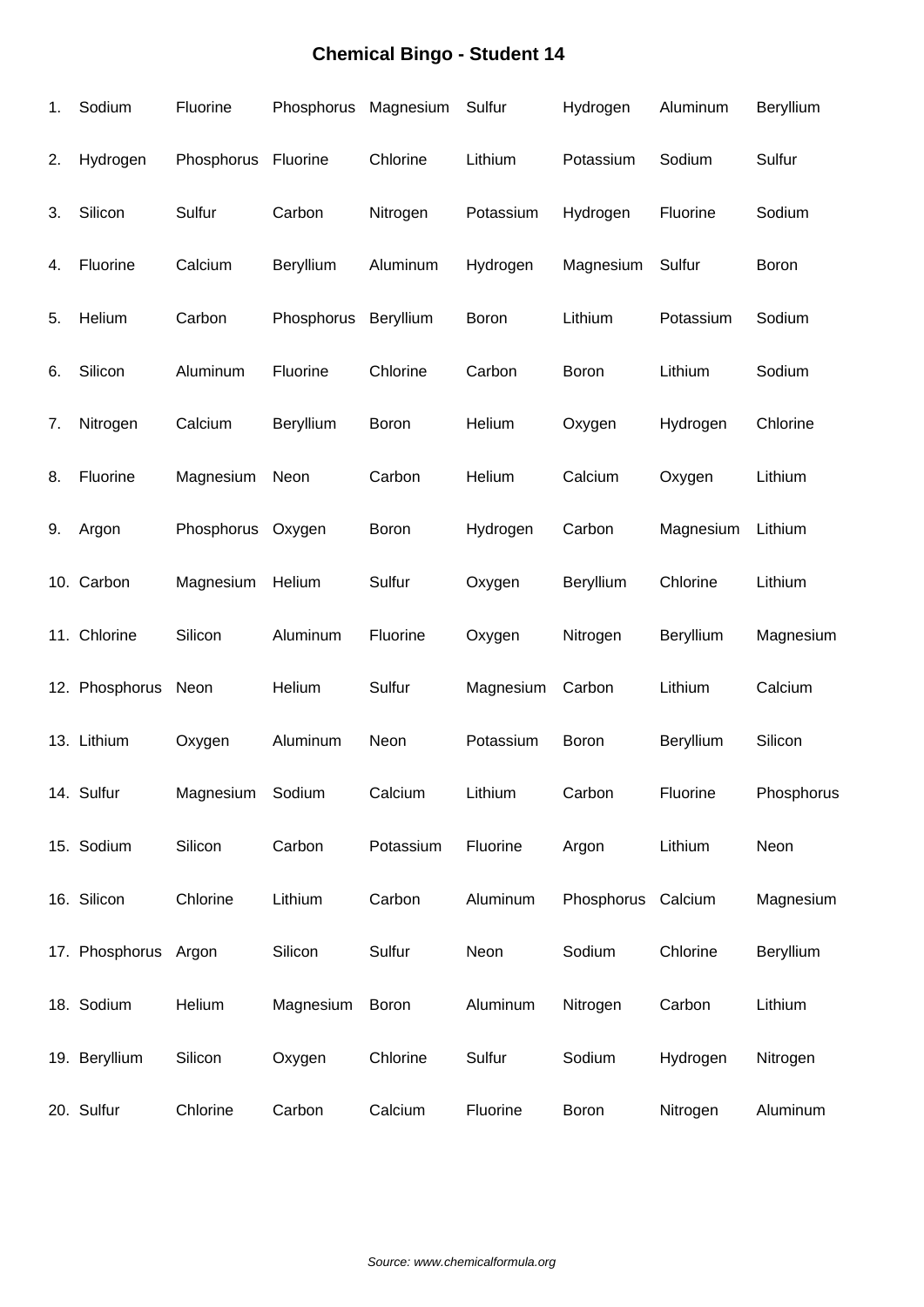| 1. | Magnesium     | Lithium            | Neon       | Oxygen           | Carbon     | Chlorine     | Boron             | Calcium    |
|----|---------------|--------------------|------------|------------------|------------|--------------|-------------------|------------|
| 2. | Helium        | Sodium             | Potassium  | Neon             | Fluorine   | Chlorine     | Sulfur            | Carbon     |
| 3. | Aluminum      | Neon               | Argon      | Chlorine         | Helium     | Boron        | Sodium            | Lithium    |
| 4. | Hydrogen      | Aluminum           | Oxygen     | Neon             | Sulfur     | Phosphorus   | Calcium           | Carbon     |
| 5. | Magnesium     | Carbon             | Fluorine   | Sodium           | Potassium  | Argon        | Helium            | Phosphorus |
| 6. | Helium        | Lithium            | Phosphorus | Potassium        | Neon       | Carbon       | Silicon           | Argon      |
| 7. | Beryllium     | Potassium          | Lithium    | Neon             | Silicon    | Argon        | Sulfur            | Aluminum   |
| 8. | Aluminum      | Beryllium          | Boron      | Helium           | Magnesium  | Lithium      | Hydrogen          | Fluorine   |
| 9. | Argon         | Boron              | Chlorine   | Sulfur           | Oxygen     | Helium       | Lithium           | Neon       |
|    | 10. Lithium   | Hydrogen           | Helium     | Magnesium        | Calcium    | Beryllium    | Oxygen            | Chlorine   |
|    | 11. Boron     | Phosphorus Lithium |            | Calcium          | Sulfur     | Aluminum     | Potassium         | Chlorine   |
|    | 12. Silicon   | Argon              | Aluminum   | Hydrogen         | Phosphorus | Lithium      | Fluorine          | Chlorine   |
|    | 13. Carbon    | Neon               | Beryllium  | Helium           | Calcium    | Sulfur       | Boron             | Hydrogen   |
|    | 14. Chlorine  | Aluminum           | Hydrogen   | Phosphorus Argon |            | <b>Boron</b> | Beryllium         | Silicon    |
|    | 15. Sodium    | Phosphorus         | Oxygen     | Lithium          | Nitrogen   | Argon        | Hydrogen          | Beryllium  |
|    | 16. Neon      | Nitrogen           | Beryllium  | Boron            | Lithium    | Aluminum     | Phosphorus Sulfur |            |
|    | 17. Potassium | Argon              | Chlorine   | Sodium           | Oxygen     | Silicon      | Nitrogen          | Fluorine   |
|    | 18. Calcium   | Hydrogen           | Potassium  | Fluorine         | Carbon     | Lithium      | Sodium            | Argon      |
|    | 19. Sulfur    | Magnesium          | Sodium     | Argon            | Phosphorus | Chlorine     | Beryllium         | Nitrogen   |
|    | 20. Boron     | Fluorine           | Beryllium  | Sulfur           | Chlorine   | Aluminum     | Argon             | Helium     |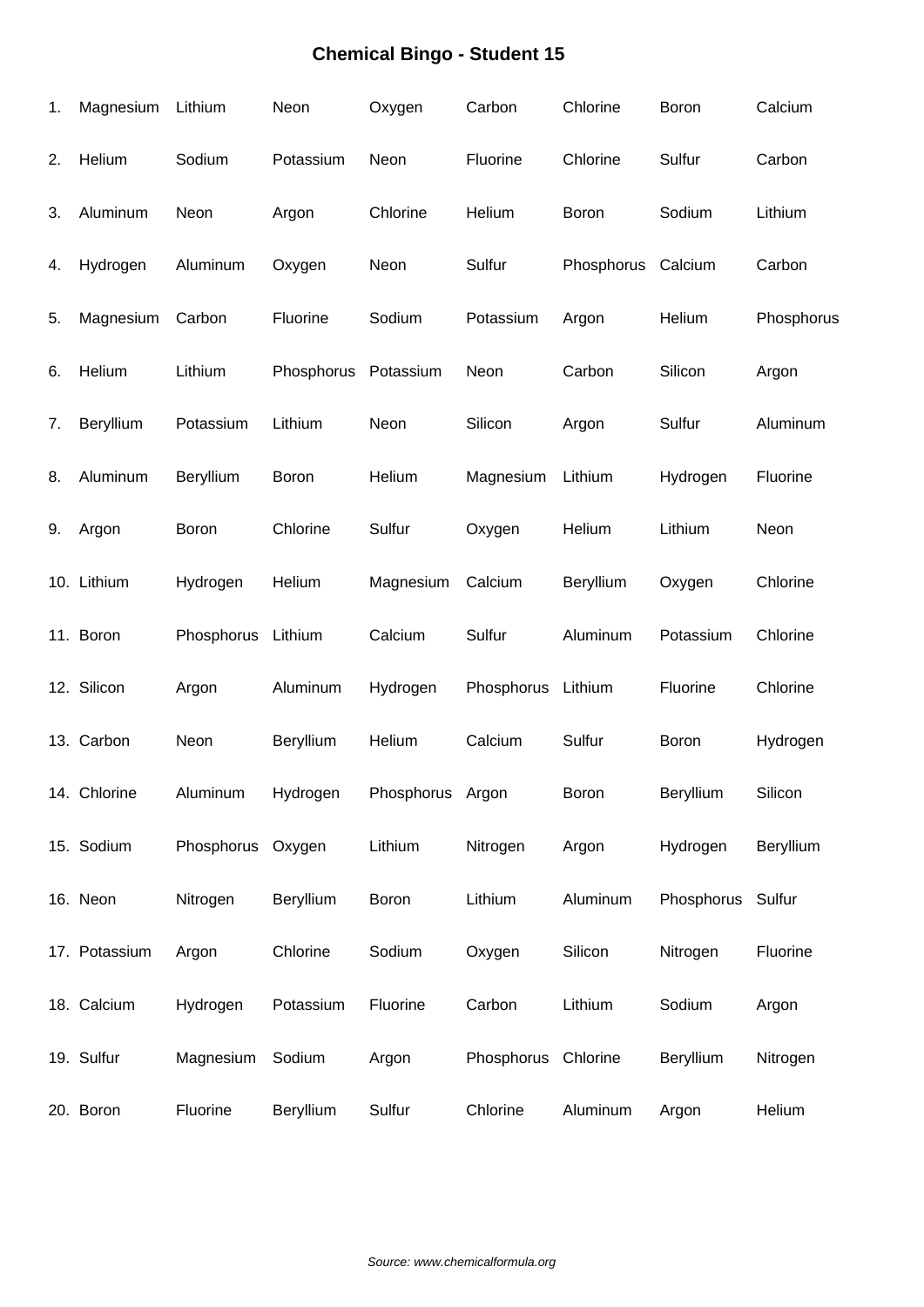| 1. | Neon                  | Potassium       | Chlorine          | Boron        | Carbon    | Silicon             | Sodium    | Hydrogen   |
|----|-----------------------|-----------------|-------------------|--------------|-----------|---------------------|-----------|------------|
| 2. | Boron                 | Nitrogen        | Hydrogen          | Sulfur       | Oxygen    | Phosphorus Helium   |           | Aluminum   |
| 3. | Helium                | Argon           | Silicon           | Phosphorus   | Oxygen    | Hydrogen            | Beryllium | Sulfur     |
| 4. | Boron                 | Magnesium       | Sodium            | Fluorine     | Aluminum  | Oxygen              | Sulfur    | Phosphorus |
| 5. | Boron                 | Chlorine        | Carbon            | Beryllium    | Magnesium | Sodium              | Argon     | Aluminum   |
| 6. | Boron                 | Phosphorus Neon |                   | Magnesium    | Oxygen    | Helium              | Sulfur    | Sodium     |
| 7. | Fluorine              | Nitrogen        | Chlorine          | Silicon      | Sodium    | Helium              | Aluminum  | Oxygen     |
| 8. | Neon                  | Lithium         | Phosphorus        | Hydrogen     | Oxygen    | Carbon              | Fluorine  | Sodium     |
| 9. | Magnesium             | Neon            | Argon             | <b>Boron</b> | Nitrogen  | Chlorine            | Potassium | Beryllium  |
|    | 10. Phosphorus Carbon |                 | Lithium           | Helium       | Sodium    | Oxygen              | Hydrogen  | Beryllium  |
|    | 11. Sulfur            | Silicon         | Neon              | Boron        | Helium    | Calcium             | Chlorine  | Argon      |
|    | 12. Calcium           | Sulfur          | Hydrogen          | Sodium       | Lithium   | Carbon              | Beryllium | Chlorine   |
|    | 13. Oxygen            | Sulfur          | Beryllium         | Nitrogen     | Silicon   | Fluorine            | Magnesium | Carbon     |
|    | 14. Neon              | Lithium         | Silicon           | Sodium       | Calcium   | Beryllium           | Potassium | Chlorine   |
|    | 15. Carbon            | Beryllium       | Sodium            | Chlorine     | Calcium   | Hydrogen            | Aluminum  | Boron      |
|    | 16. Calcium           | Hydrogen        | Boron             | Lithium      | Silicon   | Phosphorus Aluminum |           | Nitrogen   |
|    | 17. Potassium         | Fluorine        | Magnesium         | Boron        | Aluminum  | Nitrogen            | Oxygen    | Carbon     |
|    | 18. Argon             | Potassium       | Silicon           | Oxygen       | Calcium   | Aluminum            | Chlorine  | Hydrogen   |
|    | 19. Hydrogen          | Magnesium       | Phosphorus Helium |              | Sulfur    | Fluorine            | Sodium    | Argon      |
|    | 20. Beryllium         | Calcium         | Hydrogen          | Potassium    | Carbon    | Nitrogen            | Magnesium | Helium     |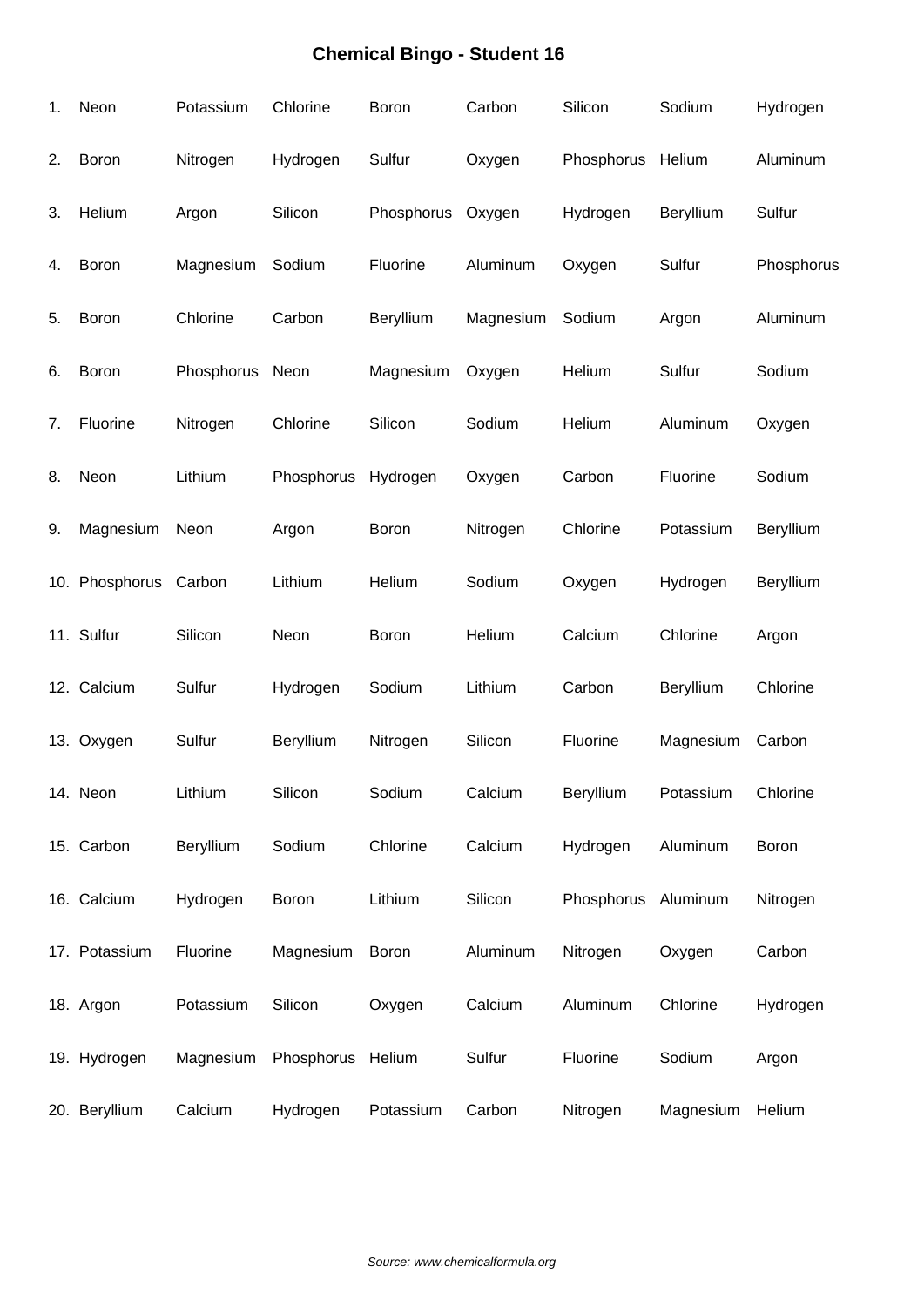| 1. | Magnesium     | Calcium           | Oxygen     | Boron     | Potassium | Fluorine          | Lithium   | Hydrogen   |
|----|---------------|-------------------|------------|-----------|-----------|-------------------|-----------|------------|
| 2. | Hydrogen      | Boron             | Calcium    | Chlorine  | Potassium | Silicon           | Magnesium | Phosphorus |
| 3. | Nitrogen      | Fluorine          | Aluminum   | Helium    | Carbon    | Magnesium         | Sodium    | Argon      |
| 4. | Magnesium     | Neon              | Potassium  | Calcium   | Sulfur    | Phosphorus Sodium |           | Silicon    |
| 5. | Lithium       | Neon              | Phosphorus | Potassium | Sodium    | Silicon           | Nitrogen  | Beryllium  |
| 6. | Neon          | Carbon            | Phosphorus | Fluorine  | Boron     | Nitrogen          | Calcium   | Potassium  |
| 7. | Sodium        | Argon             | Potassium  | Sulfur    | Magnesium | Neon              | Calcium   | Silicon    |
| 8. | Sulfur        | Nitrogen          | Phosphorus | Beryllium | Helium    | Carbon            | Sodium    | Neon       |
| 9. | Chlorine      | Sulfur            | Phosphorus | Boron     | Hydrogen  | Beryllium         | Oxygen    | Potassium  |
|    | 10. Beryllium | Nitrogen          | Carbon     | Oxygen    | Argon     | Neon              | Chlorine  | Fluorine   |
|    | 11. Chlorine  | Hydrogen          | Argon      | Sulfur    | Aluminum  | Potassium         | Lithium   | Calcium    |
|    | 12. Nitrogen  | Argon             | Silicon    | Potassium | Hydrogen  | Neon              | Carbon    | Sodium     |
|    | 13. Neon      | Boron             | Lithium    | Sodium    | Beryllium | Silicon           | Sulfur    | Helium     |
|    | 14. Hydrogen  | Phosphorus Sulfur |            | Chlorine  | Carbon    | Silicon           | Beryllium | Aluminum   |
|    | 15. Argon     | Silicon           | Beryllium  | Sulfur    | Lithium   | Neon              | Helium    | Sodium     |
|    | 16. Hydrogen  | Argon             | Chlorine   | Calcium   | Magnesium | Nitrogen          | Sulfur    | Neon       |
|    | 17. Carbon    | Sulfur            | Fluorine   | Beryllium | Calcium   | Helium            | Potassium | Aluminum   |
|    | 18. Helium    | Fluorine          | Oxygen     | Lithium   | Argon     | Carbon            | Potassium | Sodium     |
|    | 19. Aluminum  | Chlorine          | Helium     | Fluorine  | Hydrogen  | Phosphorus Boron  |           | Silicon    |
|    | 20. Helium    | Beryllium         | Fluorine   | Sulfur    | Magnesium | Phosphorus        | Chlorine  | Nitrogen   |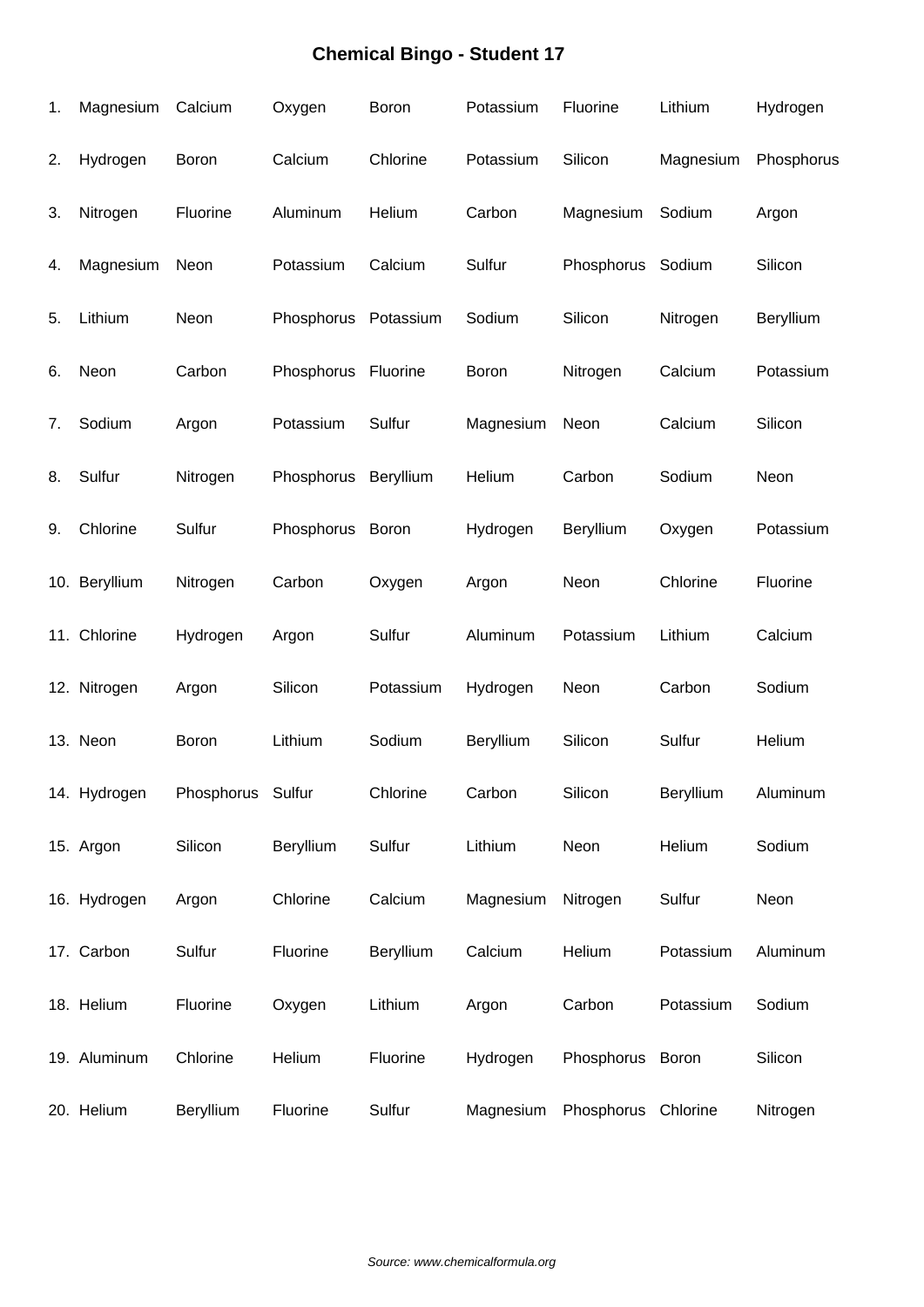| 1. | Fluorine      | Calcium            | Sulfur       | Boron      | Hydrogen           | Sodium     | Beryllium | Neon      |
|----|---------------|--------------------|--------------|------------|--------------------|------------|-----------|-----------|
| 2. | Nitrogen      | Phosphorus Lithium |              | Sulfur     | Beryllium          | Oxygen     | Chlorine  | Calcium   |
| 3. | Calcium       | Hydrogen           | Carbon       | Neon       | Beryllium          | Argon      | Potassium | Fluorine  |
| 4. | Argon         | Sodium             | Oxygen       | Potassium  | Calcium            | Hydrogen   | Carbon    | Nitrogen  |
| 5. | Fluorine      | Calcium            | Carbon       | Sodium     | Lithium            | Chlorine   | Neon      | Hydrogen  |
| 6. | Phosphorus    | Sodium             | Chlorine     | Carbon     | Sulfur             | Helium     | Neon      | Magnesium |
| 7. | Argon         | Lithium            | Sulfur       | Aluminum   | Nitrogen           | Hydrogen   | Chlorine  | Carbon    |
| 8. | Nitrogen      | Neon               | Carbon       | Calcium    | Beryllium          | Argon      | Helium    | Potassium |
| 9. | Nitrogen      | Magnesium          | Carbon       | Hydrogen   | Aluminum           | Phosphorus | Lithium   | Boron     |
|    | 10. Calcium   | Phosphorus Sulfur  |              | Carbon     | Silicon            | Lithium    | Nitrogen  | Magnesium |
|    | 11. Silicon   | Potassium          | Argon        | Aluminum   | Beryllium          | Helium     | Lithium   | Calcium   |
|    | 12. Helium    | Boron              | Aluminum     | Silicon    | Sulfur             | Neon       | Fluorine  | Argon     |
|    | 13. Lithium   | Silicon            | <b>Boron</b> | Phosphorus | Carbon             | Sulfur     | Oxygen    | Sodium    |
|    | 14. Calcium   | Argon              | Lithium      | Nitrogen   | Boron              | Helium     | Aluminum  | Sulfur    |
|    | 15. Sulfur    | Aluminum           | Helium       | Lithium    | Beryllium          | Oxygen     | Chlorine  | Neon      |
|    | 16. Potassium | Nitrogen           | Magnesium    | Hydrogen   | Phosphorus Lithium |            | Oxygen    | Sulfur    |
|    | 17. Hydrogen  | Silicon            | Sodium       | Magnesium  | Sulfur             | Calcium    | Neon      | Potassium |
|    | 18. Sodium    | Magnesium          | Fluorine     | Aluminum   | Phosphorus Sulfur  |            | Calcium   | Silicon   |
|    | 19. Nitrogen  | Argon              | Lithium      | Fluorine   | Sodium             | Aluminum   | Silicon   | Potassium |
|    | 20. Boron     | Neon               | Phosphorus   | Lithium    | Nitrogen           | Carbon     | Sulfur    | Helium    |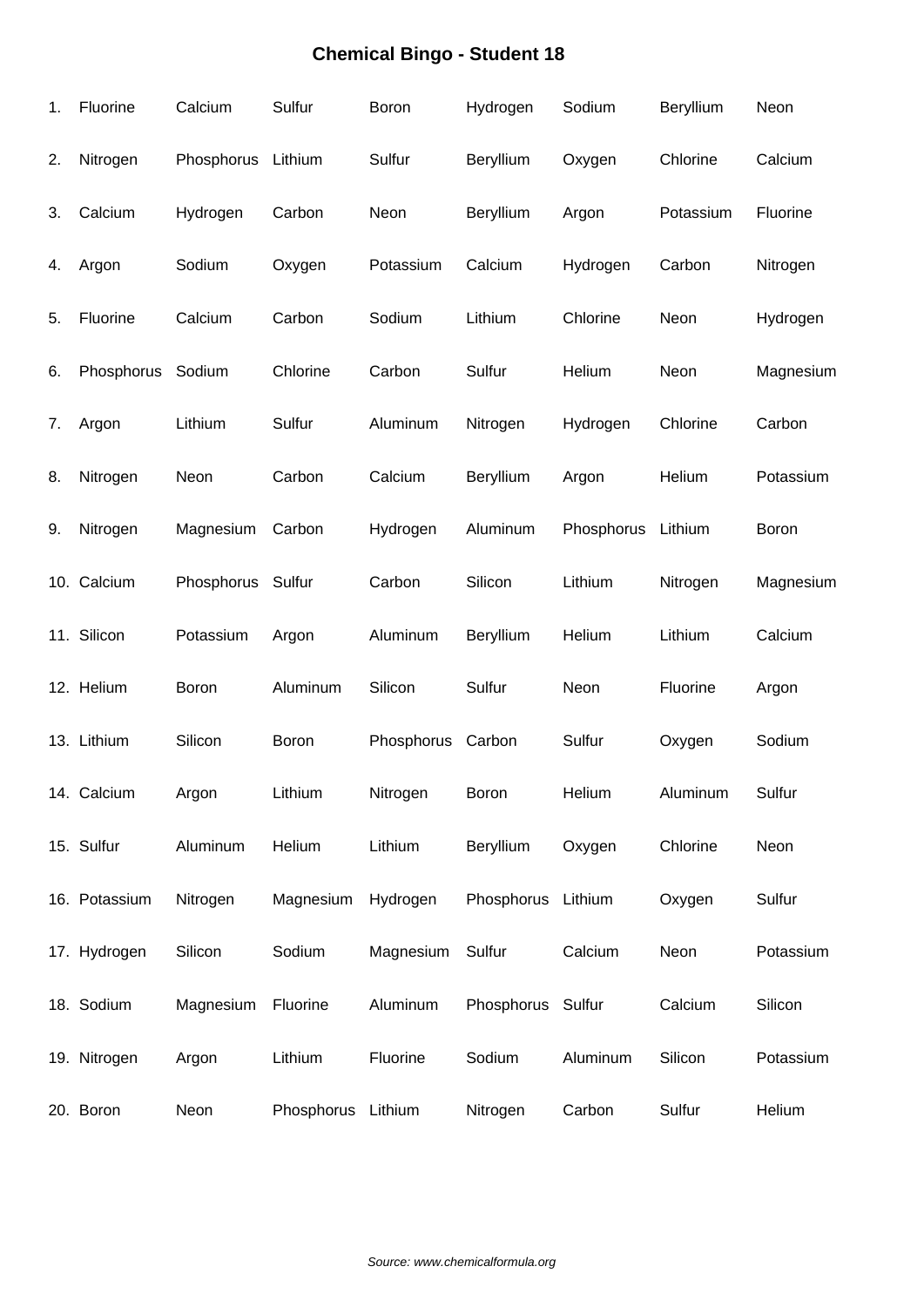| 1. | Sodium        | Boron      | Fluorine           | Neon      | Magnesium | Phosphorus Nitrogen |            | Lithium   |
|----|---------------|------------|--------------------|-----------|-----------|---------------------|------------|-----------|
| 2. | Oxygen        | Fluorine   | Potassium          | Nitrogen  | Lithium   | Silicon             | Phosphorus | Helium    |
| 3. | Helium        | Sodium     | Fluorine           | Magnesium | Oxygen    | Beryllium           | Argon      | Calcium   |
| 4. | Beryllium     | Sulfur     | Argon              | Lithium   | Neon      | Calcium             | Silicon    | Magnesium |
| 5. | Nitrogen      | Fluorine   | Hydrogen           | Boron     | Beryllium | Argon               | Aluminum   | Magnesium |
| 6. | Hydrogen      | Potassium  | Beryllium          | Fluorine  | Sodium    | Phosphorus          | Carbon     | Nitrogen  |
| 7. | Neon          | Helium     | Oxygen             | Magnesium | Nitrogen  | Potassium           | Hydrogen   | Carbon    |
| 8. | Argon         | Lithium    | Nitrogen           | Chlorine  | Neon      | Sulfur              | Calcium    | Silicon   |
| 9. | Neon          | Calcium    | Potassium          | Silicon   | Oxygen    | Phosphorus          | Helium     | Magnesium |
|    | 10. Fluorine  | Sulfur     | Oxygen             | Neon      | Argon     | Helium              | Nitrogen   | Chlorine  |
|    | 11. Beryllium | Silicon    | Nitrogen           | Potassium | Sodium    | Fluorine            | Boron      | Oxygen    |
|    | 12. Argon     | Boron      | Phosphorus         | Carbon    | Lithium   | Fluorine            | Calcium    | Potassium |
|    | 13. Nitrogen  | Phosphorus | Neon               | Lithium   | Calcium   | Argon               | Sulfur     | Silicon   |
|    | 14. Chlorine  | Sodium     | Boron              | Carbon    | Neon      | Calcium             | Hydrogen   | Aluminum  |
|    | 15. Magnesium | Lithium    | Fluorine           | Chlorine  | Aluminum  | Potassium           | Boron      | Neon      |
|    | 16. Potassium | Sodium     | Boron              | Silicon   | Beryllium | Lithium             | Helium     | Hydrogen  |
|    | 17. Aluminum  | Neon       | Phosphorus Calcium |           | Sodium    | Carbon              | Sulfur     | Silicon   |
|    | 18. Magnesium | Hydrogen   | Beryllium          | Chlorine  | Boron     | Fluorine            | Silicon    | Oxygen    |
|    | 19. Boron     | Sodium     | Nitrogen           | Silicon   | Hydrogen  | Sulfur              | Fluorine   | Aluminum  |
|    | 20. Oxygen    | Aluminum   | Potassium          | Hydrogen  | Argon     | Silicon             | Sulfur     | Carbon    |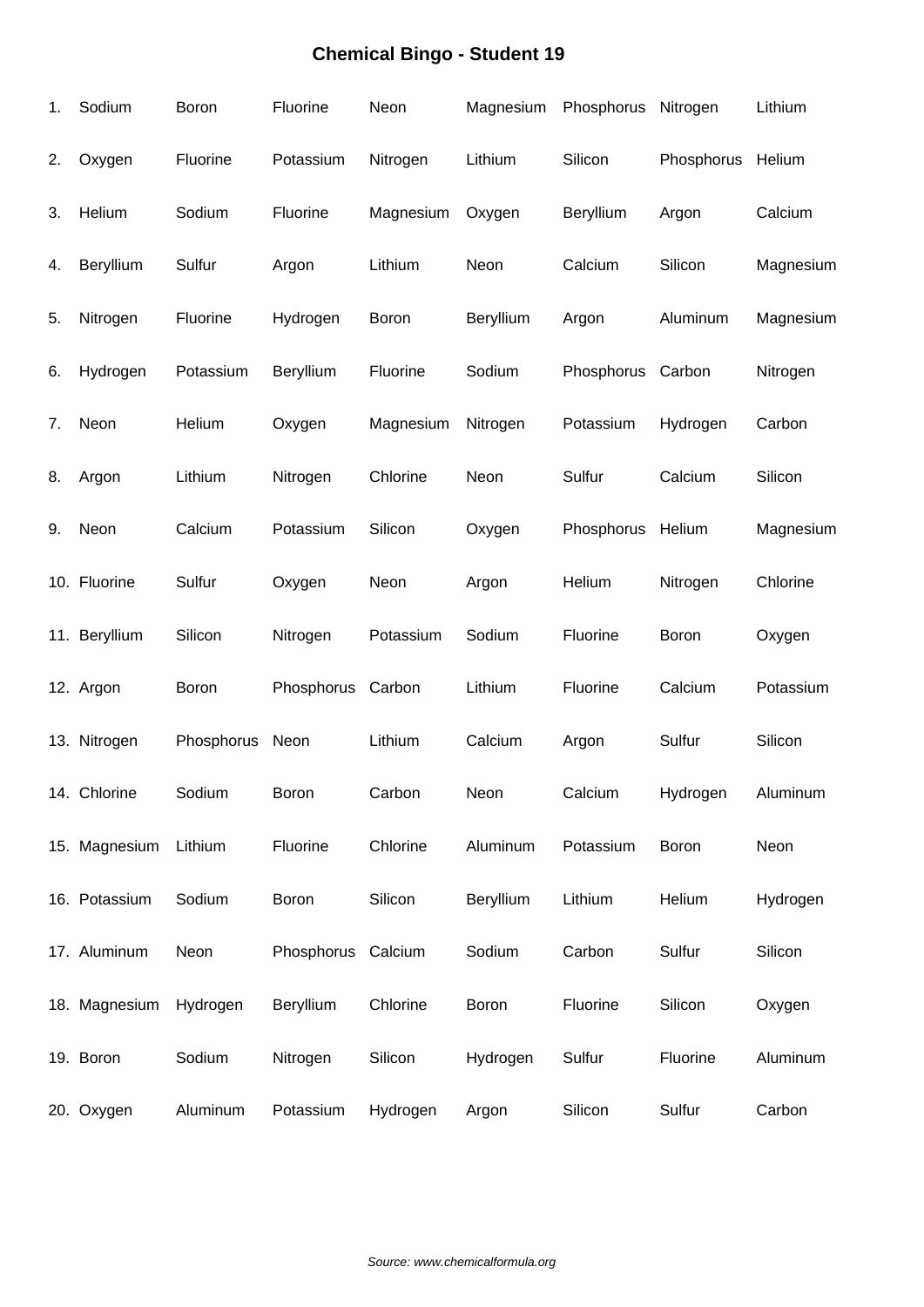| 1. | Fluorine      | Silicon            | Carbon           | Magnesium | Argon             | Boron      | Beryllium            | Aluminum  |
|----|---------------|--------------------|------------------|-----------|-------------------|------------|----------------------|-----------|
| 2. | Nitrogen      | Aluminum           | Carbon           | Oxygen    | Calcium           | Beryllium  | Silicon              | Neon      |
| 3. | Sulfur        | Calcium            | Boron            | Oxygen    | Beryllium         | Argon      | Aluminum             | Nitrogen  |
| 4. | Argon         | Aluminum           | Fluorine         | Oxygen    | Beryllium         | Silicon    | Helium               | Chlorine  |
| 5. | Beryllium     | Chlorine           | Phosphorus       | Sulfur    | Argon             | Sodium     | Carbon               | Potassium |
| 6. | Sodium        | Boron              | Nitrogen         | Calcium   | Chlorine          | Carbon     | Helium               | Potassium |
| 7. | Lithium       | Aluminum           | Sulfur           | Helium    | Hydrogen          | Magnesium  | Carbon               | Silicon   |
| 8. | Aluminum      | Fluorine           | Helium           | Calcium   | Sulfur            | Boron      | Beryllium            | Nitrogen  |
| 9. | Silicon       | Beryllium          | Nitrogen         | Magnesium | Lithium           | Potassium  | Aluminum             | Neon      |
|    | 10. Hydrogen  | Phosphorus Lithium |                  | Helium    | Oxygen            | Chlorine   | Calcium              | Neon      |
|    | 11. Boron     | Magnesium          | Beryllium        | Chlorine  | Sulfur            | Aluminum   | Calcium              | Argon     |
|    | 12. Oxygen    | Carbon             | Sodium           | Silicon   | Magnesium         | Phosphorus | Aluminum             | Helium    |
|    | 13. Argon     | Nitrogen           | Lithium          | Silicon   | Aluminum          | Neon       | Beryllium            | Sodium    |
|    | 14. Nitrogen  | Aluminum           | Sulfur           | Chlorine  | Lithium           | Oxygen     | Phosphorus Potassium |           |
|    | 15. Nitrogen  | Lithium            | Boron            | Silicon   | Sulfur            | Hydrogen   | Phosphorus Neon      |           |
|    | 16. Helium    | Calcium            | Beryllium        | Lithium   | Phosphorus Carbon |            | Nitrogen             | Sodium    |
|    | 17. Silicon   | Nitrogen           | Aluminum         | Argon     | Beryllium         | Helium     | Sodium               | Chlorine  |
|    | 18. Hydrogen  | Magnesium          | Phosphorus Argon |           | Lithium           | Nitrogen   | Neon                 | Calcium   |
|    | 19. Potassium | Neon               | Carbon           | Argon     | Fluorine          | Beryllium  | Boron                | Sulfur    |
|    | 20. Potassium | Magnesium          | Beryllium        | Aluminum  | Sulfur            | Silicon    | Phosphorus Fluorine  |           |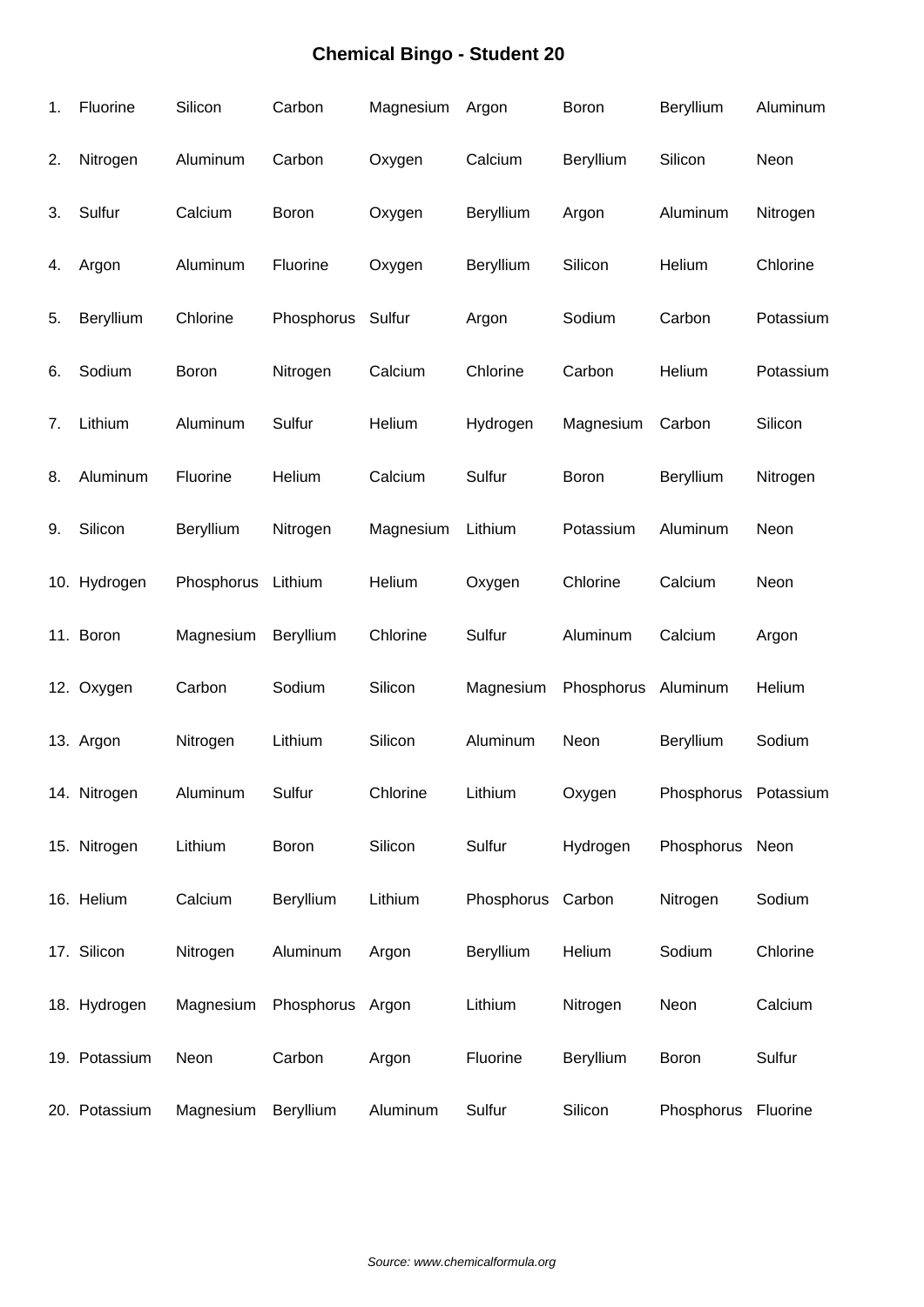| 1. | Chlorine      | Calcium              | Phosphorus Argon  |            | Hydrogen  | Lithium    | Boron        | Helium    |
|----|---------------|----------------------|-------------------|------------|-----------|------------|--------------|-----------|
| 2. | Magnesium     | Silicon              | Boron             | Lithium    | Argon     | Neon       | Helium       | Carbon    |
| 3. | Nitrogen      | Argon                | Neon              | Sulfur     | Chlorine  | Carbon     | Sodium       | Calcium   |
| 4. | Silicon       | Oxygen               | Potassium         | Hydrogen   | Sulfur    | Lithium    | Nitrogen     | Sodium    |
| 5. | Helium        | Nitrogen             | Neon              | Magnesium  | Sulfur    | Silicon    | Oxygen       | Argon     |
| 6. | Sodium        | Calcium              | Magnesium         | Phosphorus | Hydrogen  | Boron      | Beryllium    | Argon     |
| 7. | Chlorine      | Aluminum             | Argon             | Carbon     | Neon      | Silicon    | Helium       | Potassium |
| 8. | Chlorine      | Phosphorus           | Carbon            | Sodium     | Magnesium | Sulfur     | Nitrogen     | Potassium |
| 9. | Oxygen        | Chlorine             | Boron             | Calcium    | Silicon   | Phosphorus | Lithium      | Neon      |
|    | 10. Fluorine  | Sodium               | Boron             | Silicon    | Oxygen    | Sulfur     | Hydrogen     | Argon     |
|    | 11. Hydrogen  | Sulfur               | Nitrogen          | Carbon     | Magnesium | Beryllium  | Oxygen       | Calcium   |
|    | 12. Magnesium | Helium               | Neon              | Oxygen     | Lithium   | Aluminum   | Phosphorus   | Silicon   |
|    | 13. Lithium   | Fluorine             | Chlorine          | Phosphorus | Hydrogen  | Helium     | Argon        | Neon      |
|    | 14. Potassium | Hydrogen             | Sodium            | Helium     | Chlorine  | Nitrogen   | Beryllium    | Calcium   |
|    | 15. Nitrogen  | Carbon               | Chlorine          | Calcium    | Beryllium | Neon       | Potassium    | Sodium    |
|    | 16. Sodium    | Helium               | Silicon           | Calcium    | Oxygen    | Fluorine   | Neon         | Carbon    |
|    | 17. Boron     | Phosphorus Potassium |                   | Hydrogen   | Magnesium | Aluminum   | Oxygen       | Nitrogen  |
|    | 18. Calcium   | Helium               | Fluorine          | Nitrogen   | Oxygen    | Boron      | Chlorine     | Magnesium |
|    | 19. Chlorine  | Helium               | Phosphorus Sulfur |            | Magnesium | Fluorine   | <b>Boron</b> | Beryllium |
|    | 20. Helium    | Oxygen               | Sulfur            | Beryllium  | Calcium   | Lithium    | Phosphorus   | Nitrogen  |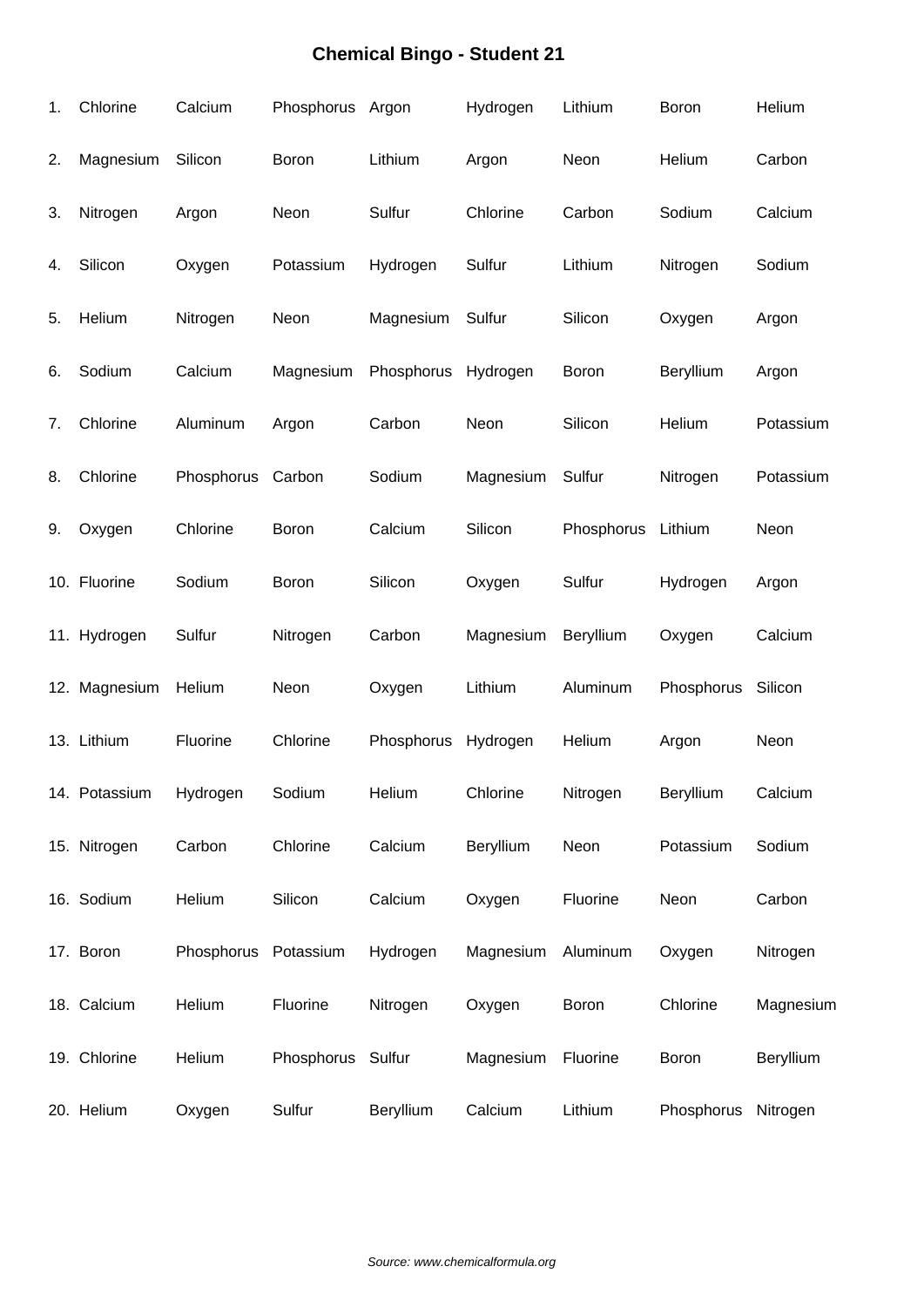| 1. | Fluorine      | Beryllium  | Chlorine   | Oxygen            | Carbon           | Hydrogen          | Calcium   | Neon       |
|----|---------------|------------|------------|-------------------|------------------|-------------------|-----------|------------|
| 2. | Nitrogen      | Sulfur     | Hydrogen   | Boron             | Neon             | Oxygen            | Beryllium | Magnesium  |
| 3. | Aluminum      | Calcium    | Silicon    | Sodium            | <b>Beryllium</b> | Neon              | Magnesium | Helium     |
| 4. | Hydrogen      | Potassium  | Calcium    | Argon             | Lithium          | Magnesium         | Aluminum  | Helium     |
| 5. | Chlorine      | Magnesium  | Nitrogen   | Carbon            | Fluorine         | Hydrogen          | Boron     | Phosphorus |
| 6. | Silicon       | Sodium     | Calcium    | Carbon            | Helium           | Phosphorus        | Oxygen    | Potassium  |
| 7. | Aluminum      | Fluorine   | Phosphorus | Sodium            | Potassium        | Beryllium         | Lithium   | Carbon     |
| 8. | Sulfur        | Neon       | Sodium     | Phosphorus        | Argon            | Aluminum          | Nitrogen  | Carbon     |
| 9. | Helium        | Oxygen     | Calcium    | Chlorine          | Carbon           | Silicon           | Potassium | Sulfur     |
|    | 10. Hydrogen  | Phosphorus | Silicon    | Fluorine          | Beryllium        | Potassium         | Carbon    | Chlorine   |
|    | 11. Argon     | Silicon    | Carbon     | Helium            | Boron            | Phosphorus        | Chlorine  | Magnesium  |
|    | 12. Lithium   | Aluminum   | Boron      | Fluorine          | Sulfur           | Chlorine          | Argon     | Carbon     |
|    | 13. Calcium   | Potassium  | Lithium    | Helium            | Chlorine         | Sulfur            | Silicon   | Oxygen     |
|    | 14. Argon     | Chlorine   | Lithium    | Neon              | Helium           | Sodium            | Carbon    | Hydrogen   |
|    | 15. Beryllium | Chlorine   | Nitrogen   | Oxygen            | Phosphorus       | Magnesium         | Aluminum  | Silicon    |
|    | 16. Calcium   | Silicon    | Magnesium  | Boron             | <b>Beryllium</b> | Aluminum          | Potassium | Chlorine   |
|    | 17. Boron     | Lithium    | Beryllium  | Phosphorus Sodium |                  | Sulfur            | Carbon    | Magnesium  |
|    | 18. Lithium   | Hydrogen   | Neon       | Oxygen            | Aluminum         | Sulfur            | Chlorine  | Nitrogen   |
|    | 19. Oxygen    | Lithium    | Sulfur     | Carbon            | Nitrogen         | Calcium           | Fluorine  | Beryllium  |
|    | 20. Carbon    | Fluorine   | Nitrogen   | Hydrogen          | Magnesium        | Phosphorus Sulfur |           | Argon      |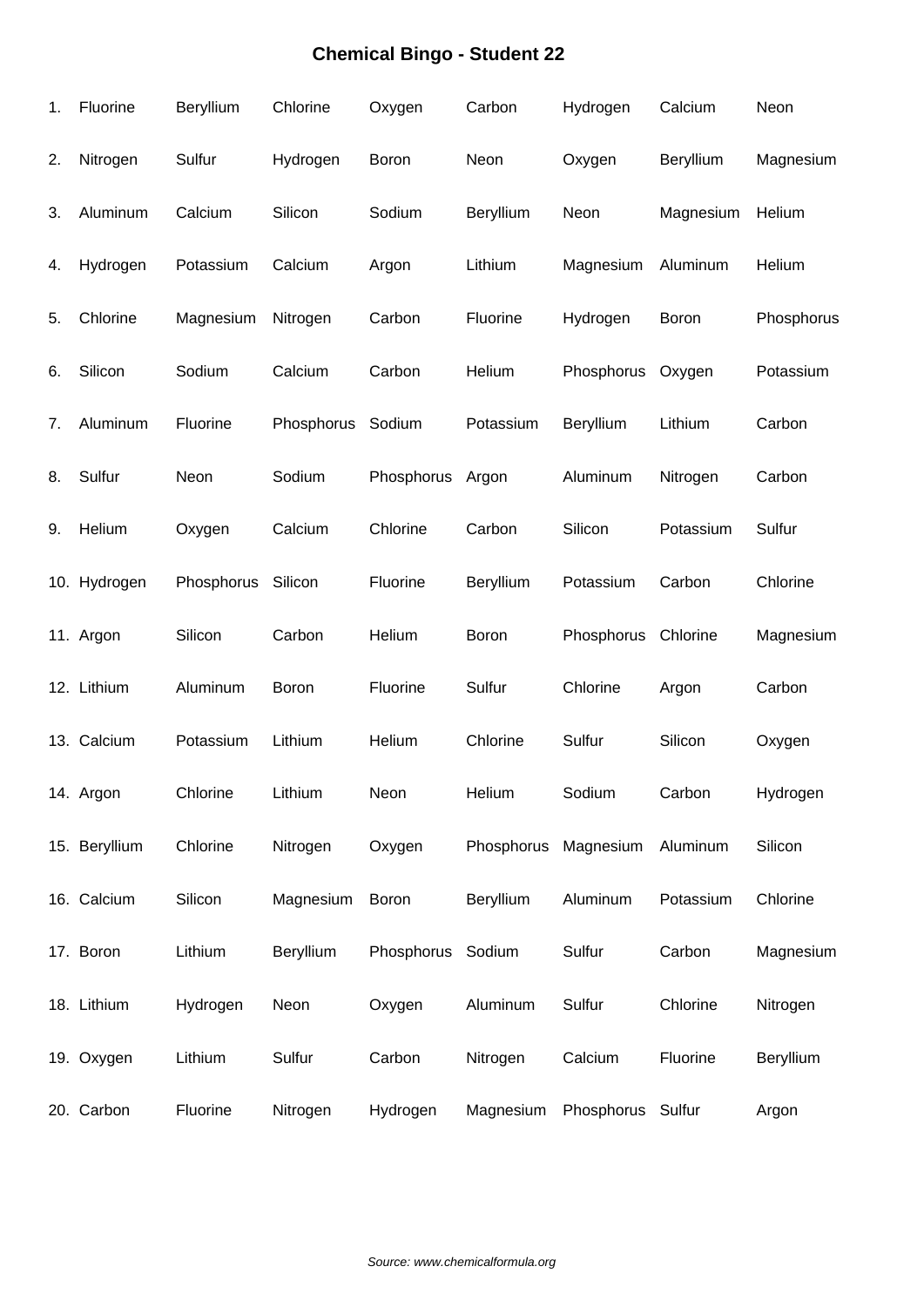| 1. | Potassium    | Oxygen    | Sulfur    | Carbon               | Phosphorus Lithium |              | Chlorine   | Argon        |
|----|--------------|-----------|-----------|----------------------|--------------------|--------------|------------|--------------|
| 2. | Chlorine     | Carbon    | Calcium   | Lithium              | Helium             | Beryllium    | Phosphorus | <b>Boron</b> |
| 3. | Potassium    | Calcium   | Fluorine  | Helium               | Magnesium          | Sodium       | Neon       | Oxygen       |
| 4. | Calcium      | Silicon   | Sodium    | Potassium            | Sulfur             | Nitrogen     | Argon      | Magnesium    |
| 5. | Beryllium    | Neon      | Nitrogen  | Helium               | Sodium             | Oxygen       | Phosphorus | Carbon       |
| 6. | Fluorine     | Sulfur    | Aluminum  | Boron                | Sodium             | Phosphorus   | Calcium    | Hydrogen     |
| 7. | Calcium      | Magnesium | Sulfur    | Carbon               | Nitrogen           | Boron        | Aluminum   | Phosphorus   |
| 8. | Beryllium    | Chlorine  | Magnesium | Argon                | Phosphorus         | Sulfur       | Hydrogen   | Nitrogen     |
| 9. | Sodium       | Beryllium | Carbon    | Aluminum             | Calcium            | Fluorine     | Chlorine   | Sulfur       |
|    | 10. Neon     | Lithium   | Boron     | Silicon              | Chlorine           | Fluorine     | Aluminum   | Magnesium    |
|    | 11. Hydrogen | Sodium    | Silicon   | Oxygen               | Boron              | Chlorine     | Potassium  | Neon         |
|    | 12. Calcium  | Sulfur    | Nitrogen  | Sodium               | Aluminum           | Chlorine     | Oxygen     | Beryllium    |
|    | 13. Calcium  | Oxygen    | Neon      | Hydrogen             | Magnesium          | <b>Boron</b> | Helium     | Nitrogen     |
|    | 14. Oxygen   | Carbon    | Aluminum  | Phosphorus Nitrogen  |                    | Beryllium    | Magnesium  | Sodium       |
|    | 15. Argon    | Fluorine  | Potassium | Sulfur               | Oxygen             | Helium       | Nitrogen   | Carbon       |
|    | 16. Silicon  | Boron     | Aluminum  | Chlorine             | Carbon             | Calcium      | Oxygen     | Lithium      |
|    | 17. Calcium  | Neon      | Sodium    | Phosphorus Potassium |                    | Lithium      | Magnesium  | Argon        |
|    | 18. Aluminum | Sodium    | Boron     | Nitrogen             | Carbon             | Helium       | Calcium    | Sulfur       |
|    | 19. Helium   | Boron     | Argon     | Beryllium            | Sulfur             | Oxygen       | Neon       | Sodium       |
|    | 20. Helium   | Chlorine  | Beryllium | Boron                | Argon              | Neon         | Lithium    | Silicon      |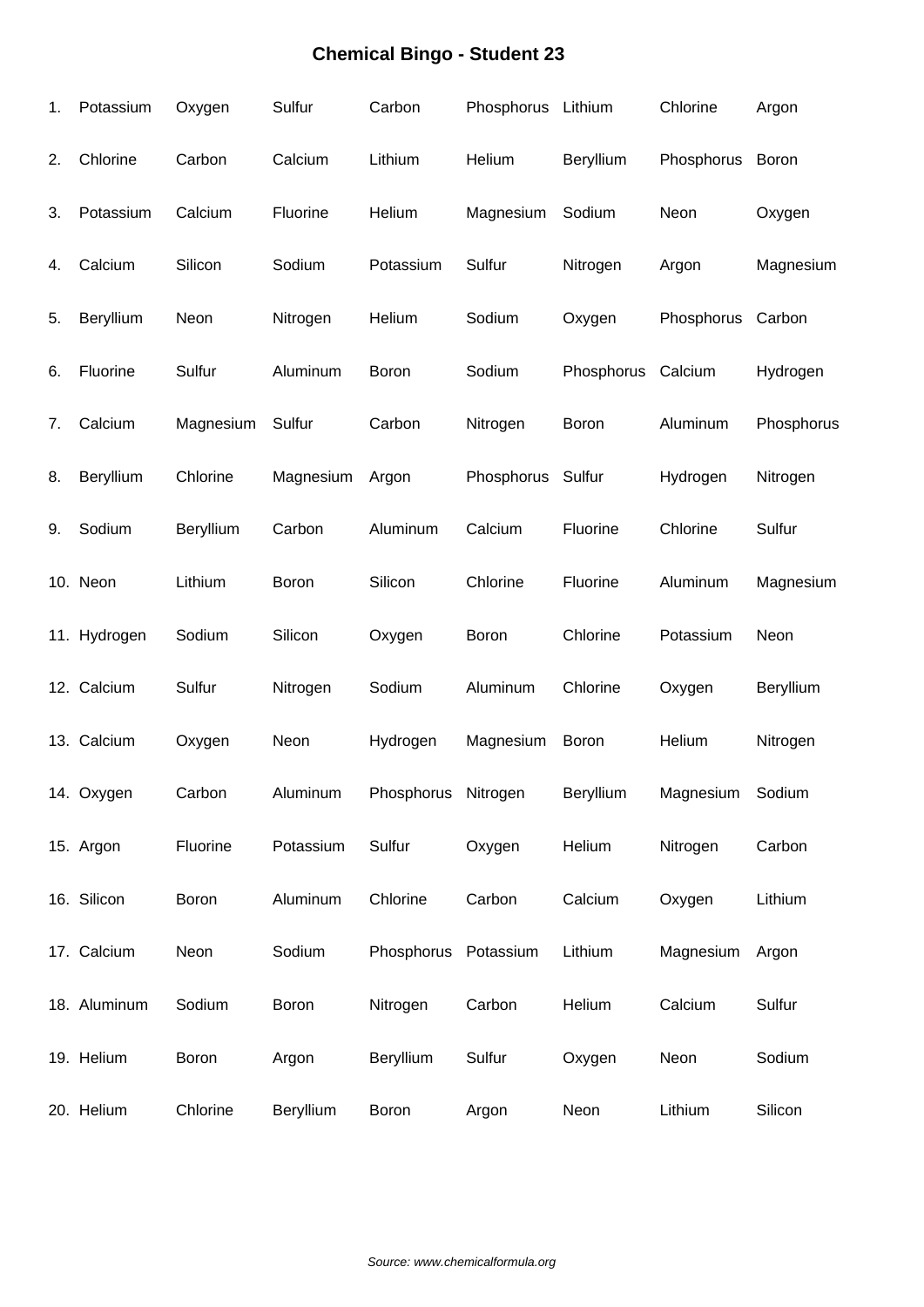| 1. | Oxygen                | Neon      | Calcium   | Boron      | Sodium           | Carbon               | Sulfur     | Magnesium  |
|----|-----------------------|-----------|-----------|------------|------------------|----------------------|------------|------------|
| 2. | Phosphorus            | Potassium | Oxygen    | Silicon    | Fluorine         | Sodium               | Sulfur     | Aluminum   |
| 3. | Lithium               | Calcium   | Chlorine  | Fluorine   | Sodium           | Helium               | Neon       | Nitrogen   |
| 4. | Aluminum              | Carbon    | Boron     | Lithium    | Neon             | Phosphorus Fluorine  |            | Potassium  |
| 5. | Chlorine              | Oxygen    | Calcium   | Silicon    | Sodium           | Aluminum             | Phosphorus | Lithium    |
| 6. | Potassium             | Sulfur    | Beryllium | Phosphorus | Carbon           | Aluminum             | Neon       | Chlorine   |
| 7. | Chlorine              | Helium    | Magnesium | Boron      | Carbon           | Sodium               | Oxygen     | Phosphorus |
| 8. | Lithium               | Fluorine  | Silicon   | Potassium  | Carbon           | Beryllium            | Sulfur     | Argon      |
| 9. | Argon                 | Hydrogen  | Boron     | Magnesium  | Beryllium        | Lithium              | Fluorine   | Carbon     |
|    | 10. Argon             | Fluorine  | Sulfur    | Lithium    | Sodium           | Beryllium            | Phosphorus | Potassium  |
|    | 11. Magnesium         | Boron     | Calcium   | Beryllium  | Aluminum         | Carbon               | Nitrogen   | Chlorine   |
|    | 12. Chlorine          | Magnesium | Sodium    | Hydrogen   | Fluorine         | Oxygen               | Sulfur     | Carbon     |
|    | 13. Hydrogen          | Neon      | Argon     | Oxygen     | Carbon           | Lithium              | Aluminum   | Boron      |
|    | 14. Boron             | Argon     | Magnesium | Fluorine   | Aluminum         | Phosphorus Potassium |            | Lithium    |
|    | 15. Potassium         | Beryllium | Oxygen    | Boron      | Chlorine         | Fluorine             | Lithium    | Carbon     |
|    | 16. Aluminum          | Fluorine  | Nitrogen  | Potassium  | <b>Boron</b>     | Phosphorus Chlorine  |            | Silicon    |
|    | 17. Fluorine          | Chlorine  | Neon      | Silicon    | <b>Beryllium</b> | Argon                | Hydrogen   | Boron      |
|    | 18. Oxygen            | Lithium   | Chlorine  | Fluorine   | Magnesium        | Silicon              | Helium     | Neon       |
|    | 19. Helium            | Neon      | Carbon    | Silicon    | Sodium           | Argon                | Chlorine   | Aluminum   |
|    | 20. Phosphorus Carbon |           | Magnesium | Sulfur     | Boron            | Fluorine             | Potassium  | Hydrogen   |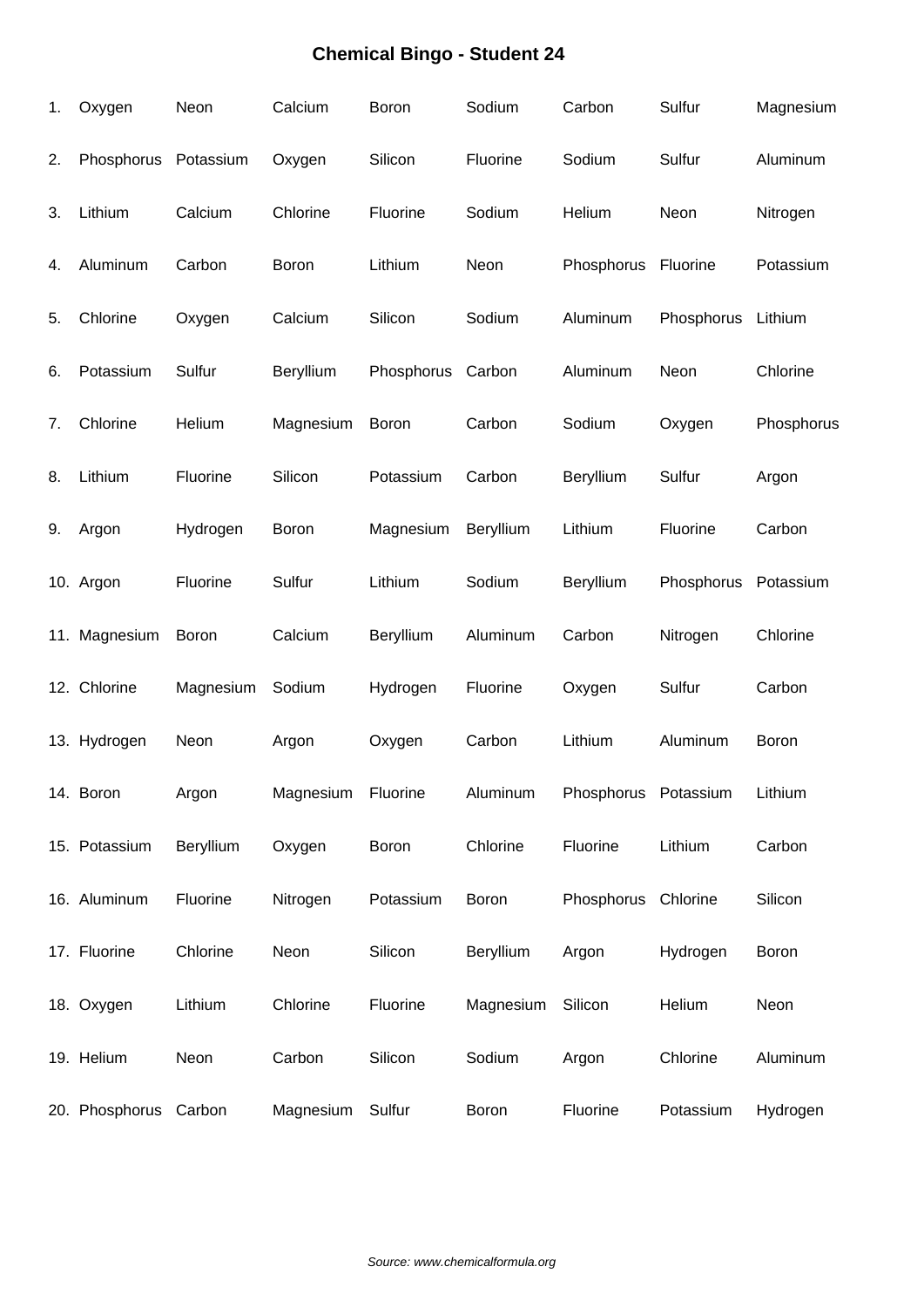| 1. | Carbon       | Silicon      | Neon         | Hydrogen   | Magnesium | Fluorine  | Calcium    | Sulfur     |
|----|--------------|--------------|--------------|------------|-----------|-----------|------------|------------|
| 2. | Oxygen       | Carbon       | Chlorine     | Beryllium  | Magnesium | Fluorine  | Argon      | Aluminum   |
| 3. | Helium       | Magnesium    | Nitrogen     | Silicon    | Sulfur    | Fluorine  | Carbon     | Boron      |
| 4. | Phosphorus   | Argon        | Calcium      | Neon       | Fluorine  | Silicon   | Potassium  | Sodium     |
| 5. | Potassium    | Nitrogen     | Argon        | Magnesium  | Silicon   | Fluorine  | Helium     | Sodium     |
| 6. | Calcium      | Aluminum     | Helium       | Argon      | Hydrogen  | Sodium    | Silicon    | Nitrogen   |
| 7. | Phosphorus   | <b>Boron</b> | Argon        | Beryllium  | Lithium   | Helium    | Oxygen     | Carbon     |
| 8. | Potassium    | Magnesium    | <b>Boron</b> | Beryllium  | Hydrogen  | Carbon    | Silicon    | Sodium     |
| 9. | Oxygen       | Helium       | <b>Boron</b> | Carbon     | Chlorine  | Potassium | Phosphorus | Hydrogen   |
|    | 10. Fluorine | Boron        | Silicon      | Magnesium  | Calcium   | Chlorine  | Phosphorus | Beryllium  |
|    | 11. Oxygen   | Sodium       | Chlorine     | Silicon    | Nitrogen  | Potassium | Neon       | Aluminum   |
|    | 12. Chlorine | Helium       | Lithium      | Phosphorus | Fluorine  | Sodium    | Boron      | Aluminum   |
|    | 13. Fluorine | Argon        | Carbon       | Calcium    | Neon      | Hydrogen  | Chlorine   | Magnesium  |
|    | 14. Calcium  | Chlorine     | Hydrogen     | Silicon    | Potassium | Lithium   | Helium     | Oxygen     |
|    | 15. Silicon  | Sulfur       | Potassium    | Hydrogen   | Nitrogen  | Calcium   | Chlorine   | Oxygen     |
|    | 16. Lithium  | Hydrogen     | Silicon      | Boron      | Carbon    | Chlorine  | Fluorine   | Beryllium  |
|    | 17. Silicon  | Sodium       | Aluminum     | Nitrogen   | Chlorine  | Sulfur    | Boron      | Phosphorus |
|    | 18. Sulfur   | Hydrogen     | Beryllium    | Aluminum   | Helium    | Nitrogen  | Neon       | Oxygen     |
|    | 19. Oxygen   | Magnesium    | Fluorine     | Sodium     | Aluminum  | Argon     | Helium     | Phosphorus |
|    | 20. Lithium  | Nitrogen     | <b>Boron</b> | Silicon    | Sulfur    | Beryllium | Phosphorus | Neon       |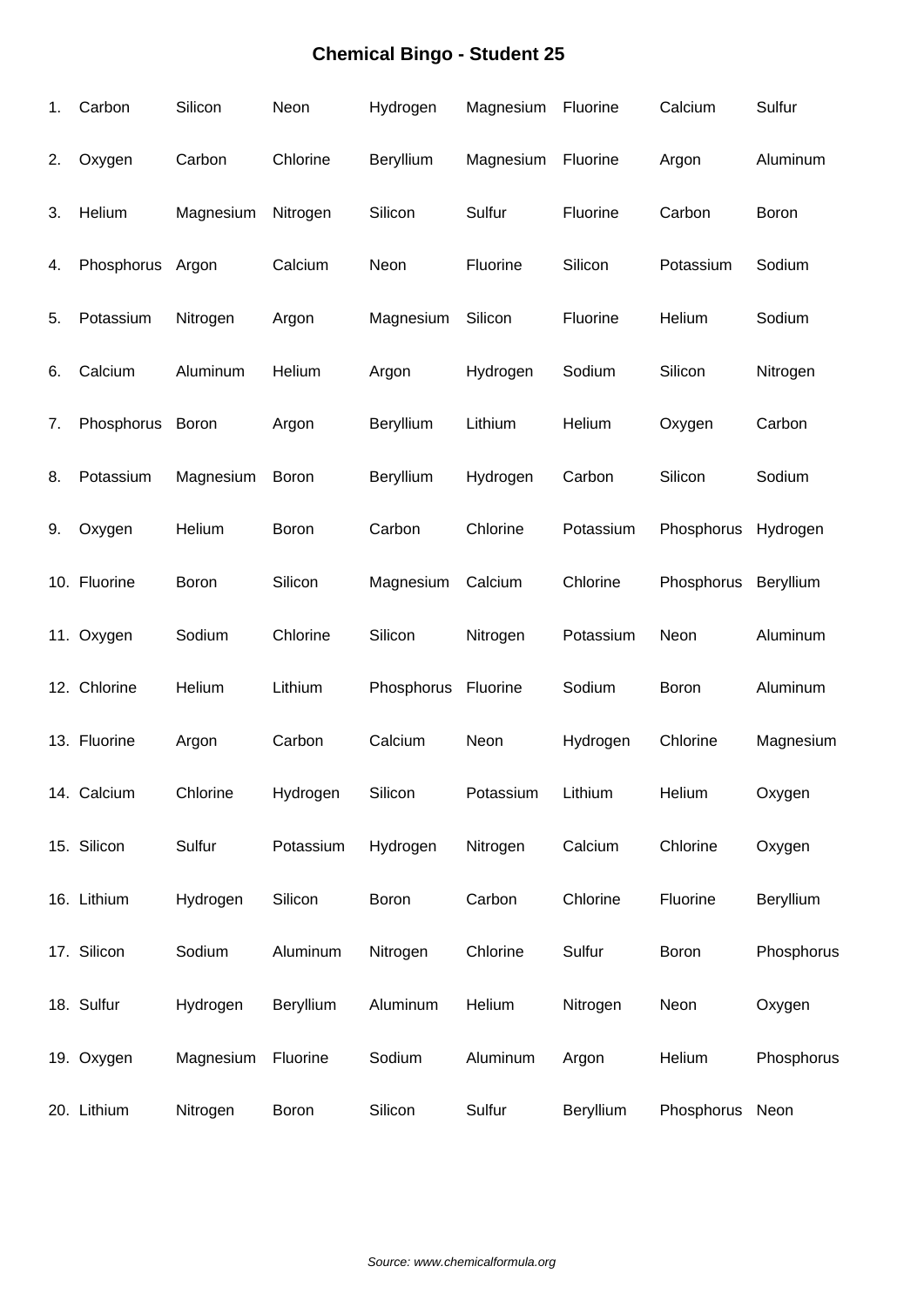| 1. | Carbon              | Argon      | Beryllium | Nitrogen     | Boron            | Potassium  | Hydrogen  | Oxygen    |
|----|---------------------|------------|-----------|--------------|------------------|------------|-----------|-----------|
| 2. | Fluorine            | Oxygen     | Chlorine  | Argon        | <b>Beryllium</b> | Aluminum   | Sodium    | Neon      |
| 3. | Nitrogen            | Phosphorus | Calcium   | Lithium      | Chlorine         | Hydrogen   | Aluminum  | Potassium |
| 4. | Potassium           | Sodium     | Calcium   | Beryllium    | Aluminum         | Carbon     | Helium    | Hydrogen  |
| 5. | Oxygen              | Neon       | Carbon    | Argon        | Chlorine         | Phosphorus | Beryllium | Sulfur    |
| 6. | Lithium             | Phosphorus | Calcium   | Magnesium    | Fluorine         | Aluminum   | Potassium | Chlorine  |
| 7. | Chlorine            | Aluminum   | Argon     | Fluorine     | Phosphorus       | Lithium    | Helium    | Boron     |
| 8. | Lithium             | Phosphorus | Argon     | Helium       | Neon             | Chlorine   | Sodium    | Sulfur    |
| 9. | Argon               | Potassium  | Silicon   | Phosphorus   | Nitrogen         | Aluminum   | Helium    | Hydrogen  |
|    | 10. Carbon          | Aluminum   | Hydrogen  | Silicon      | Phosphorus       | Fluorine   | Sulfur    | Boron     |
|    | 11. Beryllium       | Chlorine   | Nitrogen  | Fluorine     | Sodium           | Carbon     | Helium    | Magnesium |
|    | 12. Silicon         | Chlorine   | Fluorine  | Calcium      | Phosphorus       | Sulfur     | Potassium | Magnesium |
|    | 13. Argon           | Calcium    | Hydrogen  | Oxygen       | Silicon          | Sulfur     | Fluorine  | Aluminum  |
|    | 14. Magnesium       | Boron      | Aluminum  | Fluorine     | Neon             | Lithium    | Oxygen    | Sodium    |
|    | 15. Neon            | Calcium    | Sodium    | Aluminum     | Chlorine         | Magnesium  | Helium    | Oxygen    |
|    | 16. Phosphorus Neon |            | Sulfur    | Oxygen       | Chlorine         | Fluorine   | Calcium   | Magnesium |
|    | 17. Sulfur          | Argon      | Aluminum  | <b>Boron</b> | Calcium          | Silicon    | Chlorine  | Potassium |
|    | 18. Calcium         | Nitrogen   | Neon      | Sodium       | Carbon           | Phosphorus | Oxygen    | Fluorine  |
|    | 19. Oxygen          | Carbon     | Calcium   | Beryllium    | Helium           | Nitrogen   | Fluorine  | Magnesium |
|    | 20. Potassium       | Phosphorus | Calcium   | Helium       | Oxygen           | Neon       | Beryllium | Fluorine  |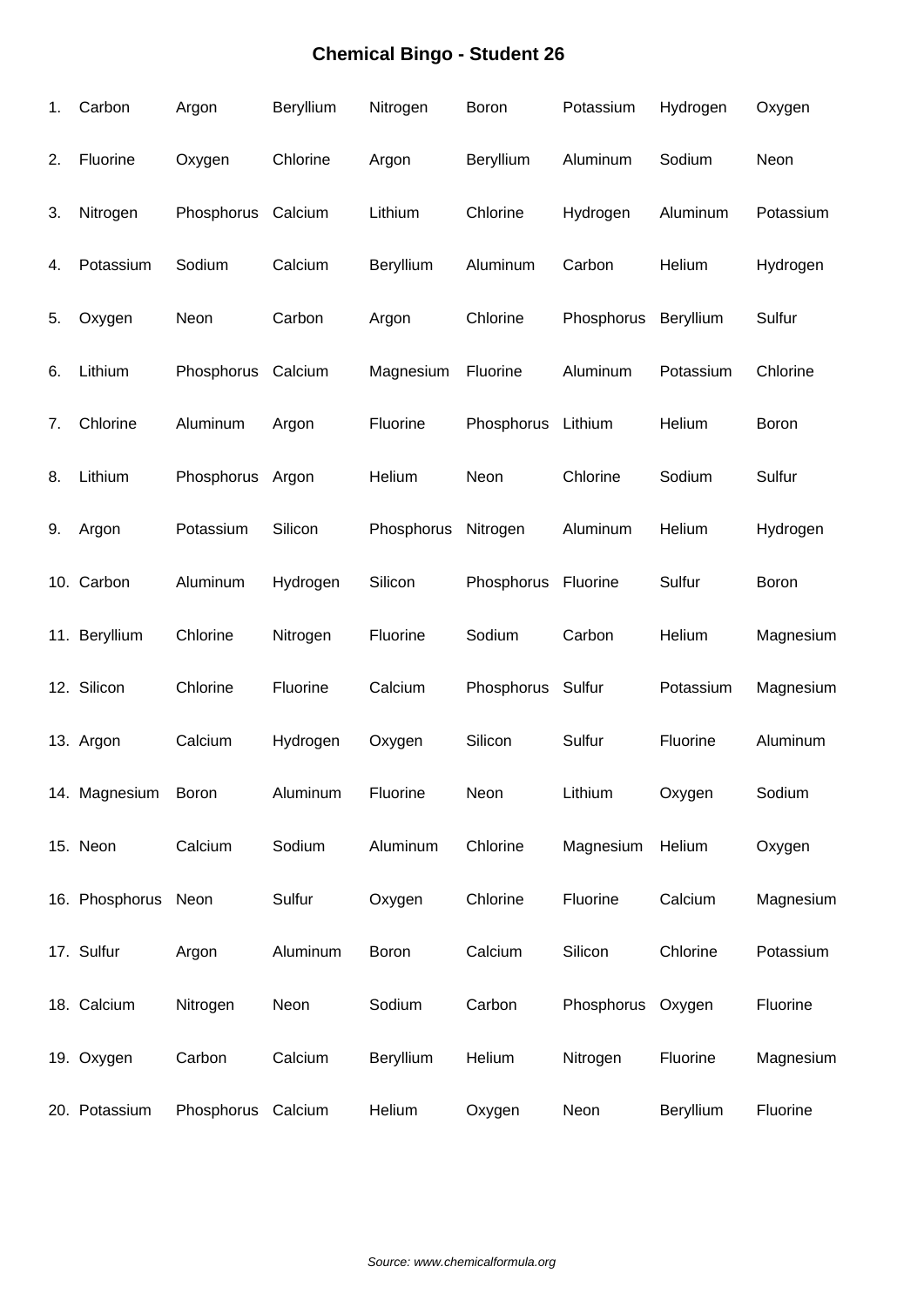| 1. | Silicon       | Fluorine          | Neon      | Aluminum          | Sodium    | Potassium | Calcium          | Argon     |
|----|---------------|-------------------|-----------|-------------------|-----------|-----------|------------------|-----------|
| 2. | Argon         | Beryllium         | Aluminum  | Helium            | Sodium    | Neon      | Chlorine         | Fluorine  |
| 3. | Carbon        | Phosphorus Sodium |           | Silicon           | Chlorine  | Oxygen    | Magnesium        | Potassium |
| 4. | Boron         | Hydrogen          | Chlorine  | Calcium           | Fluorine  | Beryllium | Silicon          | Carbon    |
| 5. | Neon          | Calcium           | Nitrogen  | Silicon           | Oxygen    | Carbon    | Phosphorus       | Argon     |
| 6. | Fluorine      | Oxygen            | Argon     | Hydrogen          | Lithium   | Magnesium | Phosphorus       | Calcium   |
| 7. | Helium        | Phosphorus        | Oxygen    | Beryllium         | Argon     | Boron     | Chlorine         | Potassium |
| 8. | Calcium       | Potassium         | Sodium    | Boron             | Nitrogen  | Sulfur    | Aluminum         | Neon      |
| 9. | Oxygen        | Beryllium         | Sodium    | Calcium           | Magnesium | Helium    | Argon            | Chlorine  |
|    | 10. Helium    | Aluminum          | Silicon   | Chlorine          | Calcium   | Carbon    | Argon            | Nitrogen  |
|    | 11. Nitrogen  | Beryllium         | Sulfur    | Boron             | Hydrogen  | Neon      | Chlorine         | Sodium    |
|    | 12. Potassium | Fluorine          | Beryllium | Oxygen            | Sodium    | Magnesium | Phosphorus       | Sulfur    |
|    | 13. Argon     | Aluminum          | Carbon    | Sulfur            | Potassium | Sodium    | Helium           | Boron     |
|    | 14. Argon     | Lithium           | Chlorine  | Oxygen            | Sodium    | Boron     | Neon             | Beryllium |
|    | 15. Fluorine  | Sulfur            | Helium    | Hydrogen          | Potassium | Magnesium | Argon            | Chlorine  |
|    | 16. Potassium | Sodium            | Hydrogen  | Phosphorus Oxygen |           | Fluorine  | Neon             | Calcium   |
|    | 17. Oxygen    | Potassium         | Carbon    | Lithium           | Fluorine  | Chlorine  | Phosphorus       | Beryllium |
|    | 18. Hydrogen  | Magnesium         | Sulfur    | Nitrogen          | Helium    | Lithium   | Silicon          | Neon      |
|    | 19. Carbon    | Chlorine          | Hydrogen  | Sulfur            | Lithium   | Beryllium | Phosphorus Boron |           |
|    | 20. Magnesium | Beryllium         | Sodium    | Potassium         | Nitrogen  | Neon      | Hydrogen         | Aluminum  |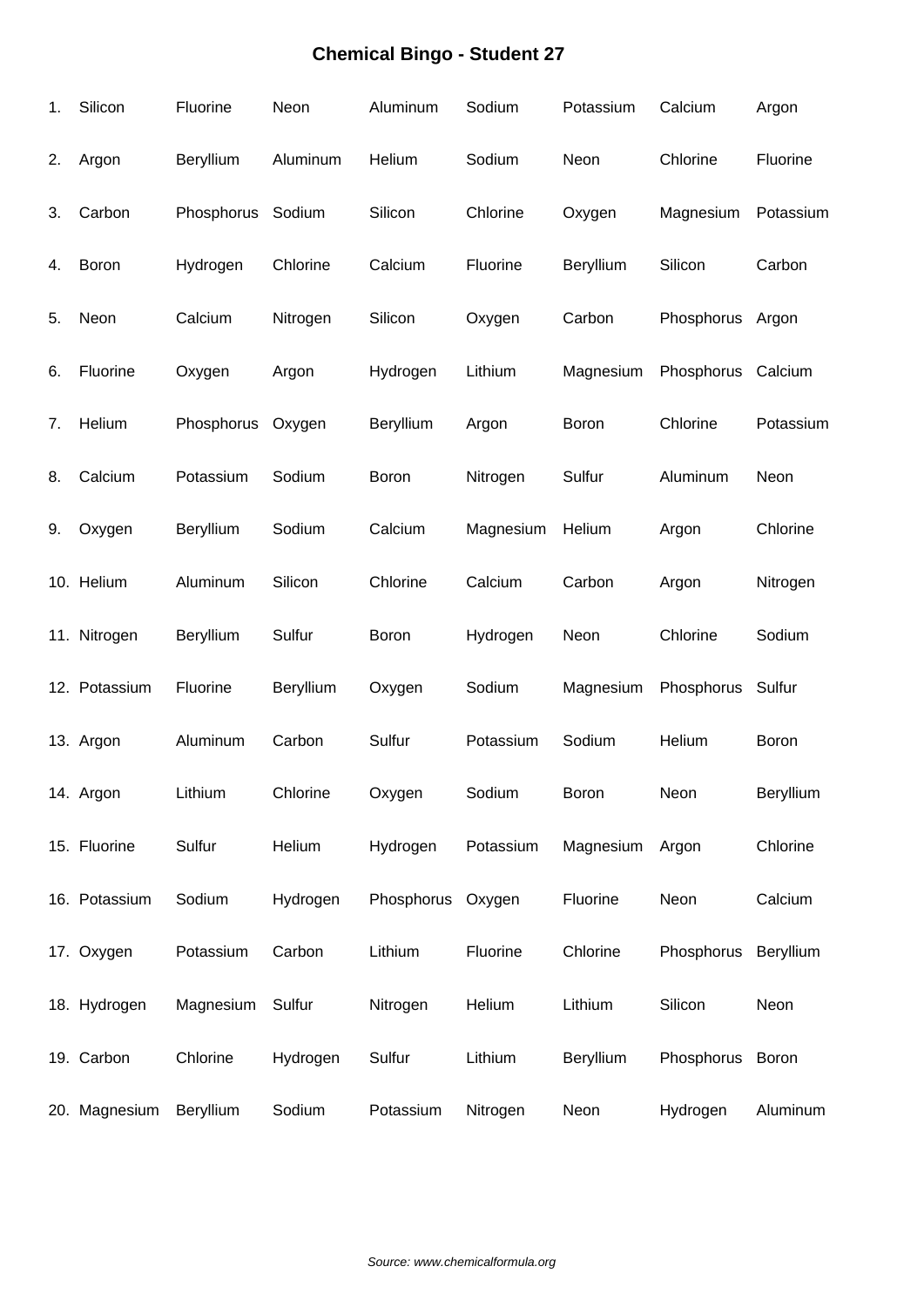| 1. | Potassium      | Helium    | Fluorine  | Carbon    | Magnesium  | Aluminum           | Argon        | Sodium    |
|----|----------------|-----------|-----------|-----------|------------|--------------------|--------------|-----------|
| 2. | Argon          | Chlorine  | Boron     | Helium    | Hydrogen   | Aluminum           | Carbon       | Sulfur    |
| 3. | Aluminum       | Sulfur    | Neon      | Beryllium | Sodium     | Calcium            | Helium       | Argon     |
| 4. | Argon          | Chlorine  | Carbon    | Magnesium | Boron      | Sulfur             | Silicon      | Nitrogen  |
| 5. | Phosphorus     | Magnesium | Sodium    | Nitrogen  | Aluminum   | Hydrogen           | Fluorine     | Silicon   |
| 6. | Hydrogen       | Calcium   | Nitrogen  | Oxygen    | Lithium    | Neon               | Sulfur       | Magnesium |
| 7. | Potassium      | Neon      | Silicon   | Hydrogen  | Calcium    | Chlorine           | Magnesium    | Argon     |
| 8. | Beryllium      | Calcium   | Magnesium | Carbon    | Aluminum   | Lithium            | Fluorine     | Oxygen    |
| 9. | Fluorine       | Sodium    | Boron     | Nitrogen  | Beryllium  | Phosphorus         | Chlorine     | Oxygen    |
|    | 10. Phosphorus | Calcium   | Magnesium | Silicon   | Potassium  | Sulfur             | Fluorine     | Chlorine  |
|    | 11. Beryllium  | Sodium    | Sulfur    | Hydrogen  | Helium     | Fluorine           | Boron        | Chlorine  |
|    | 12. Calcium    | Hydrogen  | Beryllium | Silicon   | Chlorine   | Lithium            | Magnesium    | Aluminum  |
|    | 13. Carbon     | Calcium   | Neon      | Aluminum  | Lithium    | Fluorine           | Hydrogen     | Sulfur    |
|    | 14. Argon      | Sodium    | Silicon   | Fluorine  | Calcium    | Magnesium Aluminum |              | Carbon    |
|    | 15. Magnesium  | Nitrogen  | Fluorine  | Silicon   | Aluminum   | Oxygen             | Helium       | Hydrogen  |
|    | 16. Neon       | Lithium   | Sulfur    | Argon     | Carbon     | Sodium             | Phosphorus   | Beryllium |
|    | 17. Helium     | Oxygen    | Potassium | Magnesium | Chlorine   | Boron              | Aluminum     | Fluorine  |
|    | 18. Calcium    | Neon      | Potassium | Hydrogen  | Phosphorus | Chlorine           | Sulfur       | Sodium    |
|    | 19. Silicon    | Carbon    | Magnesium | Sulfur    | Fluorine   | <b>Boron</b>       | Neon         | Argon     |
|    | 20. Sulfur     | Chlorine  | Potassium | Calcium   | Phosphorus | Nitrogen           | <b>Boron</b> | Hydrogen  |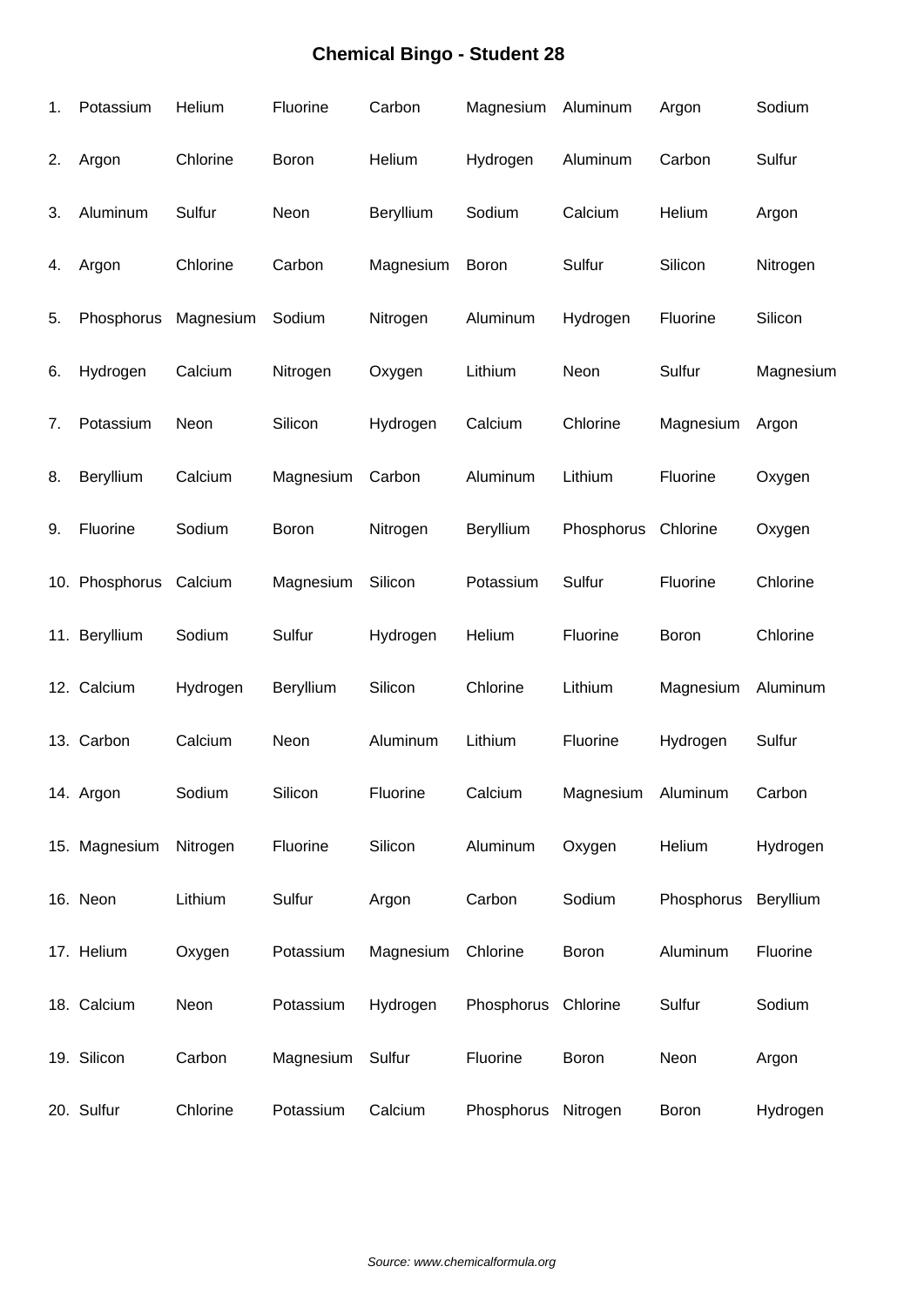| 1. | Hydrogen      | Argon             | Beryllium | Carbon    | Phosphorus Helium    |                      | Aluminum  | Fluorine   |
|----|---------------|-------------------|-----------|-----------|----------------------|----------------------|-----------|------------|
| 2. | Magnesium     | Carbon            | Beryllium | Fluorine  | Silicon              | Aluminum             | Argon     | Hydrogen   |
| 3. | Carbon        | Silicon           | Sodium    | Sulfur    | Phosphorus           | Aluminum             | Boron     | Neon       |
| 4. | Sodium        | Fluorine          | Argon     | Silicon   | Sulfur               | Calcium              | Carbon    | Beryllium  |
| 5. | Chlorine      | Boron             | Helium    | Sodium    | Neon                 | Phosphorus Sulfur    |           | Argon      |
| 6. | Oxygen        | Boron             | Argon     | Helium    | Aluminum             | Nitrogen             | Calcium   | Beryllium  |
| 7. | Lithium       | Argon             | Beryllium | Carbon    | Nitrogen             | Oxygen               | Potassium | Fluorine   |
| 8. | Calcium       | Phosphorus        | Boron     | Sodium    | Carbon               | Sulfur               | Helium    | Magnesium  |
| 9. | Sulfur        | Potassium         | Silicon   | Helium    | Hydrogen             | Sodium               | Calcium   | Carbon     |
|    | 10. Chlorine  | Nitrogen          | Potassium | Lithium   | Fluorine             | Magnesium            | Sulfur    | Calcium    |
|    | 11. Carbon    | Phosphorus        | Boron     | Aluminum  | Lithium              | Sodium               | Fluorine  | Sulfur     |
|    | 12. Boron     | Aluminum          | Helium    | Sulfur    | Oxygen               | Neon                 | Beryllium | Magnesium  |
|    | 13. Aluminum  | Argon             | Hydrogen  | Magnesium | Helium               | Lithium              | Chlorine  | Phosphorus |
|    | 14. Fluorine  | Neon              | Sodium    | Nitrogen  | Phosphorus Potassium |                      | Argon     | Calcium    |
|    | 15. Lithium   | Phosphorus        | Boron     | Beryllium | Chlorine             | Hydrogen             | Aluminum  | Argon      |
|    | 16. Sulfur    | Oxygen            | Beryllium | Carbon    | Aluminum             | Phosphorus Potassium |           | Nitrogen   |
|    | 17. Calcium   | Potassium         | Oxygen    | Helium    | Aluminum             | Silicon              | Lithium   | Nitrogen   |
|    | 18. Helium    | Calcium           | Hydrogen  | Aluminum  | Boron                | Magnesium            | Oxygen    | Nitrogen   |
|    | 19. Potassium | Phosphorus        | Nitrogen  | Aluminum  | Boron                | Magnesium            | Beryllium | Lithium    |
|    | 20. Boron     | Phosphorus Sulfur |           | Aluminum  | Neon                 | Calcium              | Magnesium | Argon      |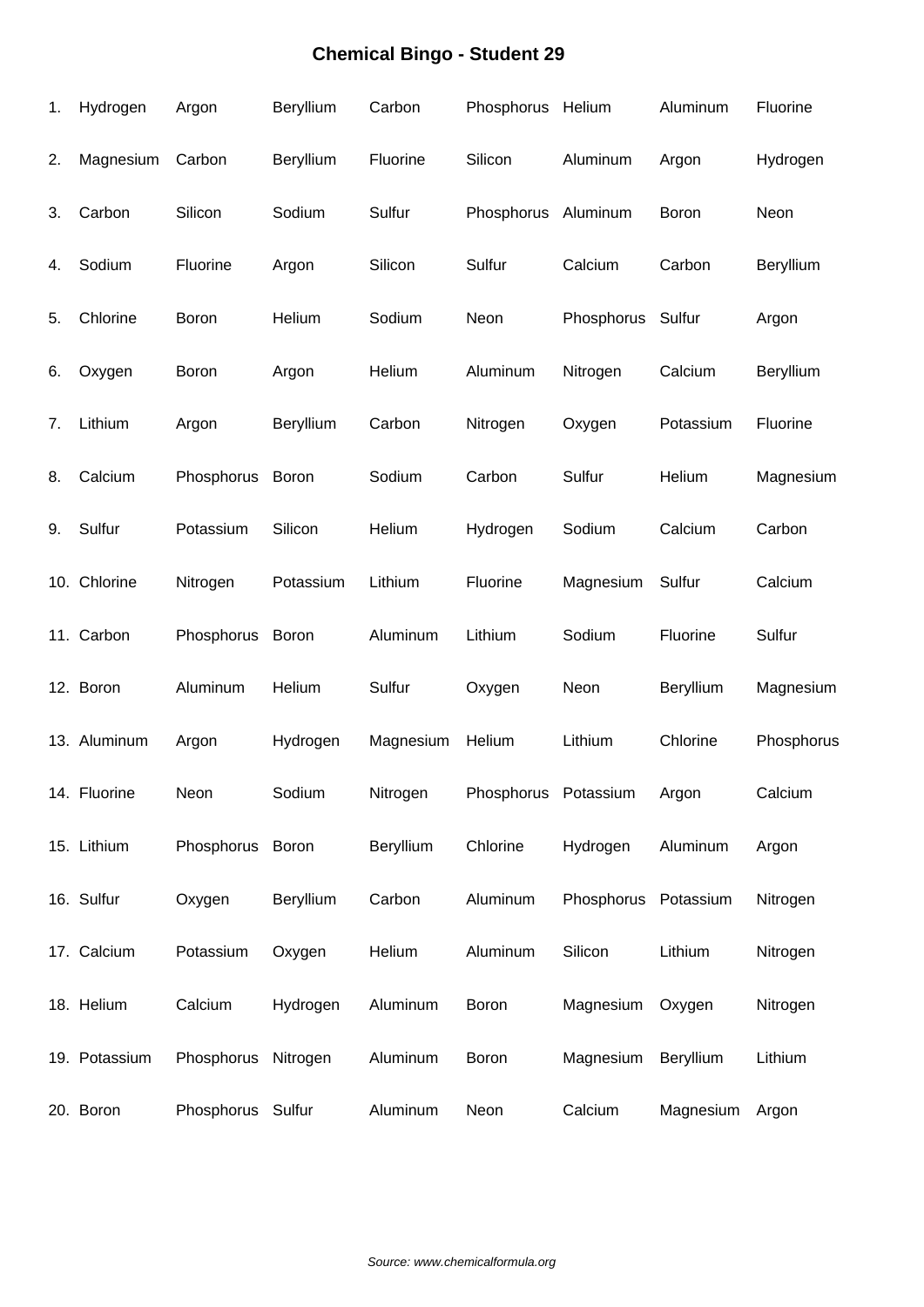| 1. | Calcium                | Chlorine   | Neon       | Oxygen       | Silicon             | Magnesium        | Argon     | Aluminum     |
|----|------------------------|------------|------------|--------------|---------------------|------------------|-----------|--------------|
| 2. | Beryllium              | Boron      | Helium     | Sulfur       | Potassium           | Argon            | Calcium   | Phosphorus   |
| 3. | Aluminum               | Chlorine   | Potassium  | Magnesium    | Fluorine            | Phosphorus Boron |           | Silicon      |
| 4. | Carbon                 | Oxygen     | Phosphorus | Magnesium    | Hydrogen            | Argon            | Nitrogen  | Potassium    |
| 5. | Nitrogen               | Chlorine   | Phosphorus | Calcium      | Helium              | Magnesium        | Silicon   | Fluorine     |
| 6. | Chlorine               | Beryllium  | Argon      | <b>Boron</b> | Phosphorus          | Aluminum         | Neon      | Calcium      |
| 7. | Helium                 | Carbon     | Sodium     | Silicon      | Potassium           | Phosphorus       | Argon     | Magnesium    |
| 8. | Nitrogen               | Phosphorus | Sodium     | Beryllium    | Helium              | Potassium        | Lithium   | Boron        |
| 9. | Helium                 | Nitrogen   | Phosphorus | Fluorine     | Calcium             | Sulfur           | Hydrogen  | Silicon      |
|    | 10. Aluminum           | Sulfur     | Phosphorus | Magnesium    | Potassium           | Helium           | Boron     | Fluorine     |
|    | 11. Hydrogen           | Neon       | Potassium  | Sodium       | Lithium             | Calcium          | Boron     | Beryllium    |
|    | 12. Beryllium          | Sulfur     | Fluorine   | Phosphorus   | <b>Boron</b>        | Sodium           | Oxygen    | Chlorine     |
|    | 13. Lithium            | Phosphorus | Helium     | Oxygen       | Calcium             | Carbon           | Sulfur    | Neon         |
|    | 14. Hydrogen           | Neon       | Nitrogen   | Lithium      | Phosphorus Fluorine |                  | Magnesium | <b>Boron</b> |
|    | 15. Beryllium          | Oxygen     | Neon       | Nitrogen     | Silicon             | Lithium          | Sulfur    | Potassium    |
|    | 16. Phosphorus Calcium |            | Helium     | Boron        | Magnesium           | Fluorine         | Chlorine  | Hydrogen     |
|    | 17. Neon               | Carbon     | Sodium     | Phosphorus   | Boron               | Magnesium        | Beryllium | Oxygen       |
|    | 18. Calcium            | Oxygen     | Argon      | Nitrogen     | Fluorine            | Neon             | Lithium   | Magnesium    |
|    | 19. Silicon            | Boron      | Nitrogen   | Calcium      | Argon               | Neon             | Lithium   | Helium       |
|    | 20. Boron              | Potassium  | Calcium    | Sulfur       | Phosphorus          | Sodium           | Chlorine  | Nitrogen     |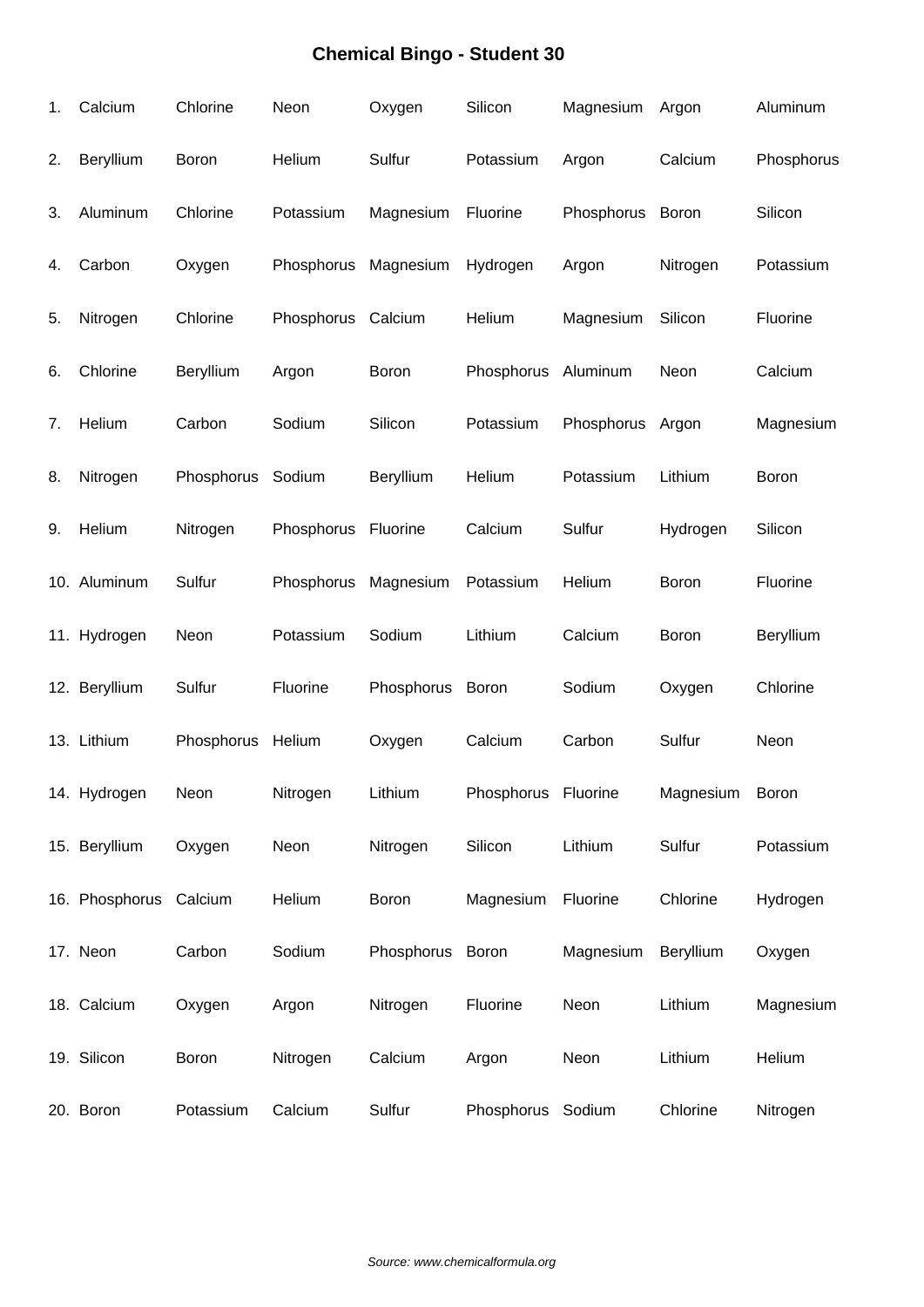| 1. | Phosphorus Magnesium |            | Silicon           | Aluminum          | Oxygen     | Argon      | Helium       | Neon       |
|----|----------------------|------------|-------------------|-------------------|------------|------------|--------------|------------|
| 2. | Nitrogen             | Beryllium  | Hydrogen          | Calcium           | Helium     | Aluminum   | Chlorine     | Argon      |
| 3. | Aluminum             | Potassium  | Magnesium         | Hydrogen          | Chlorine   | Beryllium  | Carbon       | Fluorine   |
| 4. | Calcium              | Sulfur     | <b>Boron</b>      | Carbon            | Argon      | Neon       | Oxygen       | Magnesium  |
| 5. | Argon                | Chlorine   | Potassium         | Nitrogen          | Fluorine   | Magnesium  | <b>Boron</b> | Aluminum   |
| 6. | Phosphorus           | Nitrogen   | Sulfur            | Sodium            | Neon       | Chlorine   | Boron        | Lithium    |
| 7. | Neon                 | Carbon     | Magnesium         | Fluorine          | Hydrogen   | Sodium     | Beryllium    | Nitrogen   |
| 8. | Sulfur               | Beryllium  | Sodium            | Neon              | Silicon    | Aluminum   | Oxygen       | Phosphorus |
| 9. | Helium               | Silicon    | Argon             | Boron             | Calcium    | Beryllium  | Nitrogen     | Sodium     |
|    | 10. Hydrogen         | Aluminum   | Neon              | Calcium           | Potassium  | Magnesium  | Argon        | Sodium     |
|    | 11. Fluorine         | Phosphorus | Silicon           | Oxygen            | Magnesium  | Neon       | Chlorine     | Lithium    |
|    | 12. Phosphorus       | Chlorine   | Sulfur            | Helium            | Hydrogen   | Magnesium  | Fluorine     | Nitrogen   |
|    | 13. Hydrogen         | Argon      | Calcium           | Oxygen            | Chlorine   | Phosphorus | Nitrogen     | Carbon     |
|    | 14. Sulfur           | Chlorine   | Neon              | Phosphorus Carbon |            | Fluorine   | Aluminum     | Hydrogen   |
|    | 15. Fluorine         | Oxygen     | Phosphorus Sulfur |                   | Magnesium  | Argon      | Silicon      | Potassium  |
|    | 16. Potassium        | Aluminum   | Lithium           | Carbon            | Neon       | Sodium     | Chlorine     | Sulfur     |
|    | 17. Calcium          | Lithium    | Boron             | Fluorine          | Aluminum   | Silicon    | Potassium    | Helium     |
|    | 18. Chlorine         | Calcium    | Beryllium         | Potassium         | Phosphorus | Nitrogen   | Lithium      | Sulfur     |
|    | 19. Fluorine         | Aluminum   | Calcium           | Oxygen            | Neon       | Sulfur     | Hydrogen     | Lithium    |
|    | 20. Oxygen           | Calcium    | Phosphorus Sulfur |                   | Fluorine   | Sodium     | Hydrogen     | Neon       |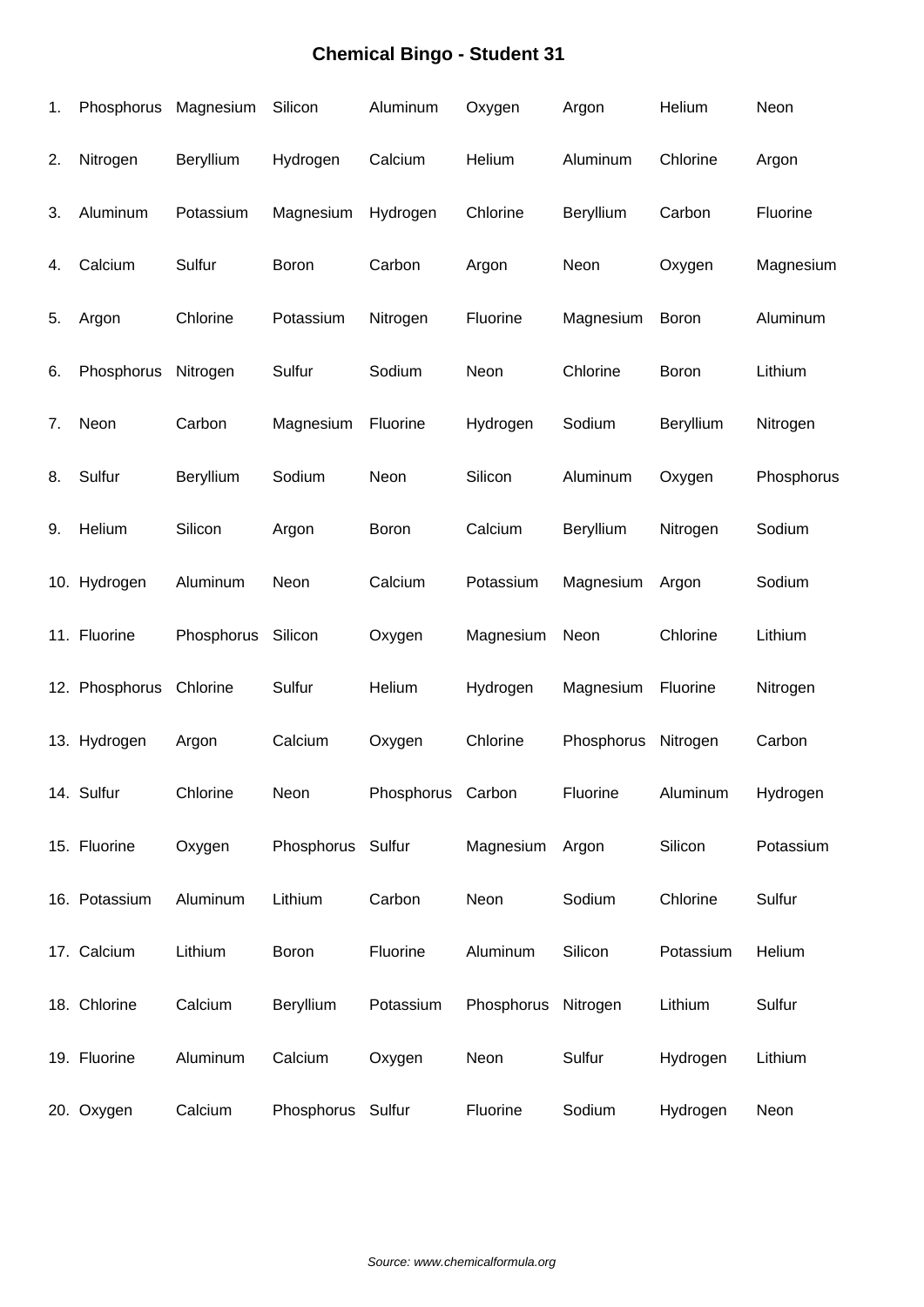| 1. | Oxygen                | Sulfur     | Neon      | Calcium   | Potassium | Carbon       | Nitrogen   | Aluminum  |
|----|-----------------------|------------|-----------|-----------|-----------|--------------|------------|-----------|
| 2. | Calcium               | Sodium     | Boron     | Nitrogen  | Aluminum  | Beryllium    | Neon       | Hydrogen  |
| 3. | Silicon               | Chlorine   | Argon     | Aluminum  | Calcium   | Lithium      | Hydrogen   | Boron     |
| 4. | Carbon                | Helium     | Fluorine  | Lithium   | Magnesium | Silicon      | Calcium    | Neon      |
| 5. | Phosphorus            | Sodium     | Magnesium | Helium    | Argon     | <b>Boron</b> | Chlorine   | Aluminum  |
| 6. | Oxygen                | Chlorine   | Hydrogen  | Silicon   | Sodium    | Neon         | Boron      | Argon     |
| 7. | Oxygen                | Phosphorus | Neon      | Chlorine  | Potassium | Nitrogen     | Hydrogen   | Argon     |
| 8. | Argon                 | Oxygen     | Calcium   | Silicon   | Hydrogen  | Beryllium    | Phosphorus | Fluorine  |
| 9. | Nitrogen              | Chlorine   | Sodium    | Silicon   | Fluorine  | Boron        | Neon       | Calcium   |
|    | 10. Oxygen            | Magnesium  | Aluminum  | Argon     | Carbon    | Calcium      | Potassium  | Fluorine  |
|    | 11. Calcium           | Boron      | Hydrogen  | Oxygen    | Neon      | Aluminum     | Beryllium  | Magnesium |
|    | 12. Helium            | Sodium     | Aluminum  | Boron     | Lithium   | Argon        | Sulfur     | Beryllium |
|    | 13. Fluorine          | Carbon     | Beryllium | Boron     | Neon      | Silicon      | Aluminum   | Potassium |
|    | 14. Carbon            | Sulfur     | Helium    | Nitrogen  | Aluminum  | Beryllium    | Neon       | Argon     |
|    | 15. Phosphorus Carbon |            | Silicon   | Magnesium | Aluminum  | Argon        | Neon       | Chlorine  |
|    | 16. Calcium           | Lithium    | Aluminum  | Beryllium | Sodium    | Silicon      | Neon       | Nitrogen  |
|    | 17. Boron             | Beryllium  | Sulfur    | Helium    | Magnesium | Fluorine     | Argon      | Sodium    |
|    | 18. Magnesium         | Hydrogen   | Potassium | Sulfur    | Nitrogen  | <b>Boron</b> | Fluorine   | Aluminum  |
|    | 19. Neon              | Sulfur     | Hydrogen  | Fluorine  | Beryllium | Nitrogen     | Chlorine   | Lithium   |
|    | 20. Neon              | Nitrogen   | Beryllium | Chlorine  | Lithium   | Carbon       | Helium     | Argon     |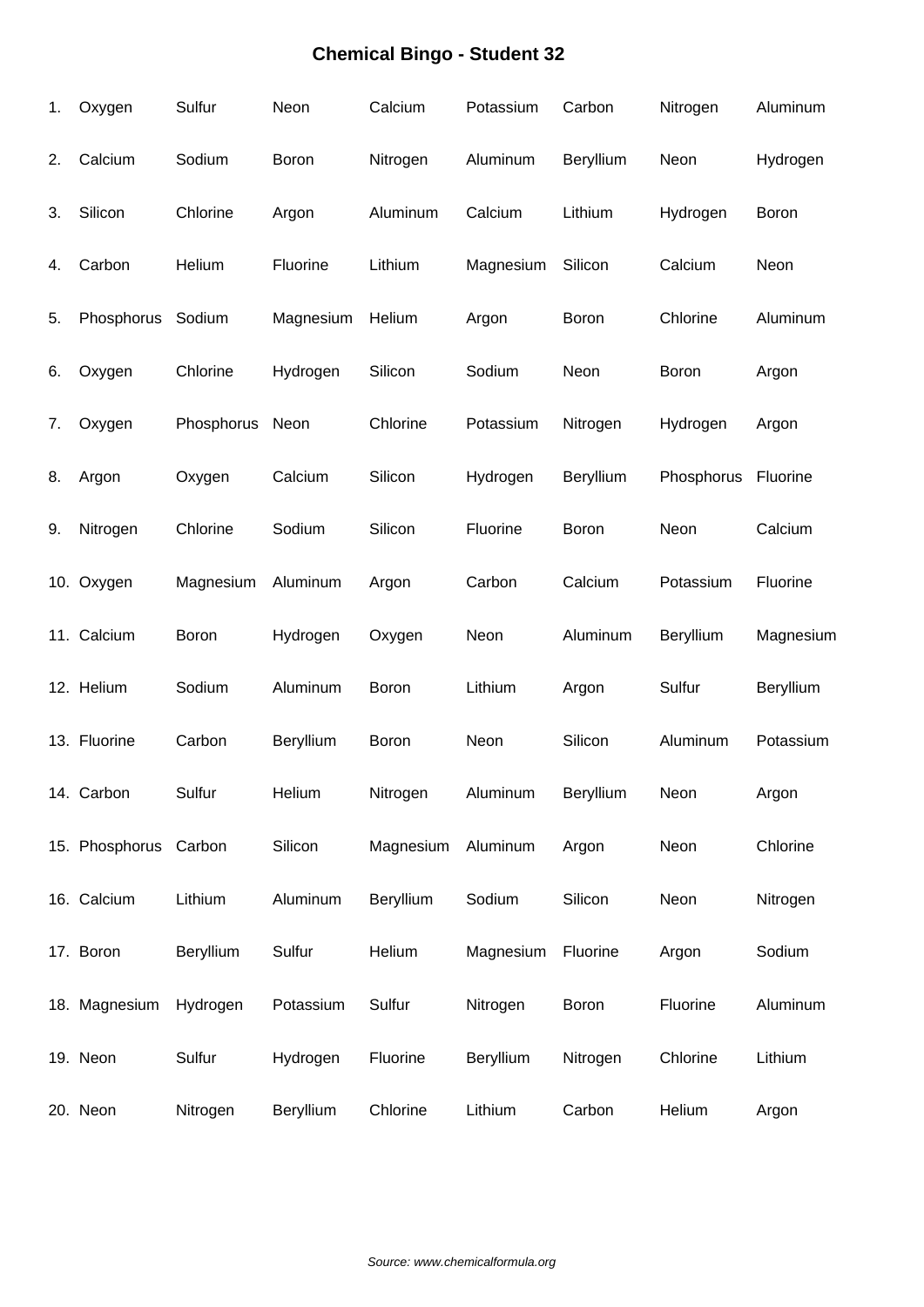| 1. | Carbon              | Hydrogen   | Boron      | Argon            | Oxygen       | Sodium    | Helium              | Chlorine     |
|----|---------------------|------------|------------|------------------|--------------|-----------|---------------------|--------------|
| 2. | Phosphorus Fluorine |            | Carbon     | Aluminum         | Magnesium    | Nitrogen  | Hydrogen            | Lithium      |
| 3. | Helium              | Phosphorus | Sulfur     | Calcium          | Argon        | Potassium | Sodium              | Aluminum     |
| 4. | Helium              | Lithium    | Fluorine   | Sulfur           | Neon         | Beryllium | Chlorine            | Sodium       |
| 5. | Potassium           | Sulfur     | Nitrogen   | Helium           | Hydrogen     | Magnesium | Beryllium           | <b>Boron</b> |
| 6. | Fluorine            | Nitrogen   | Sulfur     | Helium           | Chlorine     | Silicon   | Lithium             | Phosphorus   |
| 7. | Sulfur              | Nitrogen   | Oxygen     | Magnesium        | <b>Boron</b> | Lithium   | Aluminum            | Argon        |
| 8. | Hydrogen            | Magnesium  | Lithium    | Calcium          | Potassium    | Oxygen    | Aluminum            | Boron        |
| 9. | Sodium              | Carbon     | Hydrogen   | Calcium          | Phosphorus   | Magnesium | Chlorine            | Sulfur       |
|    | 10. Nitrogen        | Fluorine   | Helium     | Oxygen           | Lithium      | Neon      | <b>Boron</b>        | Magnesium    |
|    | 11. Beryllium       | Aluminum   | Oxygen     | Phosphorus Boron |              | Silicon   | Chlorine            | Potassium    |
|    | 12. Argon           | Calcium    | Lithium    | Neon             | Fluorine     | Hydrogen  | Boron               | Aluminum     |
|    | 13. Hydrogen        | Aluminum   | Phosphorus | Magnesium        | Carbon       | Beryllium | Oxygen              | Potassium    |
|    | 14. Oxygen          | Aluminum   | Chlorine   | Silicon          | Potassium    | Neon      | Phosphorus Hydrogen |              |
|    | 15. Magnesium       | Potassium  | Fluorine   | Oxygen           | Chlorine     | Carbon    | Argon               | Calcium      |
|    | 16. Potassium       | Fluorine   | Lithium    | Carbon           | Helium       | Oxygen    | Sodium              | Boron        |
|    | 17. Silicon         | Hydrogen   | Helium     | Aluminum         | Argon        | Sulfur    | Boron               | Sodium       |
|    | 18. Boron           | Sulfur     | Chlorine   | Lithium          | Aluminum     | Carbon    | Silicon             | Helium       |
|    | 19. Aluminum        | Magnesium  | Fluorine   | Sodium           | Argon        | Helium    | Carbon              | Calcium      |
|    | 20. Sulfur          | Carbon     | Fluorine   | Argon            | Calcium      | Lithium   | Magnesium           | Hydrogen     |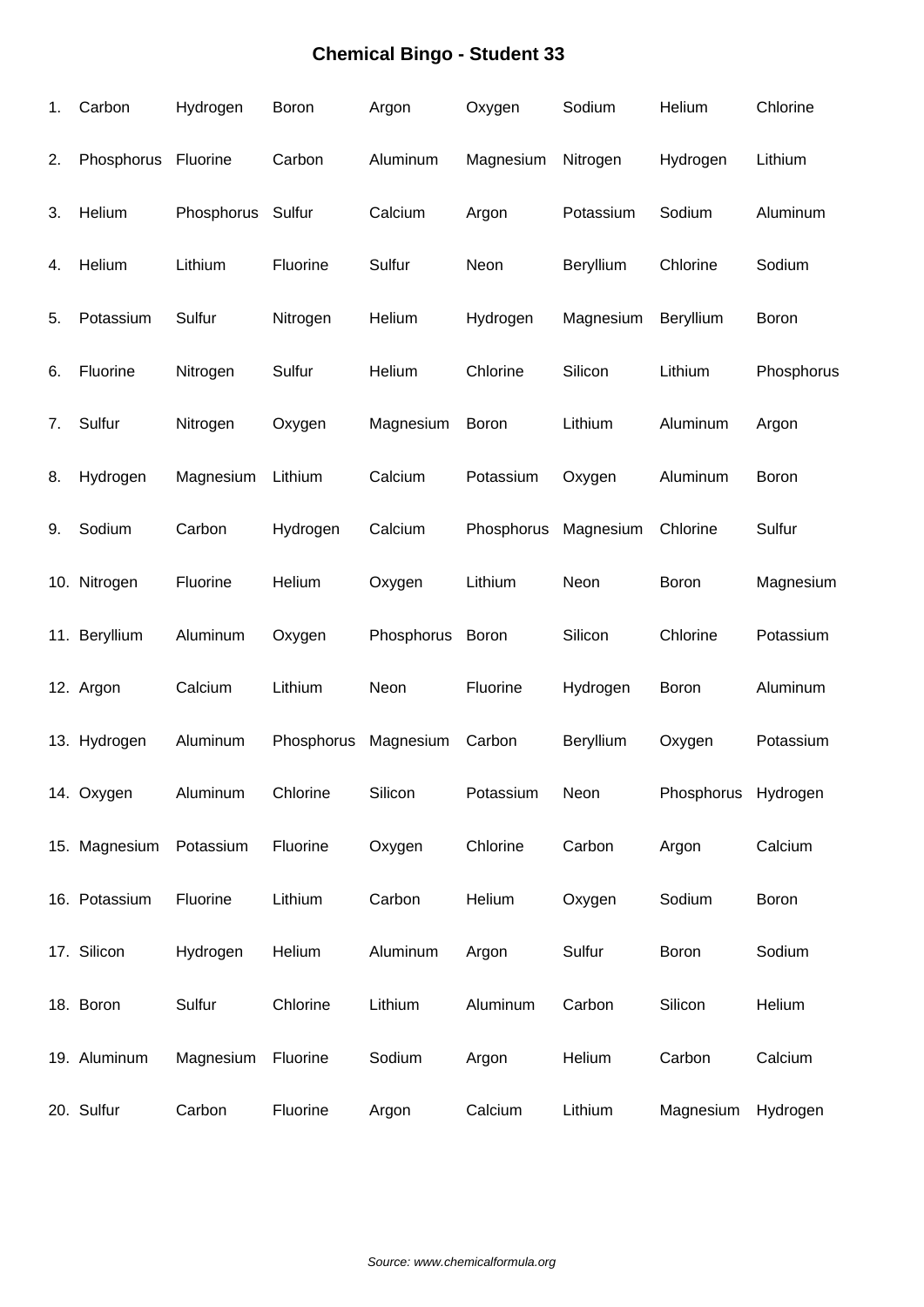| 1. | Phosphorus Helium |                     | Carbon    | Sulfur    | Argon     | Hydrogen   | Boron      | Beryllium  |
|----|-------------------|---------------------|-----------|-----------|-----------|------------|------------|------------|
| 2. | Sulfur            | Chlorine            | Nitrogen  | Lithium   | Fluorine  | Oxygen     | Hydrogen   | Magnesium  |
| 3. | Lithium           | Calcium             | Magnesium | Sodium    | Argon     | Potassium  | Oxygen     | Neon       |
| 4. | Boron             | Argon               | Calcium   | Sodium    | Magnesium | Silicon    | Phosphorus | Lithium    |
| 5. | Helium            | Neon                | Oxygen    | Argon     | Beryllium | Nitrogen   | Carbon     | Chlorine   |
| 6. | Hydrogen          | Fluorine            | Calcium   | Aluminum  | Neon      | Oxygen     | Nitrogen   | Phosphorus |
| 7. | Nitrogen          | Oxygen              | Helium    | Beryllium | Neon      | Aluminum   | Boron      | Sodium     |
| 8. | Argon             | Silicon             | Sodium    | Fluorine  | Neon      | Phosphorus | Chlorine   | Aluminum   |
| 9. | Chlorine          | Calcium             | Lithium   | Neon      | Sulfur    | Hydrogen   | Aluminum   | Sodium     |
|    | 10. Sodium        | Neon                | Sulfur    | Beryllium | Chlorine  | Calcium    | Potassium  | Silicon    |
|    | 11. Boron         | Carbon              | Beryllium | Fluorine  | Lithium   | Nitrogen   | Phosphorus | Calcium    |
|    | 12. Fluorine      | Neon                | Calcium   | Beryllium | Lithium   | Carbon     | Hydrogen   | Argon      |
|    | 13. Potassium     | Helium              | Sulfur    | Aluminum  | Neon      | Beryllium  | Argon      | Fluorine   |
|    | 14. Potassium     | Phosphorus Fluorine |           | Beryllium | Argon     | Nitrogen   | Sulfur     | Sodium     |
|    | 15. Lithium       | Boron               | Neon      | Helium    | Chlorine  | Magnesium  | Sulfur     | Aluminum   |
|    | 16. Chlorine      | Potassium           | Fluorine  | Lithium   | Sulfur    | Calcium    | Aluminum   | Argon      |
|    | 17. Boron         | Magnesium           | Aluminum  | Sodium    | Nitrogen  | Argon      | Hydrogen   | Calcium    |
|    | 18. Argon         | Boron               | Neon      | Oxygen    | Nitrogen  | Carbon     | Chlorine   | Phosphorus |
|    | 19. Boron         | Lithium             | Helium    | Carbon    | Chlorine  | Magnesium  | Silicon    | Sodium     |
|    | 20. Neon          | Aluminum            | Boron     | Silicon   | Chlorine  | Sodium     | Helium     | Nitrogen   |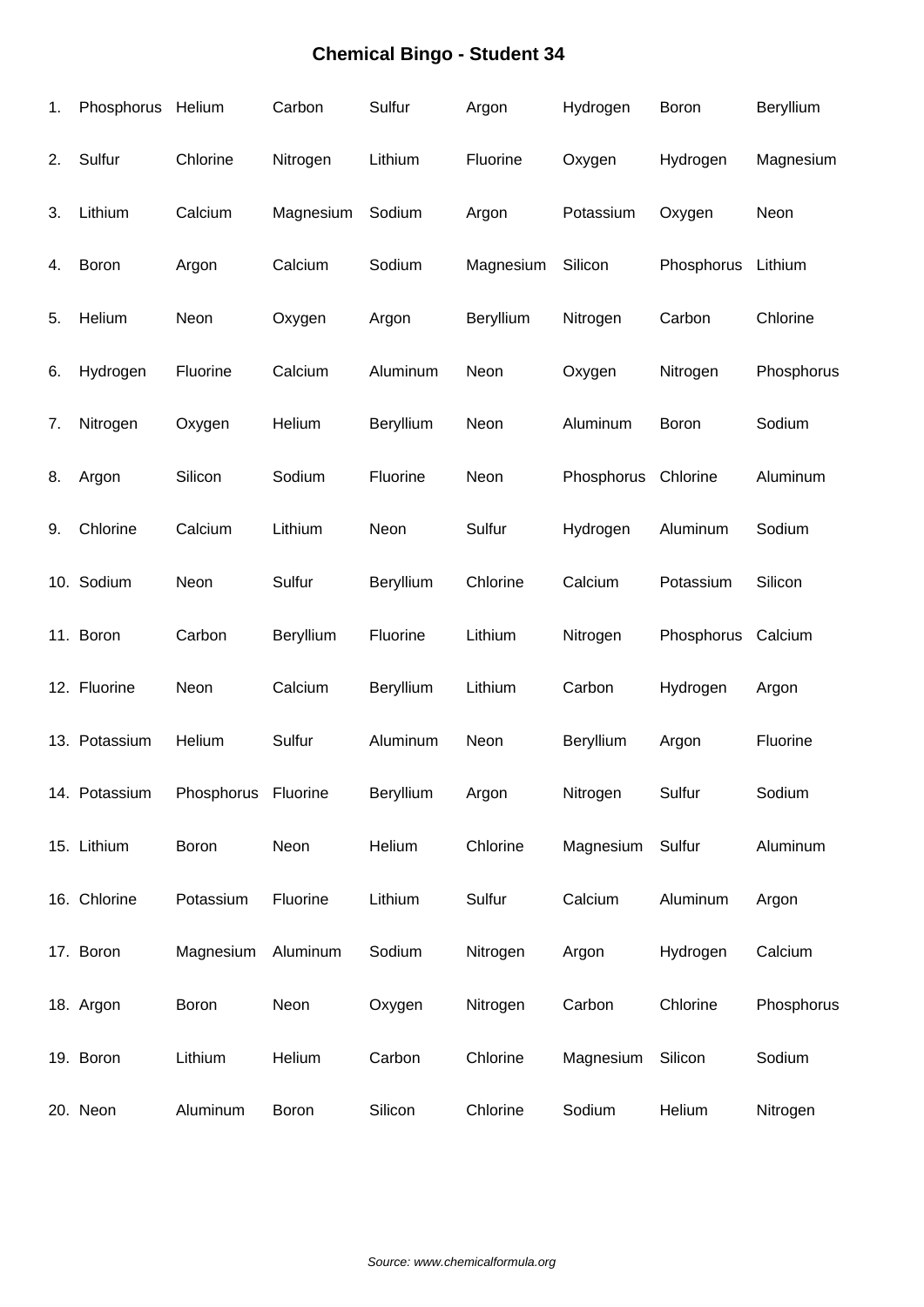| 1. | Chlorine      | Calcium   | Neon              | Sodium           | Lithium    | Aluminum  | Sulfur            | Oxygen    |
|----|---------------|-----------|-------------------|------------------|------------|-----------|-------------------|-----------|
| 2. | Beryllium     | Helium    | Boron             | Neon             | Fluorine   | Nitrogen  | Lithium           | Hydrogen  |
| 3. | Neon          | Silicon   | Oxygen            | Calcium          | Sulfur     | Magnesium | Nitrogen          | Sodium    |
| 4. | Chlorine      | Sulfur    | Phosphorus Helium |                  | Beryllium  | Magnesium | Aluminum          | Argon     |
| 5. | Aluminum      | Fluorine  | Calcium           | Chlorine         | Magnesium  | Hydrogen  | Oxygen            | Lithium   |
| 6. | Beryllium     | Chlorine  | Potassium         | Carbon           | Phosphorus | Hydrogen  | Aluminum          | Argon     |
| 7. | Sodium        | Argon     | Oxygen            | Chlorine         | Aluminum   | Fluorine  | Carbon            | Boron     |
| 8. | Neon          | Boron     | Fluorine          | Silicon          | Calcium    | Sodium    | Sulfur            | Potassium |
| 9. | Aluminum      | Silicon   | Chlorine          | Argon            | Helium     | Sodium    | Phosphorus Sulfur |           |
|    | 10. Potassium | Neon      | Silicon           | Boron            | Aluminum   | Chlorine  | Argon             | Calcium   |
|    | 11. Sulfur    | Chlorine  | Boron             | Silicon          | Phosphorus | Magnesium | Carbon            | Aluminum  |
|    | 12. Aluminum  | Chlorine  | Lithium           | Boron            | Oxygen     | Sodium    | Potassium         | Helium    |
|    | 13. Aluminum  | Helium    | Magnesium         | Neon             | Sulfur     | Nitrogen  | Chlorine          | Boron     |
|    | 14. Helium    | Beryllium | Argon             | Calcium          | Nitrogen   | Hydrogen  | Fluorine          | Carbon    |
|    | 15. Beryllium | Oxygen    | Chlorine          | Sulfur           | Argon      | Sodium    | Nitrogen          | Neon      |
|    | 16. Potassium | Chlorine  | Beryllium         | Phosphorus Boron |            | Aluminum  | Nitrogen          | Sodium    |
|    | 17. Nitrogen  | Carbon    | Argon             | Calcium          | Sulfur     | Chlorine  | Magnesium         | Potassium |
|    | 18. Chlorine  | Beryllium | Boron             | Magnesium        | Fluorine   | Neon      | Silicon           | Calcium   |
|    | 19. Argon     | Silicon   | Carbon            | Nitrogen         | Magnesium  | Neon      | Fluorine          | Lithium   |
|    | 20. Magnesium | Lithium   | Hydrogen          | Sulfur           | Chlorine   | Neon      | Aluminum          | Argon     |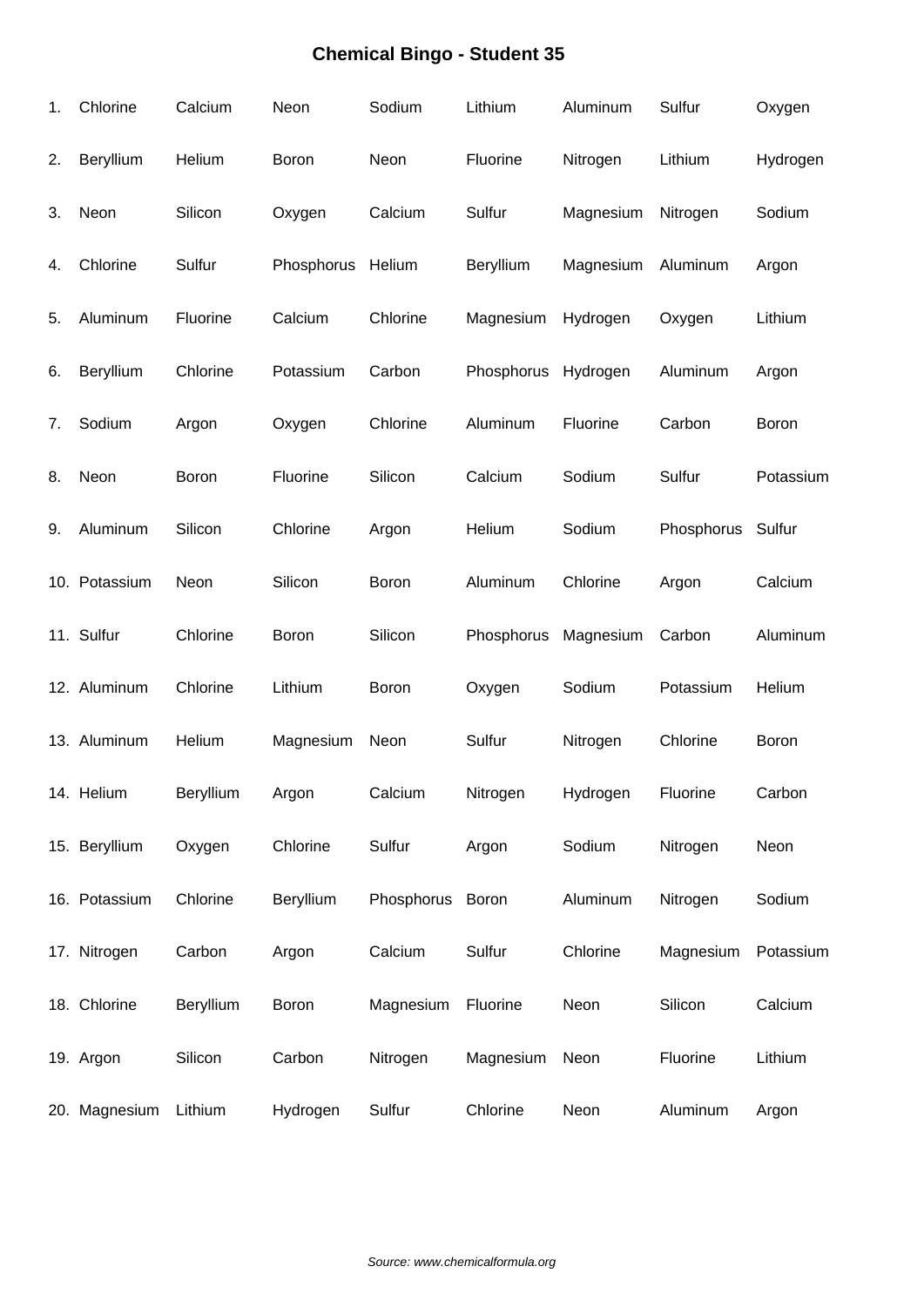#### **Chemical Bingo Calls - Teacher**

1. H, Ar, N, C, K, Be, Mg, Li, Al, P, O, Ne, He, Si, Na, B, Ca, Cl, F, S Hydrogen, Argon, Nitrogen, Carbon, Potassium, Beryllium, Magnesium, Lithium, Aluminum, Phosphorus, Oxygen, Neon, Helium, Silicon, Sodium, Boron, Calcium, Chlorine, Fluorine, Sulfur 2. Ne, He, B, Mg, C, Cl, F, Be, K, Li, S, N, Al, Ar, H, Na, P, Si, O, Ca Neon, Helium, Boron, Magnesium, Carbon, Chlorine, Fluorine, Beryllium, Potassium, Lithium, Sulfur, Nitrogen, Aluminum, Argon, Hydrogen, Sodium, Phosphorus, Silicon, Oxygen, Calcium 3. H, C, N, Li, K, He, Al, S, Cl, Si, Ne, P, B, Na, Ar, F, Be, Mg, Ca, O Hydrogen, Carbon, Nitrogen, Lithium, Potassium, Helium, Aluminum, Sulfur, Chlorine, Silicon, Neon, Phosphorus, Boron, Sodium, Argon, Fluorine, Beryllium, Magnesium, Calcium, Oxygen 4. K, Li, P, Ar, O, Na, Si, Ca, Al, F, Be, S, Ne, C, N, Mg, B, Cl, H, He Potassium, Lithium, Phosphorus, Argon, Oxygen, Sodium, Silicon, Calcium, Aluminum, Fluorine, Beryllium, Sulfur, Neon, Carbon, Nitrogen, Magnesium, Boron, Chlorine, Hydrogen, Helium 5. Mg, Na, Si, K, Ca, H, N, S, He, Be, B, Ne, F, P, Cl, Li, Al, C, O, Ar Magnesium, Sodium, Silicon, Potassium, Calcium, Hydrogen, Nitrogen, Sulfur, Helium, Beryllium, Boron, Neon, Fluorine, Phosphorus, Chlorine, Lithium, Aluminum, Carbon, Oxygen, Argon 6. Be, Na, H, Li, K, Ca, Cl, Mg, P, S, O, N, Si, B, Ne, He, Ar, Al, C, F Beryllium, Sodium, Hydrogen, Lithium, Potassium, Calcium, Chlorine, Magnesium, Phosphorus, Sulfur, Oxygen, Nitrogen, Silicon, Boron, Neon, Helium, Argon, Aluminum, Carbon, Fluorine 7. K, H, S, C, Li, Al, Na, B, Cl, Ne, N, F, P, Si, Mg, He, O, Ar, Be, Ca Potassium, Hydrogen, Sulfur, Carbon, Lithium, Aluminum, Sodium, Boron, Chlorine, Neon, Nitrogen, Fluorine, Phosphorus, Silicon, Magnesium, Helium, Oxygen, Argon, Beryllium, Calcium 8. Cl, N, Be, O, Na, H, Ca, Al, F, S, K, Li, C, Ar, Si, B, P, He, Mg, Ne Chlorine, Nitrogen, Beryllium, Oxygen, Sodium, Hydrogen, Calcium, Aluminum, Fluorine, Sulfur, Potassium, Lithium, Carbon, Argon, Silicon, Boron, Phosphorus, Helium, Magnesium, Neon 9. Cl, H, S, Be, C, Ca, Al, B, K, He, Mg, Na, O, N, F, Si, P, Ar, Li, Ne Chlorine, Hydrogen, Sulfur, Beryllium, Carbon, Calcium, Aluminum, Boron, Potassium, Helium, Magnesium, Sodium, Oxygen, Nitrogen, Fluorine, Silicon, Phosphorus, Argon, Lithium, Neon 10. Li, Mg, Si, Be, P, Al, S, H, F, He, B, Na, K, O, Ar, C, Ne, N, Cl, Ca Lithium, Magnesium, Silicon, Beryllium, Phosphorus, Aluminum, Sulfur, Hydrogen, Fluorine, Helium, Boron, Sodium, Potassium, Oxygen, Argon, Carbon, Neon, Nitrogen, Chlorine, Calcium 11. P, Cl, Ne, Mg, N, Li, O, Ar, Si, C, F, Be, K, H, He, Ca, Na, B, Al, S Phosphorus, Chlorine, Neon, Magnesium, Nitrogen, Lithium, Oxygen, Argon, Silicon, Carbon, Fluorine, Beryllium, Potassium, Hydrogen, Helium, Calcium, Sodium, Boron, Aluminum, Sulfur 12. H, N, K, P, Ne, Na, C, Ar, Mg, Cl, Ca, Li, B, Be, Al, He, Si, O, F, S Hydrogen, Nitrogen, Potassium, Phosphorus, Neon, Sodium, Carbon, Argon, Magnesium, Chlorine, Calcium, Lithium, Boron, Beryllium, Aluminum, Helium, Silicon, Oxygen, Fluorine, Sulfur 13. B, Mg, Ar, K, Si, H, Cl, Ne, Ca, He, Li, Al, P, S, O, Be, N, C, F, Na Boron, Magnesium, Argon, Potassium, Silicon, Hydrogen, Chlorine, Neon, Calcium, Helium, Lithium, Aluminum, Phosphorus, Sulfur, Oxygen, Beryllium, Nitrogen, Carbon, Fluorine, Sodium 14. Na, Ca, Cl, Mg, C, K, Li, N, Be, O, Ne, Si, He, B, Al, Ar, S, H, F, P Sodium, Calcium, Chlorine, Magnesium, Carbon, Potassium, Lithium, Nitrogen, Beryllium, Oxygen, Neon, Silicon, Helium, Boron, Aluminum, Argon, Sulfur, Hydrogen, Fluorine, Phosphorus 15. He, K, Ar, Na, S, Ne, Cl, B, F, Be, O, Si, Mg, Ca, N, H, P, C, Li, Al

Helium, Potassium, Argon, Sodium, Sulfur, Neon, Chlorine, Boron, Fluorine, Beryllium, Oxygen, Silicon, Magnesium, Calcium, Nitrogen, Hydrogen, Phosphorus, Carbon, Lithium, Aluminum